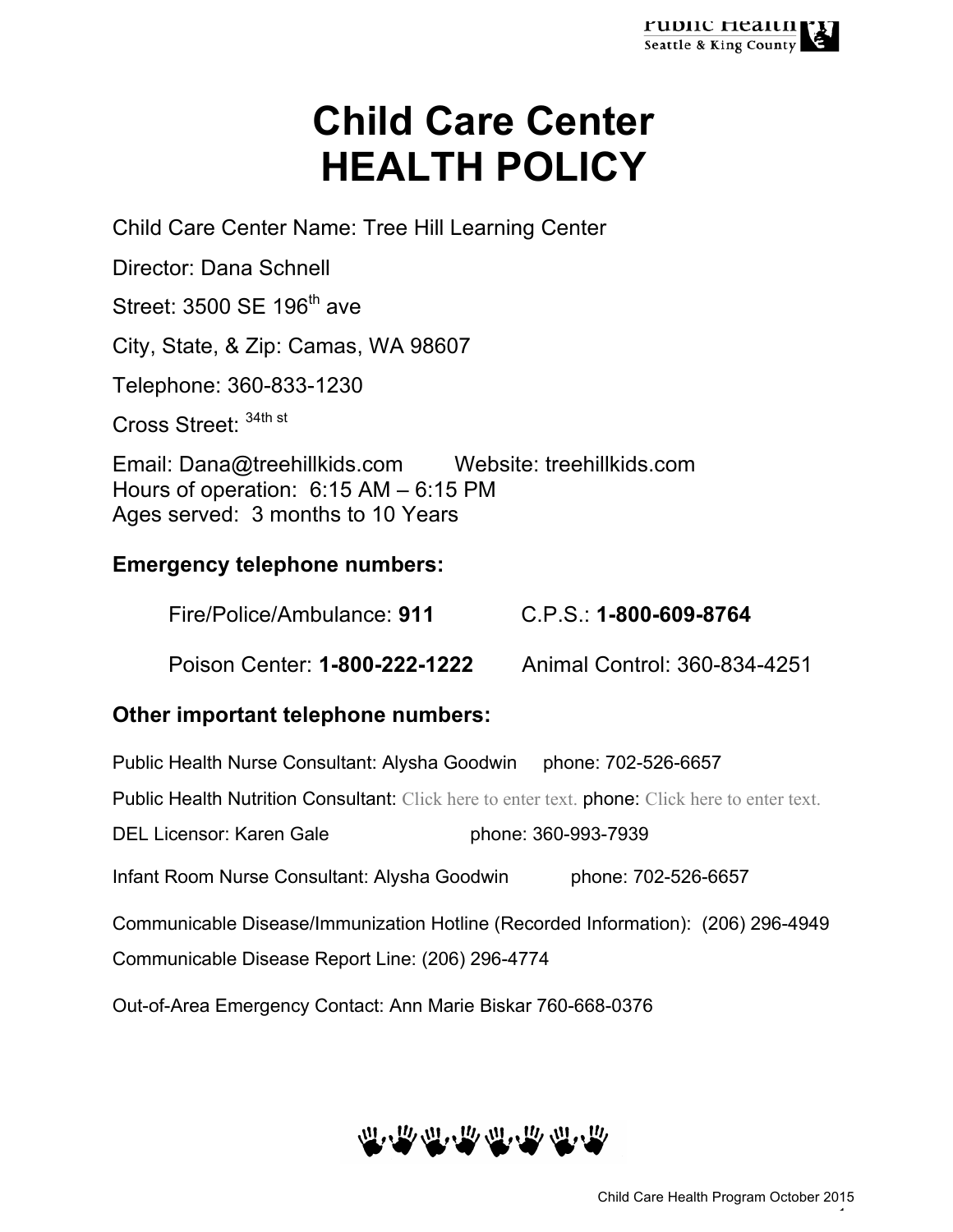# **TABLE OF CONTENTS**

| PROCEDURES FOR INJURIES AND MEDICAL EMERGENCIES _______ 5                                                       |           |
|-----------------------------------------------------------------------------------------------------------------|-----------|
|                                                                                                                 |           |
|                                                                                                                 |           |
| INJURY PREVENTIONNALLY AND AN INTERNATIONAL CONTRACT AND A CONTRACT A CONTRACT OF A CONTRACT OF A CONTRACT OF A | 8         |
| POLICY AND PROCEDURE FOR EXCLUDING ILL CHILDREN _________ 9-10                                                  |           |
| COMMUNICABLE DISEASE REPORTING NOTIFIABLE CONDITIONS ______ 11                                                  |           |
|                                                                                                                 |           |
|                                                                                                                 |           |
|                                                                                                                 |           |
|                                                                                                                 |           |
|                                                                                                                 | $20 - 21$ |
| CLEANING, SANITIZING, DISINFECTING AND LAUNDERING 22-26                                                         |           |
|                                                                                                                 |           |
| SOCIAL-EMOTIONAL-DEVELOPMENTAL CARE 27-28                                                                       |           |
|                                                                                                                 |           |
| INFANT CARE 29-31                                                                                               |           |
| INFANT BOTTLE FEEDING_____<br><u>22-34</u> 32-34                                                                |           |
|                                                                                                                 |           |
|                                                                                                                 |           |
|                                                                                                                 | 37-38     |
|                                                                                                                 |           |
|                                                                                                                 |           |
| NUTRITION 43-46                                                                                                 |           |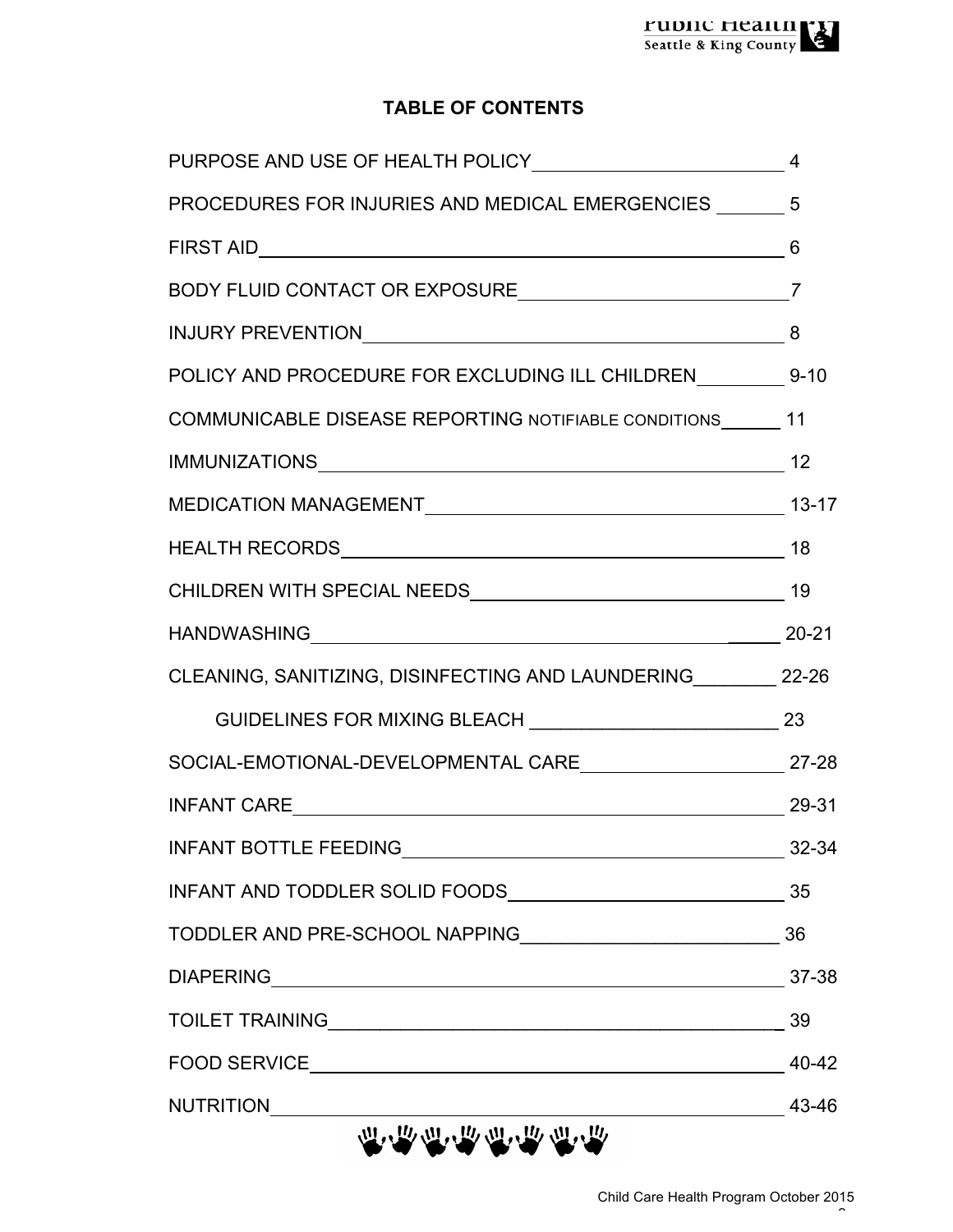| PHYSICAL ACTIVITY AND "SCREEN" TIME | 46    |
|-------------------------------------|-------|
| <b>TOOTHBRUSHING</b>                | 47-48 |
| <b>DISASTER PREPAREDNESS</b>        | 49    |
| <b>STAFF HEALTH</b>                 | 50    |
| CHILD ABUSE AND NEGLECT             | 51    |
| ANIMALS ON SITE                     | 52    |
| NO SMOKING POLICY                   | 53    |

## **CHILD CARE HEALTH PROGRAM CONTACT INFORMATION**

CHILD CARE HEALTH PROGRAM 401 FIFTH AVENUE, SUITE 1000 SEATTLE, WA 98104 TELEPHONE (206) 263-8262 FAX (206) 205-6236

WEBSITE *www.kingcounty.gov/health/childcare*



 $\mathcal{L}$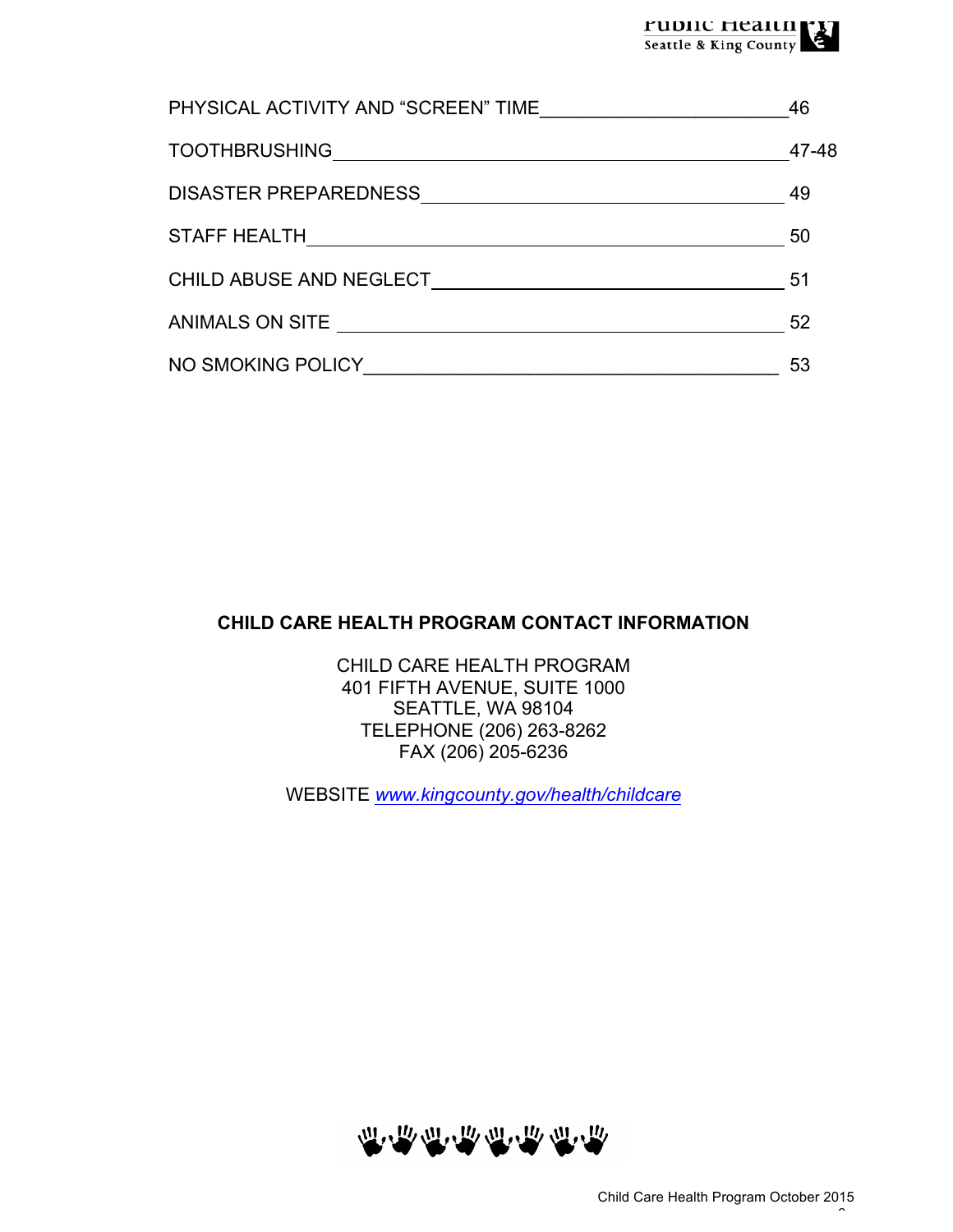

#### **PURPOSE AND USE OF HEALTH POLICY**

This health policy is a description of **our** health and safety practices.

Our policy was prepared by Dana Schnell

Staff will be oriented to our health policy by Dana Schnell *(who),* upon hiring and whenever there are changes to policies and procedures.

Our policy is accessible to staff and parents and is located at Front Door *(recommended for staff: copy in each classroom).*

*Please note: Changes to health policy must be approved by a health professional (as per WAC).*

This health policy does not replace these additional policies required by WAC:

- *1. Pesticide Policy*
- *2. Blood borne Pathogen Policy*
- *3. Behavior Policy*
- *4. Disaster Policy*
- *5. Animal Policy and/or Fish Policy (if applicable)*



 $-$  4  $-$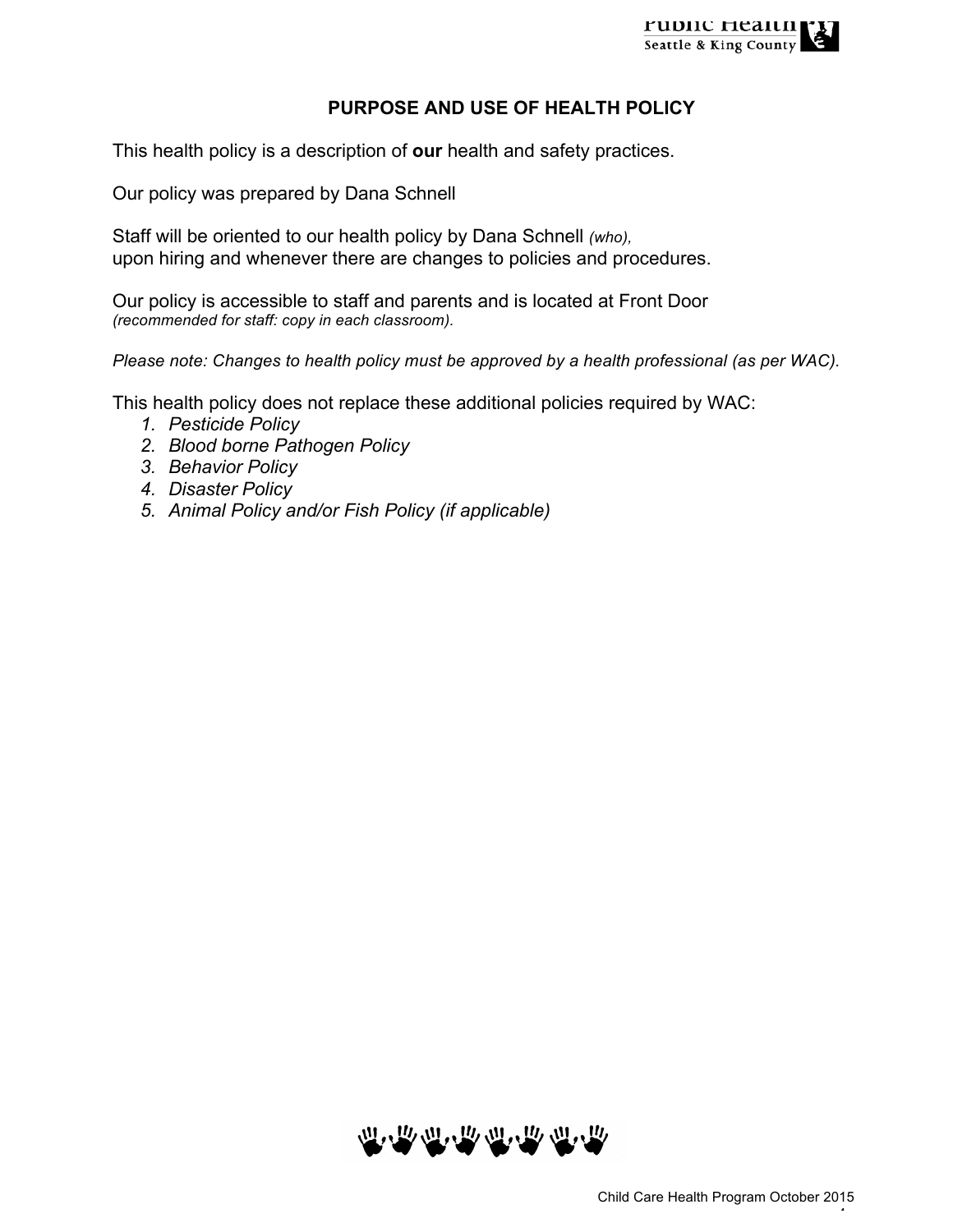#### **PROCEDURES FOR INJURIES AND MEDICAL EMERGENCIES**

- 1. Child is assessed and appropriate supplies are obtained.
- 2. If further information is needed, staff trained in first aid will refer to the First Aid Guide located in every first aid kit.
- 3. First aid is administered. Non-porous gloves (nitrile, vinyl or latex\*) are used if blood is present. If injury/medical emergency is life-threatening, one staff person stays with the injured/ill child and administers appropriate first aid, while another staff person calls 911. If only one staff member is present, person assesses for breathing and circulation, administers CPR for one minute if necessary, and then calls 911.
- 4. Staff call parent/guardian or designated emergency contact if necessary. For major injuries/medical emergencies, a staff person stays with the injured/ill child until a parent/guardian or emergency contact arrives, including during transport to a hospital.
- 5. Staff record the injury/medical emergency on an "Accident/Incident Report" form. The report includes:
	- Date, time, place and cause of the injury/medical emergency (if known),
	- Treatment provided,
	- Name(s) of staff providing treatment, and
	- Persons contacted.

A copy is given to the parent/guardian the same day and a copy is placed in the child's file. For major injuries/medical emergencies, parent/guardian signs for receipt of the report and a copy is sent to the licensor.

- 6. The child care licensor is called immediately for serious injuries/incidents which require medical attention.
- 7. An injury is also recorded on the Injury Log. The entry will include the child's name, staff involved, and a brief description of incident. We maintain confidentiality of this log.

*\*Please note: Use of latex gloves over time may lead to latex allergy. Latex-free gloves are preferred. If using latex gloves, consider selecting reduced-powder or powder-free lowprotein/hypo-allergenic gloves. Hands should always be washed after gloves are removed.*



- 5 -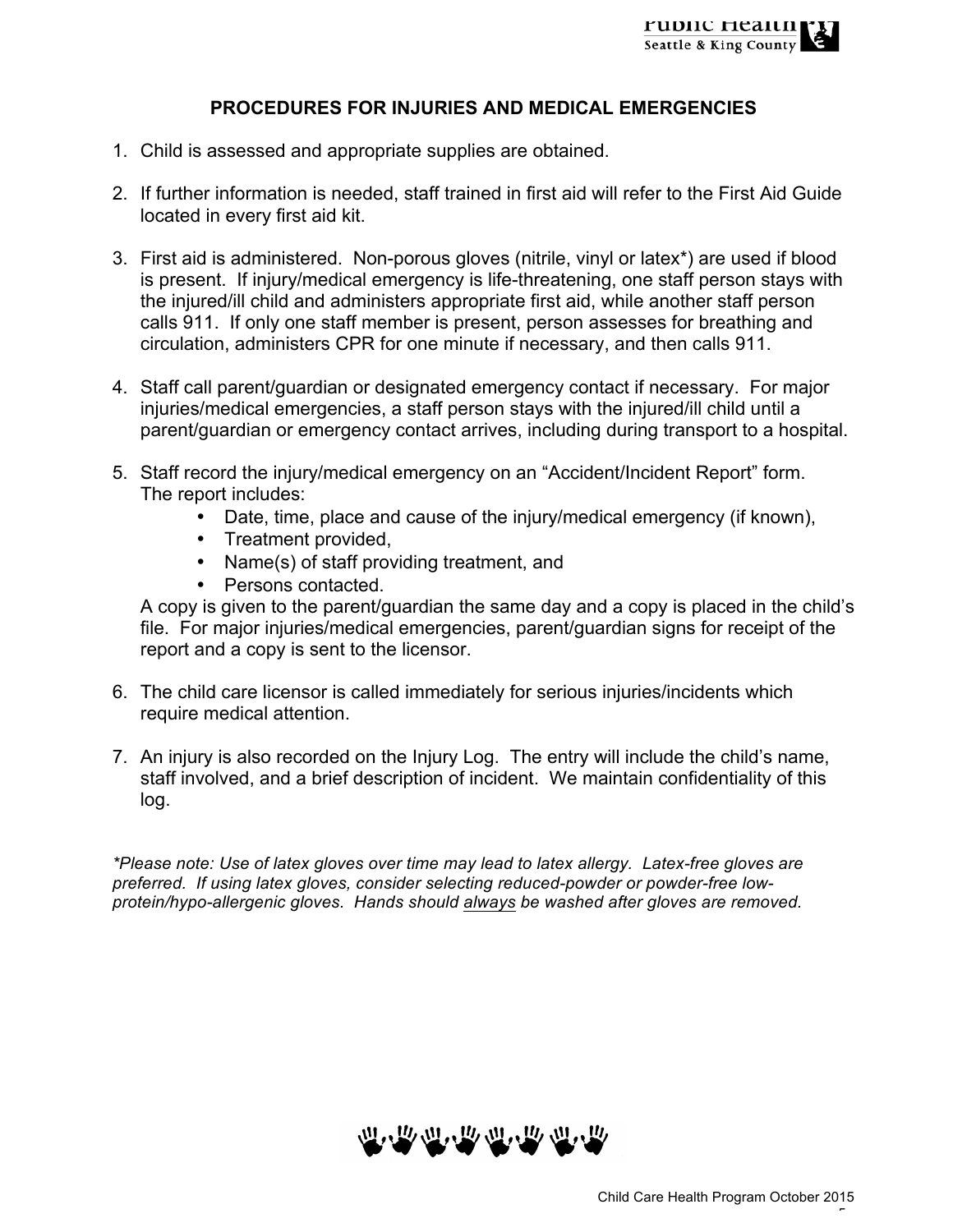## **FIRST AID**

At least one staff person with current training in Cardio-Pulmonary Resuscitation (CPR) and First Aid is present with each group or classroom **at all times**. Training includes: instruction, demonstration of skills, and test or assessment. Documentation of staff training is kept in personnel files.

Our first aid kits are inaccessible to children and located in each "Grab n' Go" bag, in each classroom, as well as in the Director's office.

First aid kits are identified by a First Aid Sign.

## **Each of our first aid kits contains all of the following items:**

 $\blacklozenge$  First aid guide

◆ Sterile gauze pads (different sizes)

- ◆ Band-Aids (different sizes)
- ♦ Roller bandages
- ♦ Small scissors
- ◆ Adhesive tape
- ♦ Large triangular bandage

(gauze)

- ♦ Gloves (nitrile, vinyl, or latex)
- ♦ Tweezers for surface splinters
- ♦ Syrup of Ipecac
- ♦ CPR mouth barrier
- *\*Syrup of Ipecac is administered only after calling Poison Control 1-800-222-1222.*

Our first aid kits do not contain medications, medicated wipes, or medical treatments/equipment which would require written permission from parent/guardian or special training to administer.

## **Travel First Aid Kit(s)**

A fully stocked first aid kit is taken on all field trips and playground trips and is kept in each vehicle used to transport children. These travel first aid kits **also** contain:

- Liquid soap and paper towels
- 
- Water  $\bullet$  Chemical ice (non-toxic) for injuries
- Cell phone or walkie-talkies
- Copies of completed 'consent for emergency treatment' & 'emergency contact' forms

All first aid kits are checked and restocked monthly or sooner if necessary. The First Aid Kit checklist is used for documentation and is kept in each first aid kit.

*\*\*"First Aid Kit Checklist" is available at http://www.kingcounty.gov/healthservices/health/child/childcare/injuries.aspx*



 $\mathcal{L}_{\mathcal{A}}$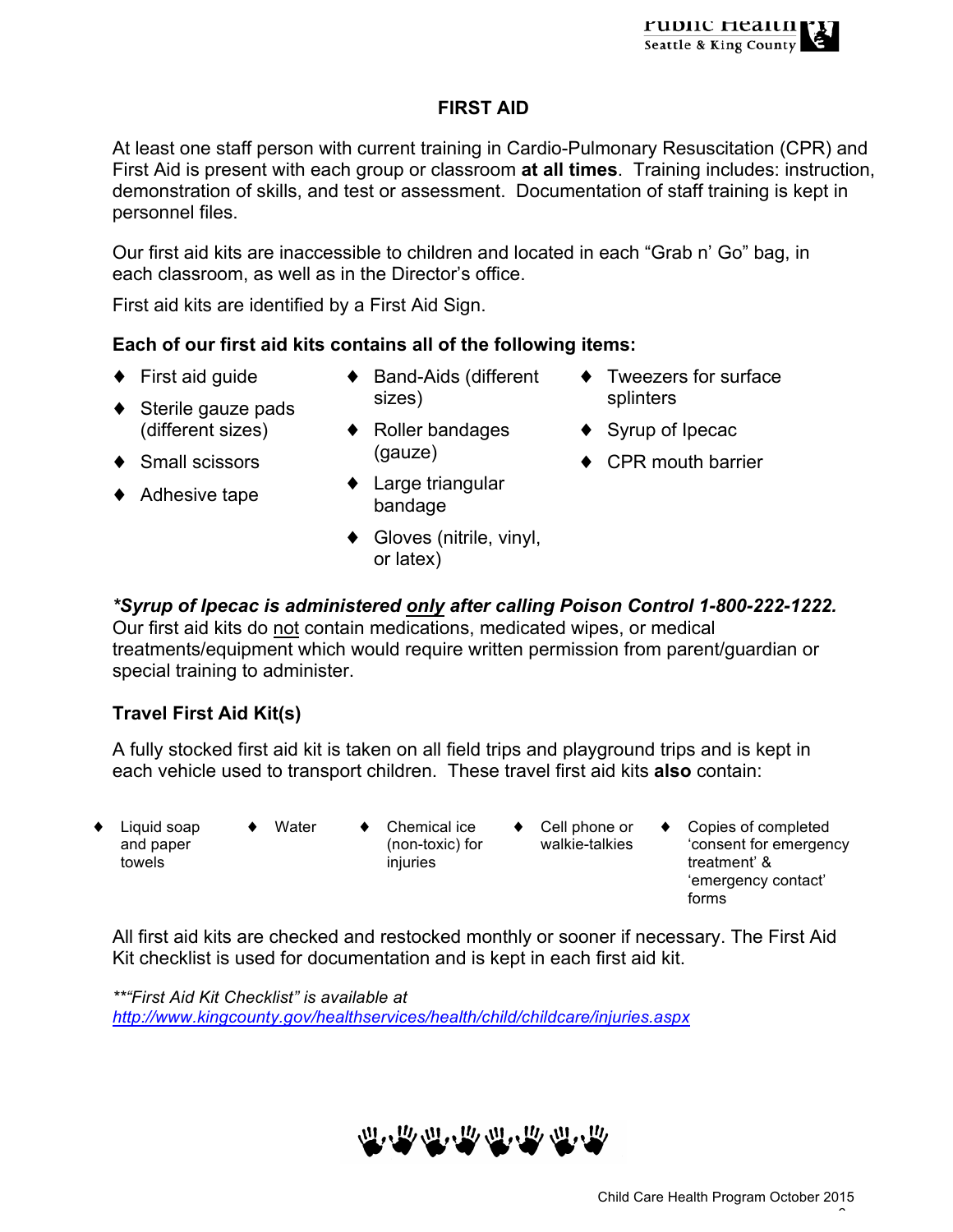## **BLOOD/BODY FLUID CONTACT OR EXPOSURE**

Even healthy people can spread infection through direct contact with body fluids. Body fluids include blood, urine, stool (feces), drool (saliva), vomit, drainage from sores/rashes (pus), etc. All body fluids may be infected with contagious disease. **Non-porous gloves are always used when blood or wound drainage is present.** To limit risk associated with potentially infectious blood/body fluids, the following precautions are always taken:

- 1. Any open cuts or sores on children or staff are kept covered.
- 2. Whenever a child or staff comes into contact with any body fluids, the exposed area is washed immediately with soap and warm water, rinsed, and dried with paper towels.
- 3. All surfaces in contact with body fluids are cleaned immediately with detergent and water, rinsed, and sanitized with an agent such as bleach in the concentration used for disinfecting body fluids: refer to "Guidelines for Mixing Bleach",
- 4. Gloves and paper towels or other material used to wipe up body fluids are put in a plastic bag, tied closed, and placed in a covered waste container. All items used to clean-up body fluids are washed with detergent, rinsed, and soaked in a disinfecting solution for at least 2 minutes and air dried. Refer to "Guidelines for Mixing Bleach".
- 5. A child's clothing soiled with body fluids is put into a plastic bag and sent home with the child's parent/guardian. A change of clothing is available for children in care, as well as for staff.
- 6. Hands are always washed after handling soiled laundry or equipment, and after removing gloves.

### **Blood Contact or Exposure**

When a staff person or child comes into contact with blood (e.g. staff provides first aid for a child who is bleeding) or is exposed to blood (e.g. blood from one person enters the cut or mucous membrane of another person), the staff person informs the Director immediately.

When staff report blood contact or exposure, we follow current guidelines set by Washington Industrial Safety and Health Act (WISHA), as outlined in our "Blood-borne Pathogen Exposure Control Plan" *- template available http://www.kingcounty.gov/healthservices/health/child/childcare/communicable.aspx*

We review the BBP Exposure Control Plan annually with our staff *and* document this review.



- 7 -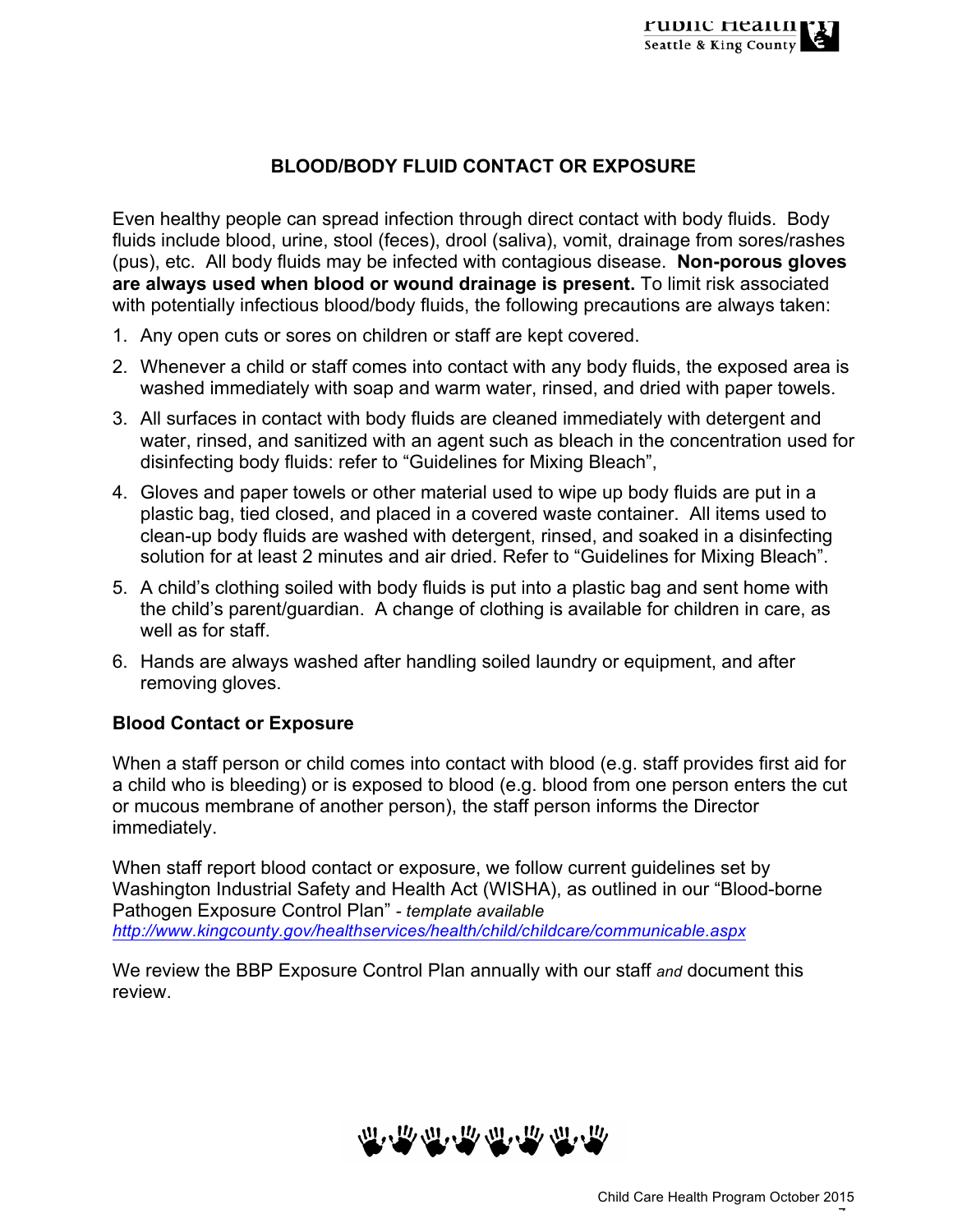## **INJURY PREVENTION**

- 1. Proper supervision is maintained at all times, both indoors and outdoors. Staff will position themselves to observe the entire play area.
- 2. Staff will review their rooms and outdoor play areas daily for safety hazards and remove any broken/damaged equipment.

*Hazards include, but are not limited to*:

- *Security issues (unsecured doors, inadequate supervision, etc.)*
- *General safety hazards (broken toys & equipment, standing water, chokeable & sharp objects, etc.)*
- *Strangulation hazards*
- *Trip/fall hazards (rugs, cords, etc.)*
- *Poisoning hazards (plants, chemicals, etc.)*
- *Burn hazards (hot coffee in child-accessible areas, unanchored or too-hot crock pots, etc.)*
- 3. The playground is inspected daily for broken equipment, environmental hazards, garbage, animal contamination, and required depth of cushion material under and around equipment by Dana Schnell. It is free from entrapments, entanglements, and protrusions.
- 4. Toys are age appropriate, safe (lead and toxin free), and in good repair. Broken toys are discarded. Mirrors are shatterproof.
- 5. Rooms with children under 3 years old are free of push pins, thumbtacks, and staples.
- 6. Cords from window blinds/treatments are inaccessible to children. *(Many infants and young children have died from strangling in window cords. The Consumer Product Safety Commission recommends cordless window treatments. See the Window Covering Safety Council's website, www.windowcoverings.org, for more information.)*
- 7. Staff does not step over gates or other barriers while carrying infants or children.
- 8. Hazards are reported immediately to the Director. The Director will insure that they are removed, made inaccessible or repaired immediately to prevent injury.
- 9. The Injury Log is monitored monthly by the Director to identify accident trends and implement a plan of correction. *"Injury Log" is available at: http://www.kingcounty.gov/healthservices/health/child/childcare/injuries.aspx*
- 10.Children will wear helmets when using riding equipment. Helmets will be removed prior to other play.
- 11.Recalled items will be removed from the site immediately. Our center routinely receives updates on recalled items and other safety hazards on the Consumer Products Safety Commission website: http://www.cpsc.gov/



 $\mathcal{L}_{\mathcal{A}}$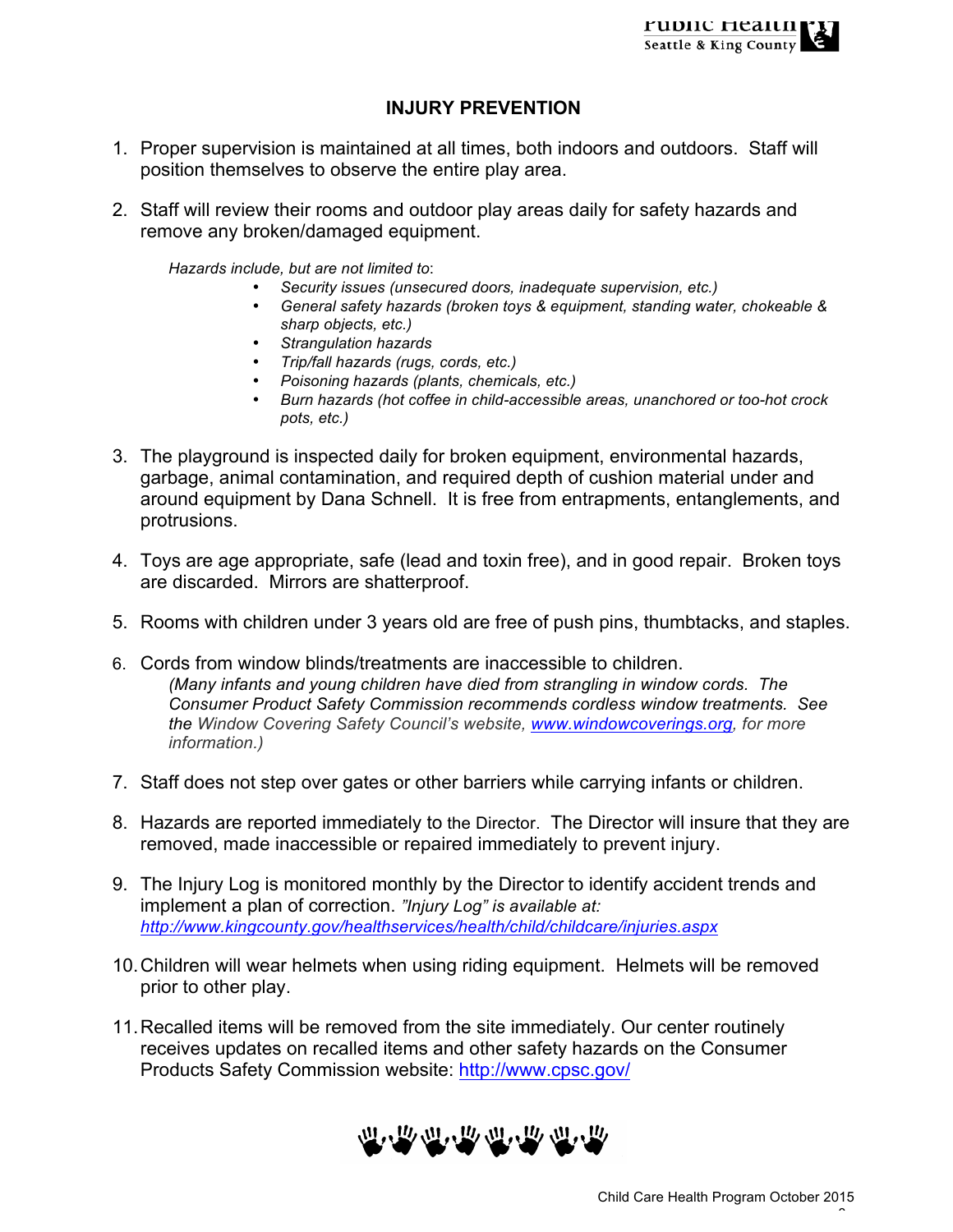

#### **POLICY AND PROCEDURE FOR EXCLUDING ILL CHILDREN**

Children with any of the following symptoms are not permitted to remain in care:

- 1. **Fever** of at least 100 º F as read under arm (axillary temp.) using a digital thermometer *accompanied by* one or more of the following:
	- Diarrhea or vomiting
	- Earache
	- Headache
	- Signs of irritability or confusion
	- Sore throat
	- Rash
	- Fatigue that limits participation in daily activities

#### *No rectal or ear temperatures are taken.*

*(Oral temperatures may be taken for preschool through school age children if single use covers are used over the thermometer. Glass thermometers contain mercury, a toxic substance, and are therefore not be used.)*

- *2.* **Vomiting:** 2 or more occasions within the past 24 hours
- 3. **Diarrhea:** 3 or more watery stools within the past 24 hours or any bloody stool
- 4. **Rash (**especially with fever or itching)
- 5. **Eye discharge or conjunctivitis (pinkeye):** until clear or until 24 hours of antibiotic treatment
- 6. **Sick appearance, not feeling well, and/or not able to keep up with program activities**
- 7. **Open or oozing sores**, unless properly covered **and** 24 hours has passed since starting antibiotic treatment, if antibiotic treatment is necessary.
- 8. **Lice or scabies:**

Head lice: until no lice or nits are present.

Scabies: until after treatment

**Following exclusion, children are readmitted to the program when they no longer have any of the above symptoms and/or Public Health exclusion guidelines for child care are met.** 



 $\mathcal{L}_{\mathcal{D}}$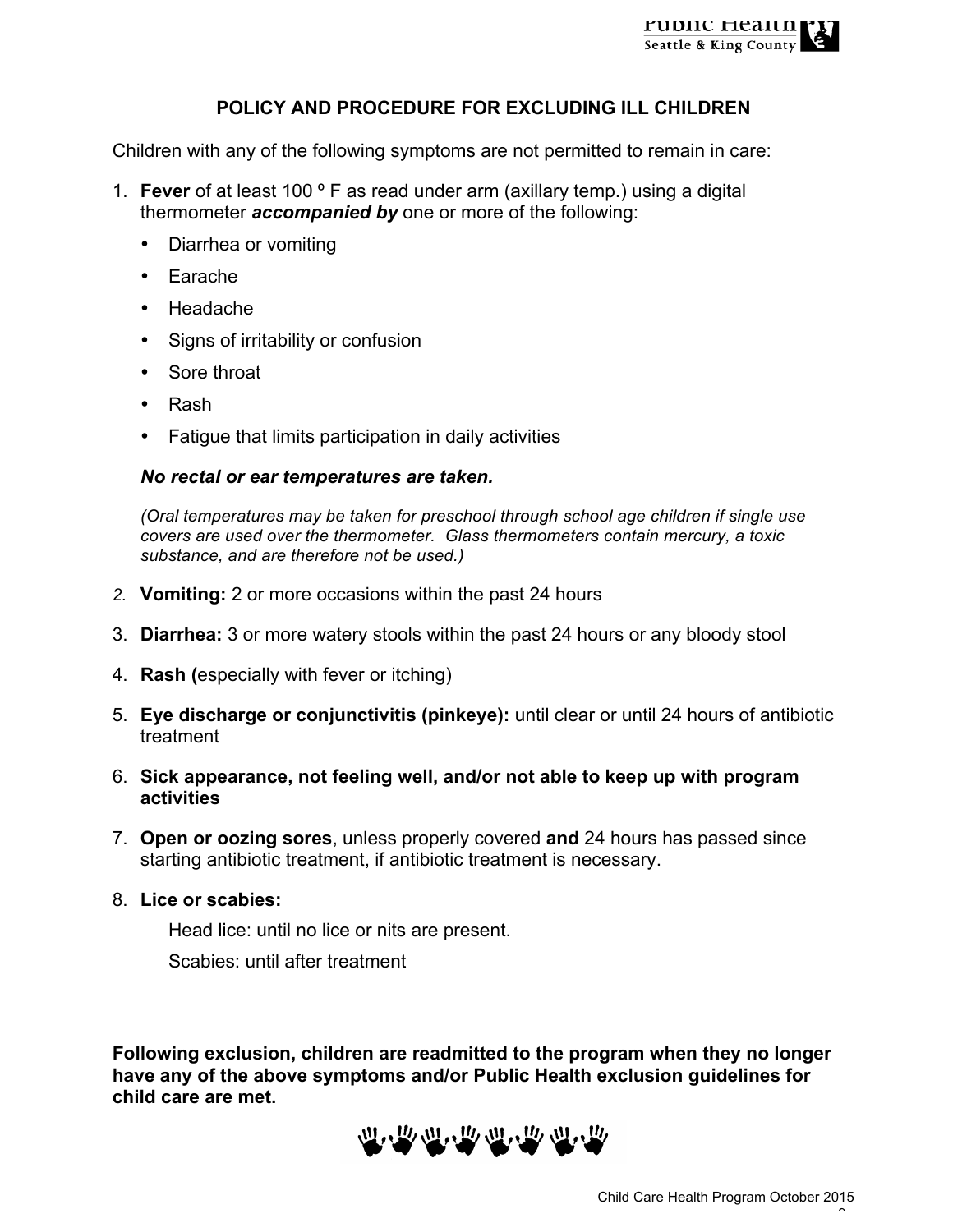Children with any of the above symptoms/conditions are separated from the group and cared for at Front Desk.Parent/guardian or emergency contact is notified to pick up child.

We notify parents and guardians when their children may have been exposed to a communicable disease or condition (other than the common cold) and provide them with information about that disease or condition. We notify parents and guardians of possible exposure by Posted Notice. \*\**Communicable Disease Fact Sheets are available online at http://www.kingcounty.gov/healthservices/health/child/childcare/communicable/letters.aspx*

Individual child confidentiality is maintained.

In order to keep track of contagious illnesses (other than the common cold), an Illness Log is kept. Each entry includes the child's name, classroom, and type of illness. We maintain confidentiality of this log. *\*\*"Illness Log" template is available at www.kingcounty.gov/health/childcare*

**Staff members follow the same exclusion criteria as children**.

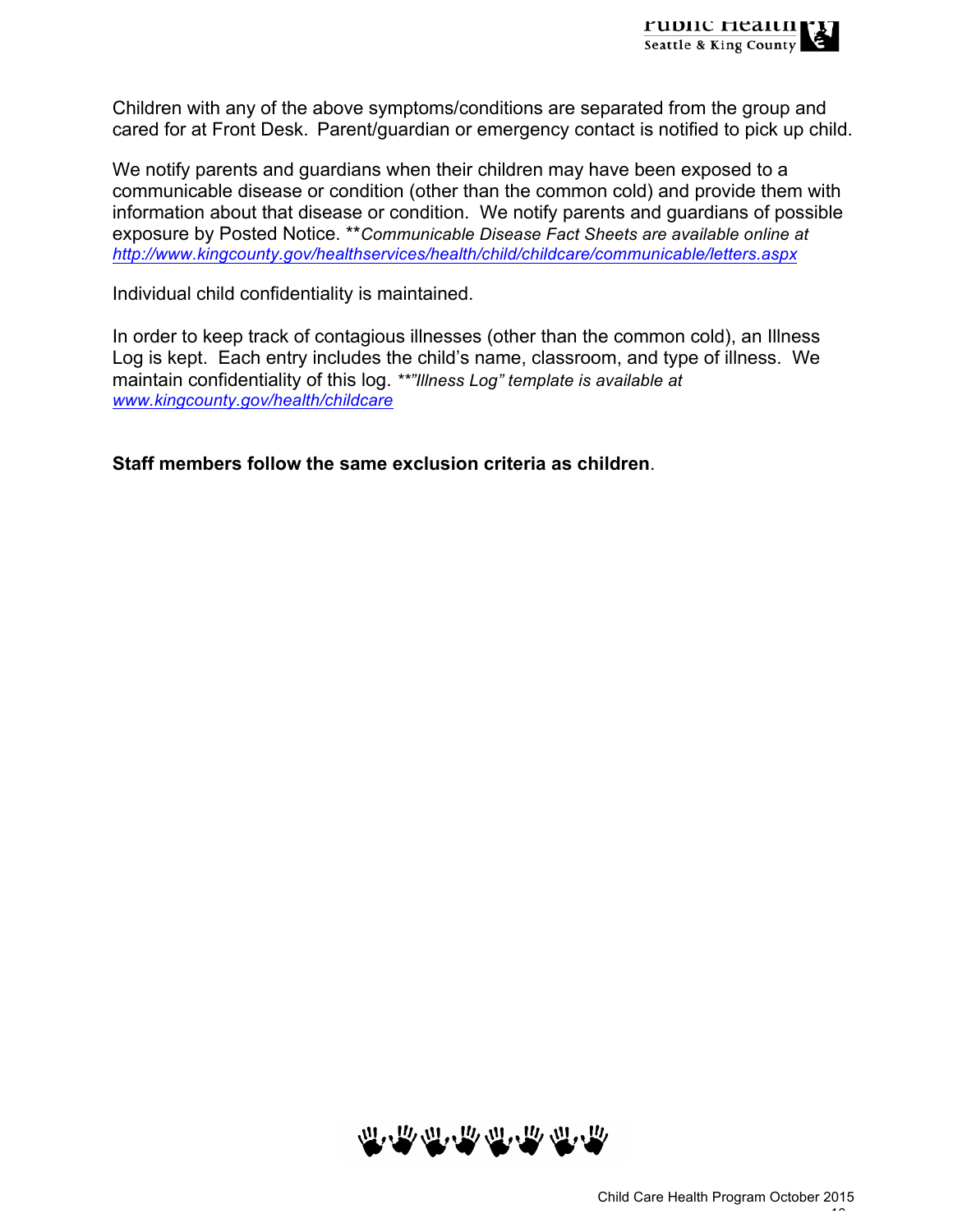

#### **NOTIFIABLE CONDITIONS and COMMUNICABLE DISEASE REPORTING**

Licensed childcare providers in Washington are required to notify Public Health when they learn that a child has been diagnosed with one of the communicable diseases listed below. **In addition, providers should also notify their Public Health Nurse when an unusual number of children and/or staff are ill (for example, >10% of children in a center, or most of the children in the toddler room), even if the disease is not on this list or has not yet been identified.** 

#### **To report any of the following conditions, call Public Health CD/EPI at (206) 296-4774.**

Acquired immunodeficiency syndrome(AIDS) **Animal Bites Anthrax** Arboviral disease (for example, West Nile virus) **Botulism** (foodborne, wound, and infant) Brucellosis **Burkholder mallei and pseudomallei** Campylobacteriosis Chancroid Chlamydia **Cholera**  Cryptosporidiosis Cyclosporiasis **Diphtheria**  Diseases of suspected **bioterrorism origin** Diseases of suspected **foodborne origin** Diseases of suspected **waterborne origin Domoic acid poisoning** Enterohemorrhagic *E. coli***,** (including *E. coli* O157:H7 infection) Giardiasis Gonorrhea Granuloma inguinale *Haemophilus influenzae* **invasive disease**  Hantavirus pulmonary syndrome Hemolytic uremic syndrome Hepatitis A, acute Hepatitis B, acute Hepatitis B, chronic Hepatitis C, acute, or chronic Hepatitis, unspecified (D, E) HIV infection Immunization reactions, (severe, adverse) **Influenza, novel or untypable strain** Legionellosis Leptospirosis Listeriosis Lyme disease

Lymphogranuloma venereum Malaria **Measles Meningococcal disease Monkeypox** Mumps **Paralytic shellfish poisoning**  Pertussis **Plague Poliomyelitis** Prion disease Psittacosis Q fever **Rabies and Rabies Exposures Rare diseases of public health significance Relapsing fever Rubella** Salmonellosis **SARS** Sexually Transmitted Diseases (chancroid, gonorrhea, syphilis, genital herpes simplex, granuloma inguinale, lymphogranuloma venerium, *Chlamydia trachomatis*) Shigellosis **Smallpox** Tetanus **Trichinosis Tuberculosis Tularemia Vaccinia transmission** Vancomyacin resistant S. Aureus **Typhus** Unexplained critical illness or death Vibriosis **Viral hemorrhagic fever Yellow fever**  Yersiniosis

Rev. February 2011

**Even though a disease may not require a report, you are encouraged to consult with a Child Care Health Program Public Health Nurse at (206) 263-8262 for information about childhood illness or disease prevention. More information about communicable diseases can be found at http://www.kingcounty.gov/healthservices/health/communicable/diseases.aspx**

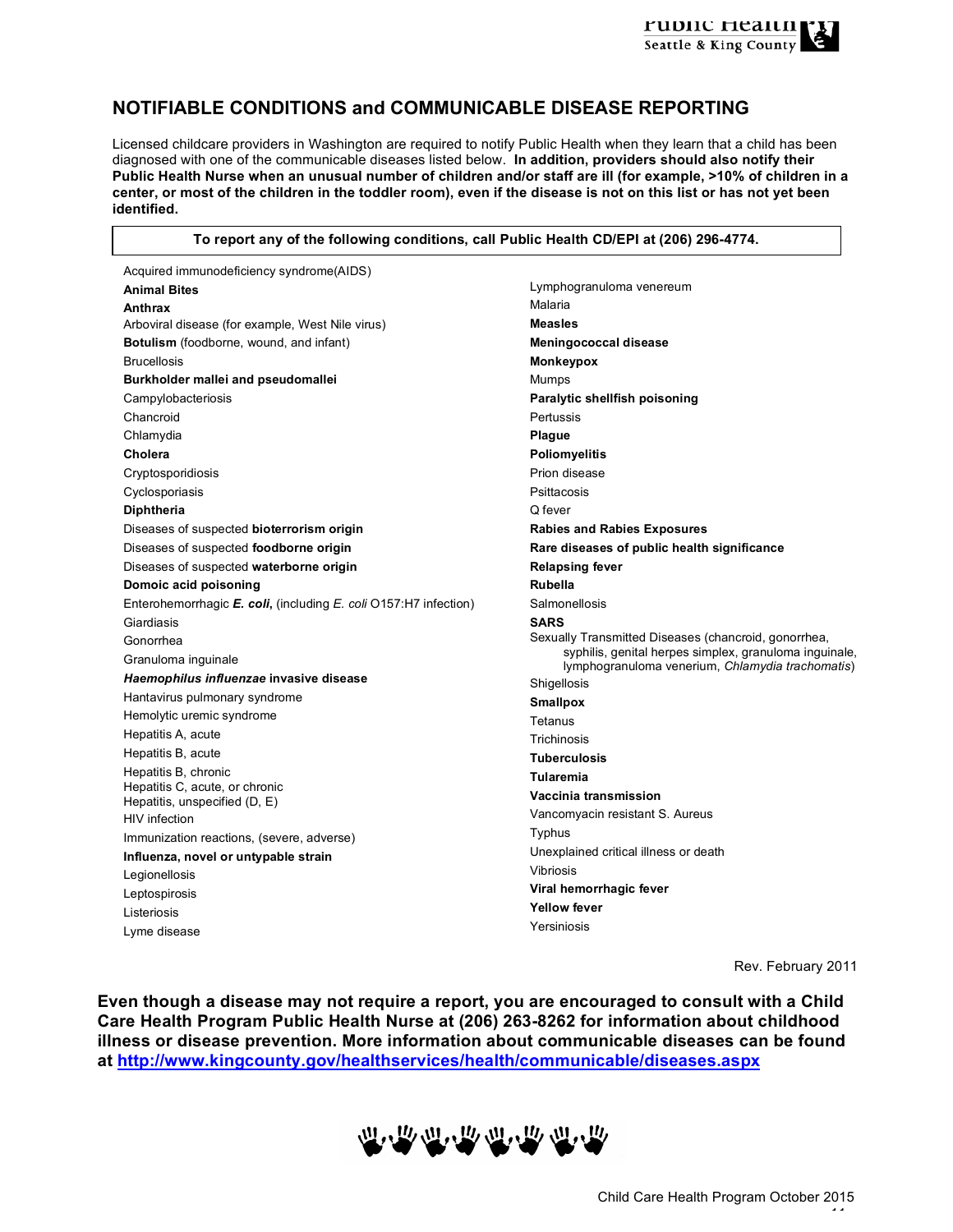#### **IMMUNIZATIONS**

To protect all children and staff, each child in our center has a completed and signed Certificate of Immunization Status (CIS) on site. The official CIS form or a copy of both sides of that form is required. (Other forms/printouts are not accepted in place of the CIS form.) The CIS form is returned to parent/guardian when the child leaves the program.

Immunization records are reviewed quarterly until the child is fully immunized by Alysha Goodwin*.*

Children are required to have the following immunizations:

DTaP (Diphtheria, Tetanus, Pertussis) IPV (Polio) MMR (Measles, Mumps, Rubella) Hepatitis B HIB (Haemophilus influenzae type b) *until age 5* Varicella (Chicken Pox) or Health Care Provider verification of disease PCV (Pneumococcal bacteria) *until age 5 (as of 7/1/09)*

If a parent or guardian chooses to exempt their child from immunization requirements, they must complete and sign the Certificate of Exemption Form.

If the exemption is for medical, religious, or personal/philosophical reason the child's health care provider (MD, DO, ND, PA, ARNP) must also sign the Certificate of Exemption form or provide a signed letter verifying that the parent or guardian received information on the benefits and risks of immunizations.

If the exemption is for membership in a religious body or church that does not allow medical treatment then the parent or guardian must provide the name of this church or body. It is not necessary to obtain a health care provider's signature.

### **A current list of exempted children is maintained at all times.**

Children who are not immunized may not be accepted for care during an outbreak of a vaccine-preventable disease. This is for the protection of the unimmunized child and to reduce the spread of the disease. This determination will be made by Public Health's Communicable Disease and Epidemiology division.

*Current immunization information and schedules are available at: http://www.doh.wa.gov/CommunityandEnvironment/Schools/Immunization/VaccineRequirements*

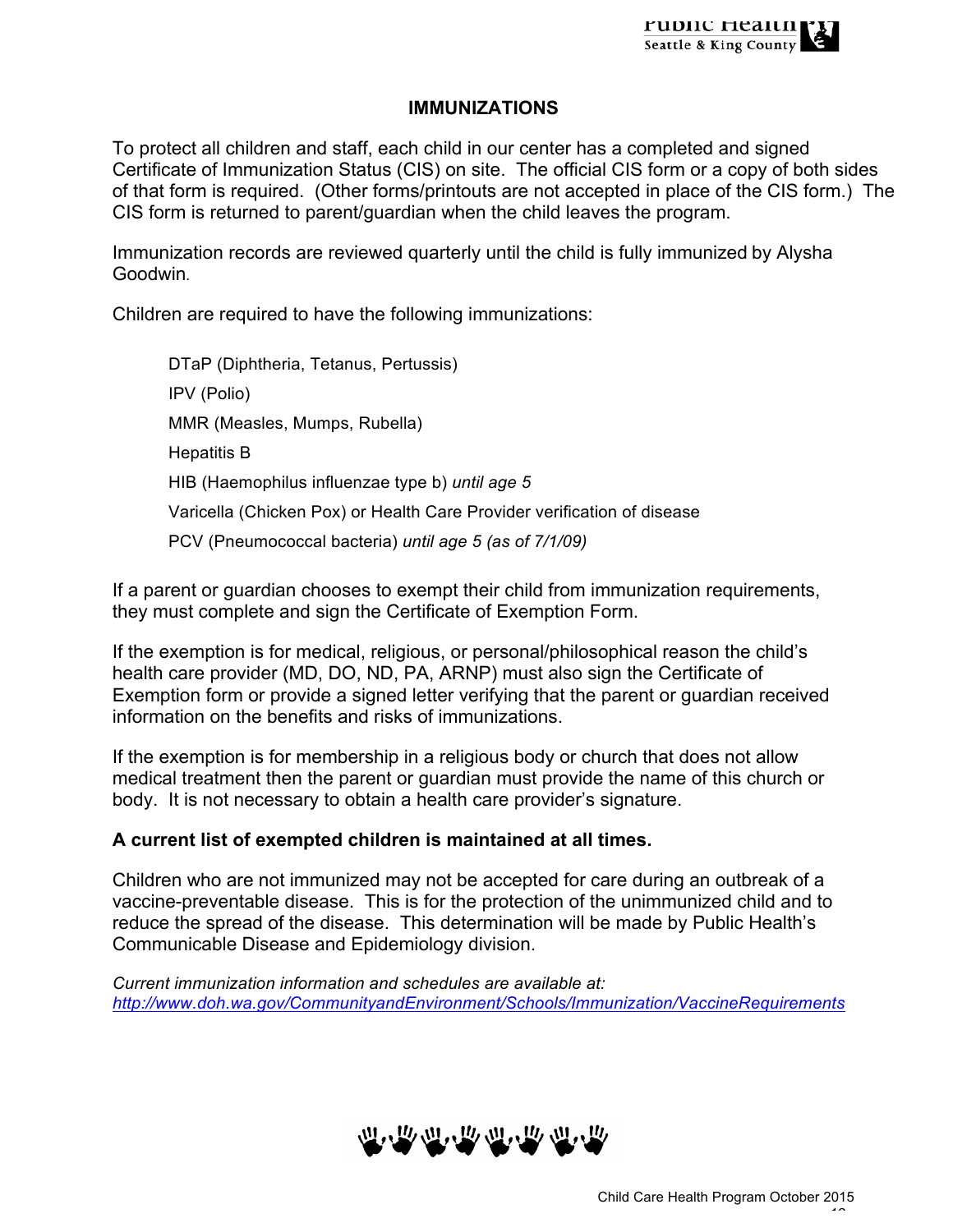# **MEDICATION POLICY**

- Ø Medication is accepted only in its **original container**, labeled with **child's full name**.
- Ø Medication is **not** accepted if it is **expired**.
- Ø Medication is given **only** with prior **written** consent of a child's parent/ guardian. This consent on the medication authorization form includes **all of the following:** child's name,
	- Name of the medication,
	- Reason for the medication,
	- Dosage,
	- Method of administration,
	- Frequency (**cannot** be given "as needed"; consent must specify *time* at which and/or *symptoms* for which medication should be given),
	- Duration (start and stop dates),
	- Special storage requirements,
	- Any possible side effects (from package insert or pharmacist's written information), *and*
	- Any special instructions.

The "Medication Authorization form" is available on the web site, http://www.kingcounty.gov/healthservices/health/child/childcare/modelhealth.aspx

## **Parent /Guardian Consent**

- 1. A parent/guardian may provide the sole consent for a medication, (without the consent of a health care provider), **if and only if** the medication meets all of the following criteria:
	- a. The medication is over-the-counter and is one of the following:
		- Antihistamine
		- Non-aspirin fever reducer/pain reliever
		- Non-narcotic cough suppressant
		- Decongestant
		- Ointment or lotion intended specifically to relieve itching or dry skin
		- Diaper ointment or non-talc powder intended for use in diaper area
		- Sunscreen for children over 6 months of age;
		- Hand sanitizers for children over 12 months of age *and*
	- b. The medication has instructions and dosage recommendations for the child's age and weight; *and*

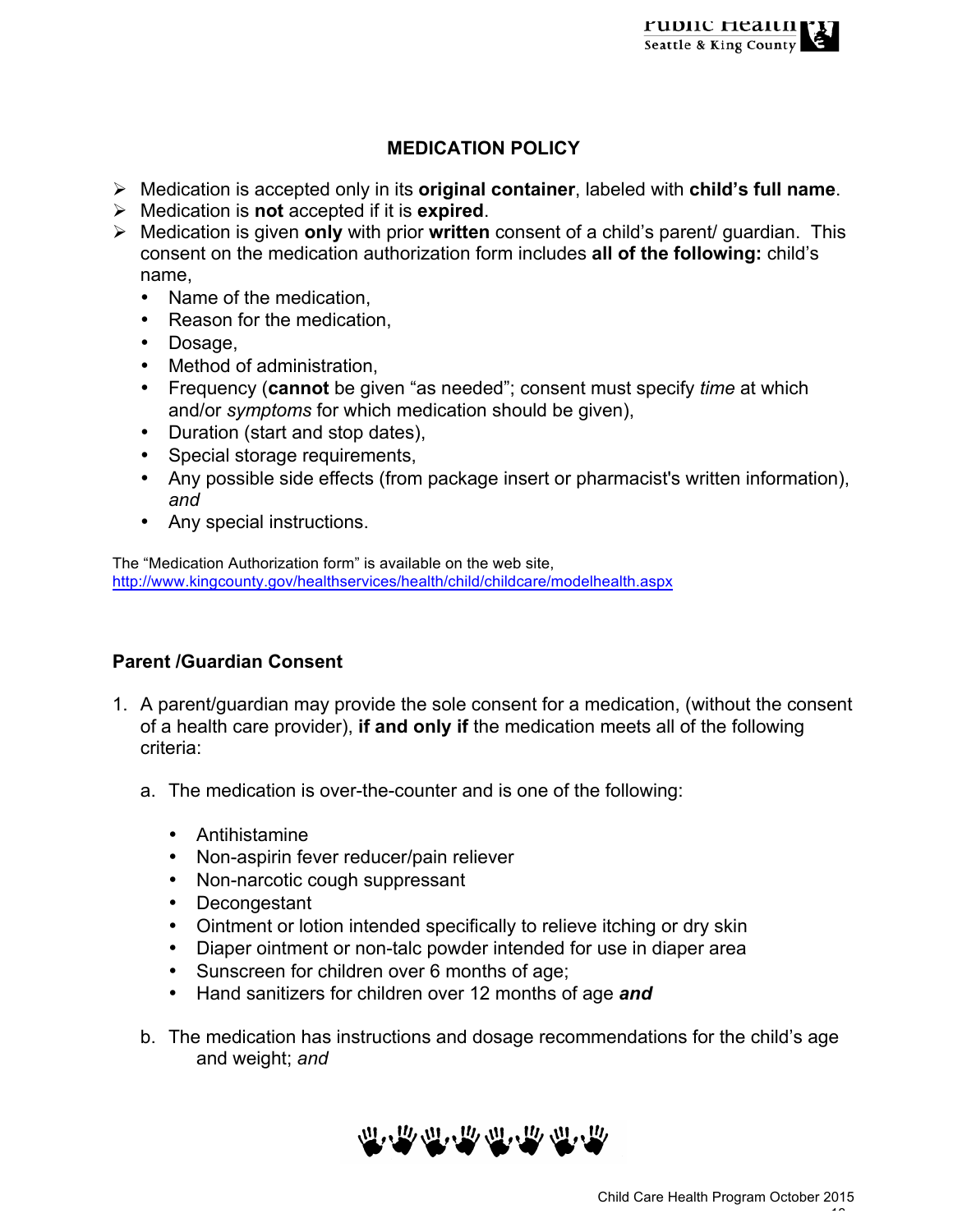- c. The medication duration, dosage, amount, and frequency specified on consent form is consistent with label directions and does not exceed label recommendations.
- 2. Written consent for medications covers only the course of illness or specific "time limited" episode.
- 3. Written consent for sunscreen is valid up to 6 months.
- 4. Written consent for diaper ointment is valid up to 6 months. *Please note: As with all medications, label directions must be followed. Most diaper ointment labels indicate that rashes that are not resolved, or reoccur, within 5-7 days should be evaluated by a health care provider.*

## **Health Care Provider Consent**

- 1. The written consent of a health care provider with prescriptive authority is required for prescription medications and all over-the-counter medications that do not meet the above criteria (including vitamins, iron, supplements, oral re-hydration solutions, fluoride, herbal remedies, and teething gels and tablets).
- 2. Medication is added to a child's food or liquid only with the **written consent of health care provider.**
- 3. A licensed health care provider's consent is accepted in one of 3 ways:
	- The provider's name is on the original pharmacist's label (along with the child's name, name of the medication, dosage, frequency [cannot be given "as needed"], duration, and expiration date); *or*
	- The provider signs a note or prescription that includes the information required on the pharmacist's label; *or*
	- The provider signs a completed medication authorization form.

*Parent/guardian instructions are required to be consistent with any prescription or instructions from health care provider.*

### **Medication Storage**

- 1. Medication is stored: Locked medicine cabinet near front desk, and is:
	- Inaccessible to children
	- Separate from staff medication
	- Protected from sources of contamination
	- Away from heat, light, and sources of moisture
	- At temperature specified on the label (i.e., at room temperature or refrigerated)
	- So that internal (oral) and external (topical) medications are separated
	- Separate from food
	- In a sanitary and orderly manner

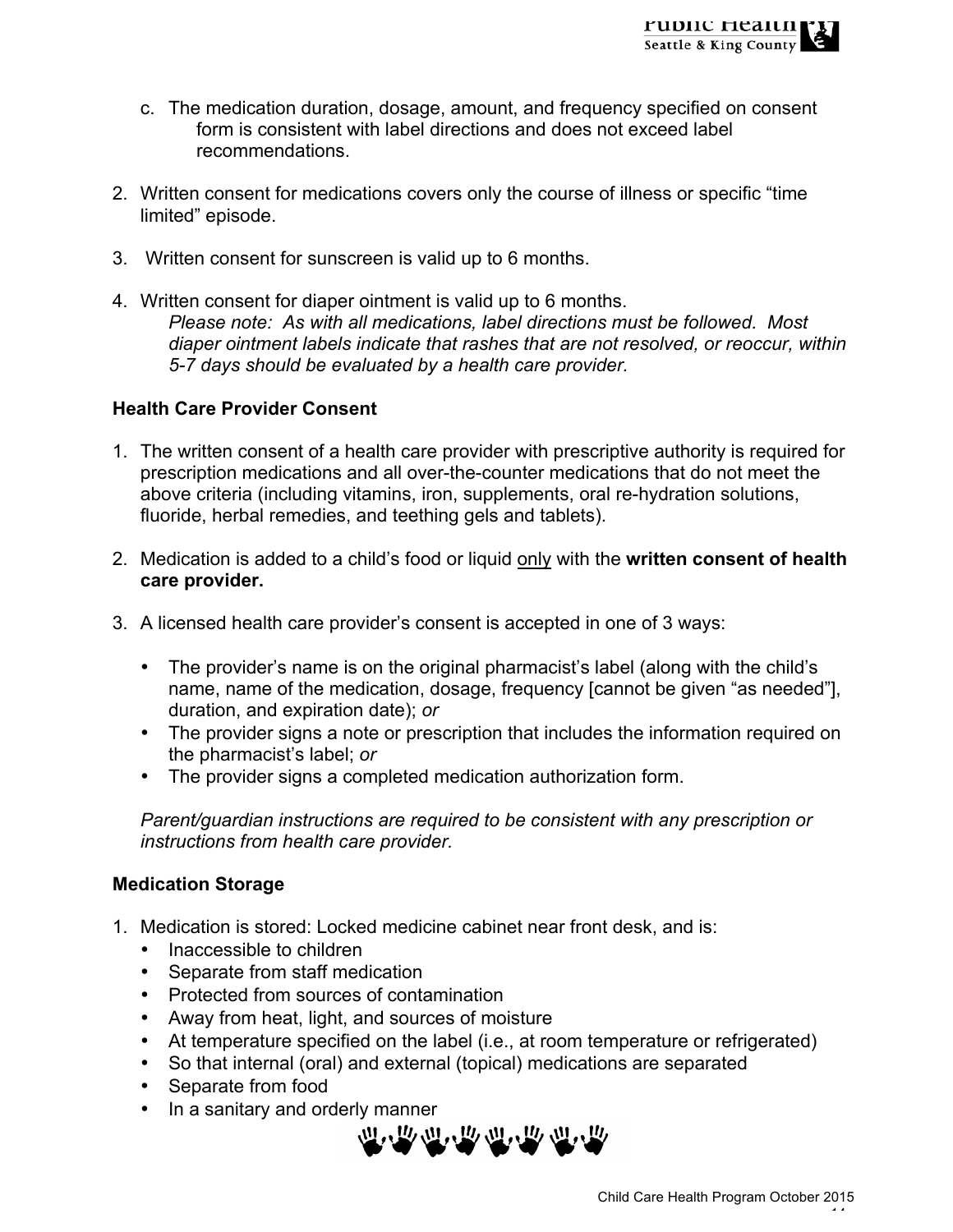- 2. Rescue medication (e.g., EpiPen® or inhaler) is stored in the "Grab n' Go" bag or: First aid station in classroom. *(Location of rescue medications should be consistent in all classrooms.)*
- 4. Controlled substances (e.g., ADHD medication) are stored in a locked container. Controlled substances are counted and tracked with a controlled substance form. *\*\*"Controlled Substances Medication form" is available at www.kingcounty.gov/health/childcare*
- 5. Medications no longer being used are promptly returned to parents/guardians, discarded in trash inaccessible to children, or in accordance with current hazardous waste recommendations. (Medications are not disposed of in sink or toilet.) www.takebackyourmeds.org
- 6. Staff medication is stored in the Kitchen, out of reach of children. Staff medication is clearly labeled as such.

### **Emergency supply of critical medications**

For children's critical medications, including those taken at home, we ask for a 3-day supply to be stored on site along with our disaster supplies. Staff are also encouraged to supply the same. Critical medications – to be used only in an emergency when a child has not been picked up by a parent, guardian, or emergency contact – are stored in Medicine Cabinet,

Medication is kept current (not expired). *\*\*"3-day Critical Medication form" @ www.kingcounty.gov/health/childcare*

### **Staff Administration and Documentation**

- 1. Medication is administered by staff trained in medication administration.
- 2. Staff members who administer medication to children are trained in medication procedure and center policy. A record of the training is kept in staff files.
- 3. The parent/guardian of each child requiring medication involving special procedures (e.g., nebulizer, inhaler, EpiPen®) trains staff on those procedures. A record of trained staff is maintained on/with the medication authorization form.
- 4. Staff giving medication documents the time, date, and dosage of the medication given on the child's medication authorization form. Each staff member initials each time a medication is given and signs full signature once at the bottom of the page.
- 5. Any observed side effects are documented by staff on the child's medication authorization form and reported to parent/guardian. Notification is documented.
- 6. If a medication is not given, a written explanation is provided on authorization form.

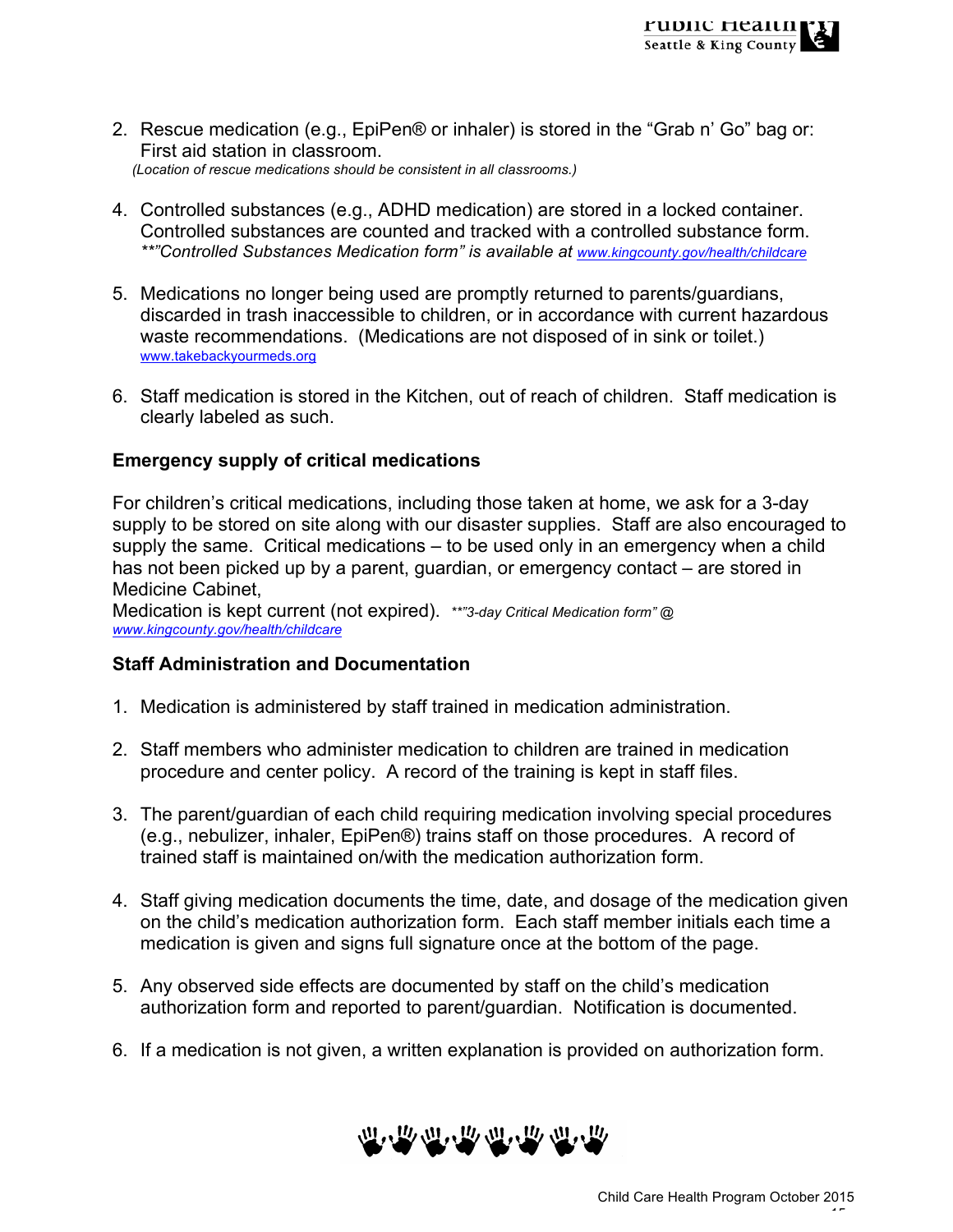- 7. Outdated medication authorization forms are promptly removed from the classroom and placed in the child's file.
- 8. All information related to medication authorization and documentation is considered confidential and is stored out of general view.

### **Medication Administration Procedure**

The following procedure is followed each time a medication is administered:

- *1. Wash hands before preparing medications.*
- *2. Carefully read all relevant instructions, including labels on medications, noting:*
	- *Child's name,*
	- *Name of the medication,*
	- *Reason for the medication,*
	- *Dosage,*
	- *Method of administration,*
	- *Frequency,*
	- *Duration (start and stop dates),*
	- *Any possible side effects, and*
	- *Any special instructions*

#### *Information on the label must be consistent with the individual medication form.*

- *3. Prepare medication on a clean surface away from diapering or toileting areas.*
	- *Do not add medication to child's bottle/cup or food without health care provider's written consent.*
	- *For liquid medications, use clean medication spoons, syringes, droppers, or medicine cups with measurements provided by the parent/guardian (not table service spoons).*
	- *Bulk medication is dispensed in a sanitary manner (sunscreen, diaper ointment)*
- *4. Administer medication.*
- *5. Wash hands after administering medication.*
- *6. Observe the child for side effects of medication and document on the child's medication authorization form.*
- 7. Document medication administration

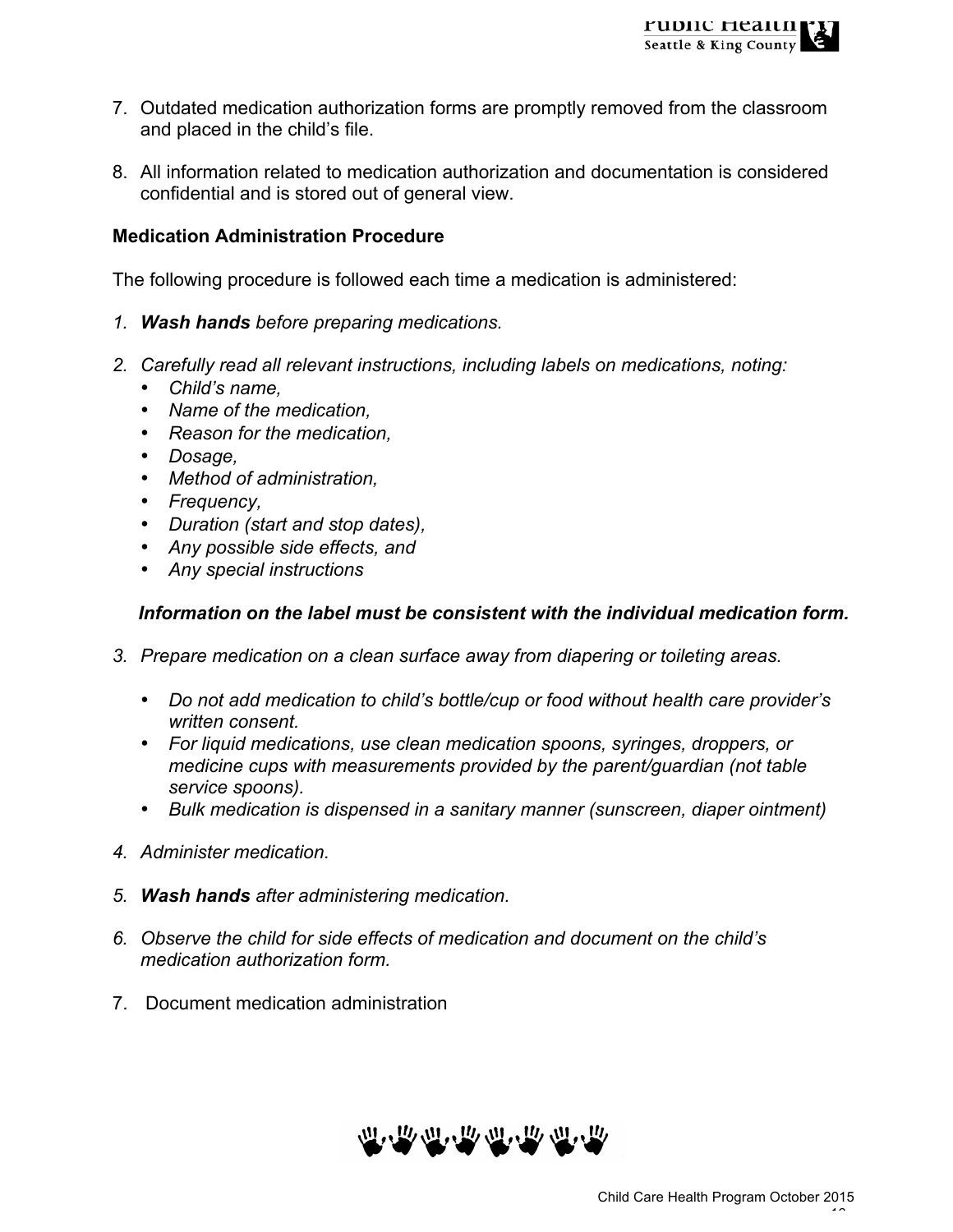## **Self-Administration by Child**

A school-aged child is allowed to administer his/her own medication when the above requirements are met *and*:

- 1. A written statement from the child's health care provider *and* parent/legal guardian is obtained, indicating the child is capable of self-medication without assistance.
- 2. The child's medications and supplies are inaccessible to other children.
- 3. Staff supervises and documents each self-administration.

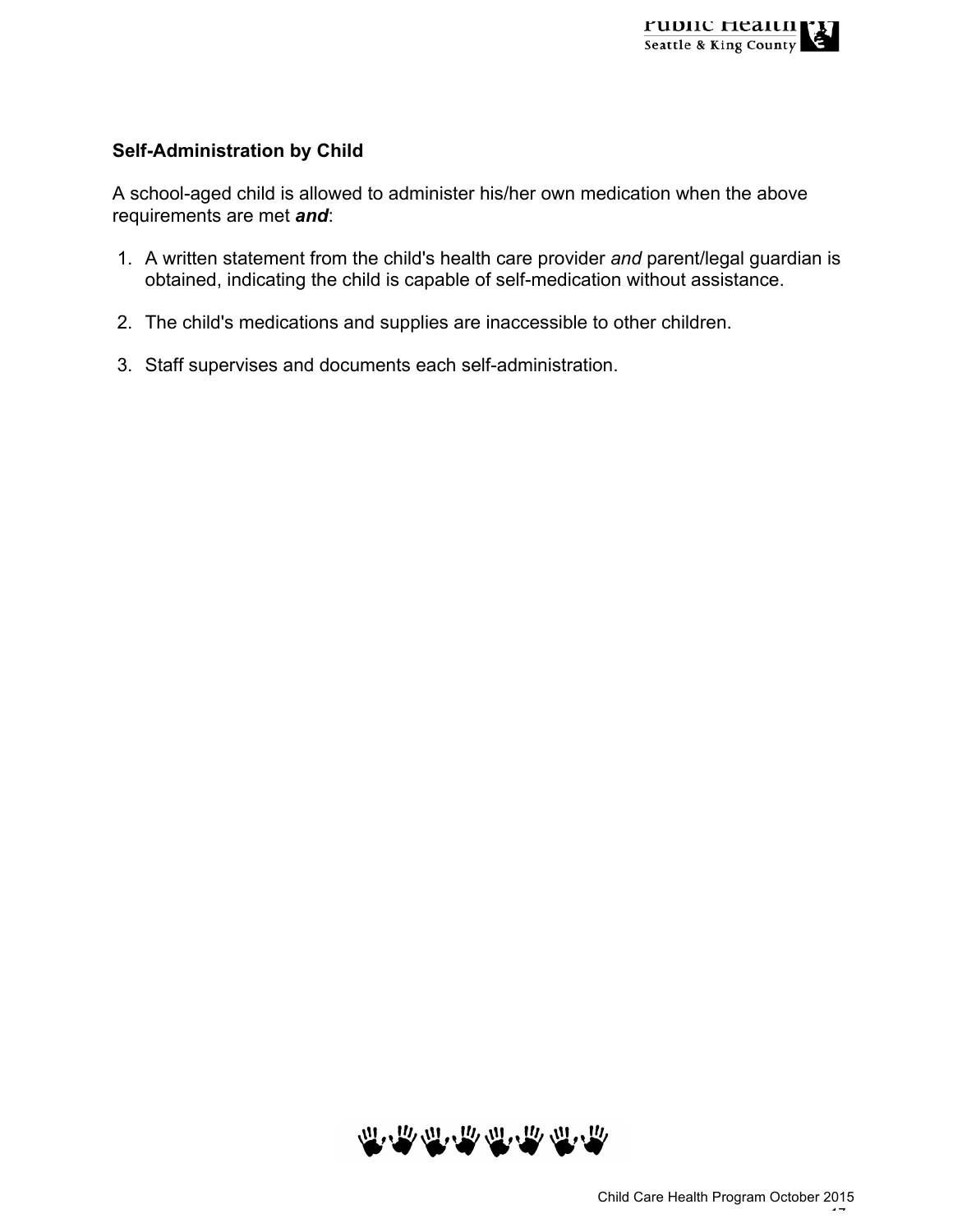#### **HEALTH RECORDS**

Each child's health record will contain:

- Health, developmental, nutrition, and dental histories
- Date of last physical exam
- Name and phone number of health care provider and dentist
- Allergy information and food intolerances
- Individualized care plan for child with special health care needs (medical, physical, developmental or behavioral)

*Note: In order to provide consistent, appropriate, and safe care, a copy of the plan should also be available in child's classroom.*

- List of current medications
- Current "Certificate of Immunization Status" (CIS) form
- Consent for emergency care
- Preferred hospital
- Any assistive devices used (e.g., glasses, hearing aids, braces)

The above information will be updated annually or sooner for any changes.

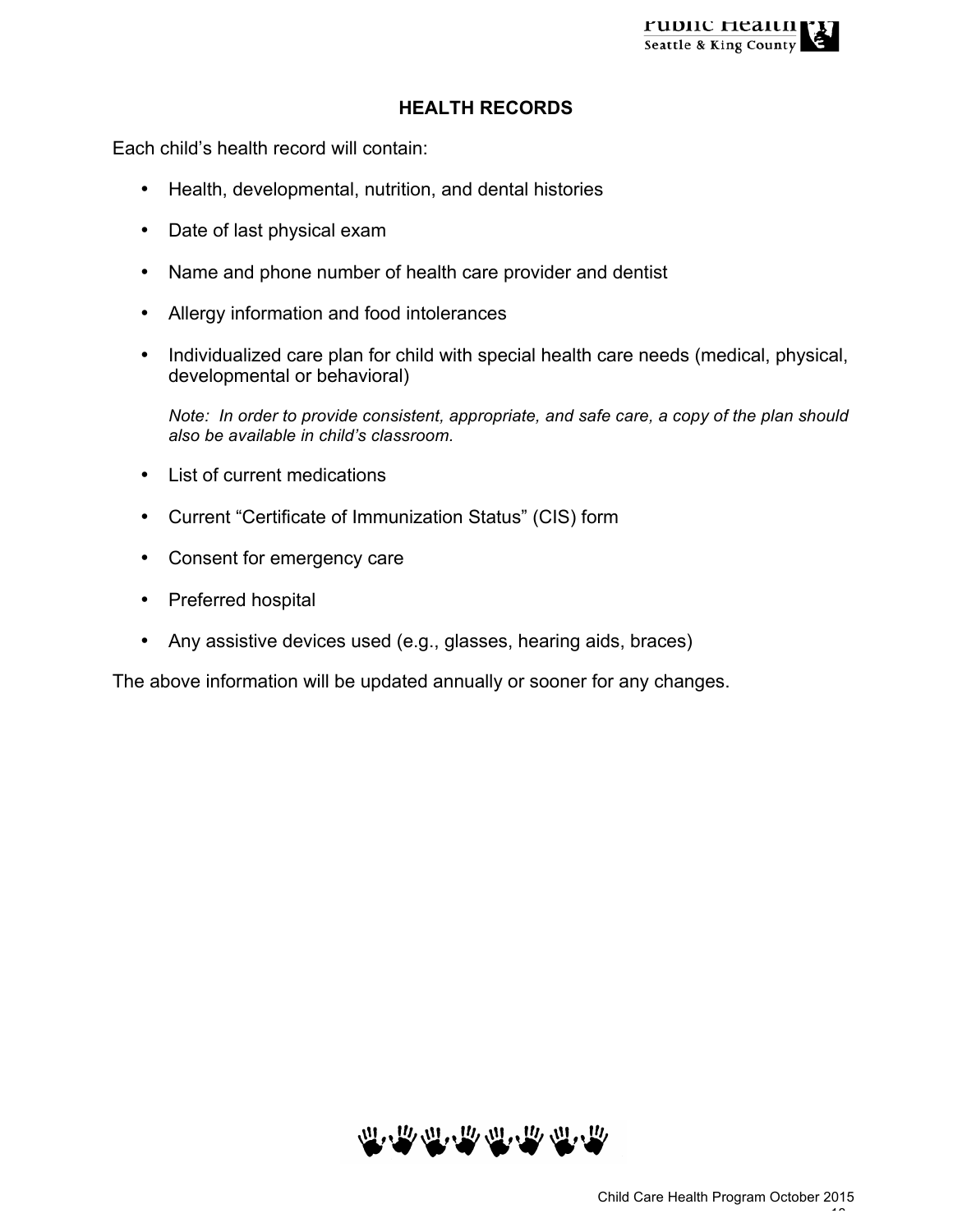## **CHILDREN WITH SPECIAL NEEDS**

Our center is committed to meeting the needs of all children. This includes children with special health care needs such as asthma and allergies, as well as children with emotional or behavior issues or chronic illness and disability. Inclusion of children with special needs enriches the child care experience and all staff, families, and children benefit.

- 1. Confidentiality is assured with all families and staff in our program.
- 2. All families will be treated with dignity and with respect for their individual needs and/or differences.
- 3. Children with special needs will be accepted into our program under the guidelines of the Americans with Disabilities Act (ADA).
- 4. Children with special needs will be given the opportunity to participate in the program to the fullest extent possible. To accomplish this, we may consult with our public health nurse consultant and other agencies/organizations as needed.
- 5. An individual plan of care is developed for each child with a special health care need. The plan of care includes information and instructions for
	- Daily care
	- Potential emergency situations
	- Care during and after a disaster

Completed plans are requested from health care provider annually or more often as needed for changes.

- 6. Children with special needs are not present without an individual plan of care on site.
- 7. All staff receives general training on working with children with special needs and updated training on specific special needs that are encountered in their classrooms.
- 8. Teachers, cooks, and other staff will be oriented to any special needs or diet restrictions by the Director.

*The "CARE PLAN TRACKING FORM" is available at www.kingcounty.gov/health/childcare*

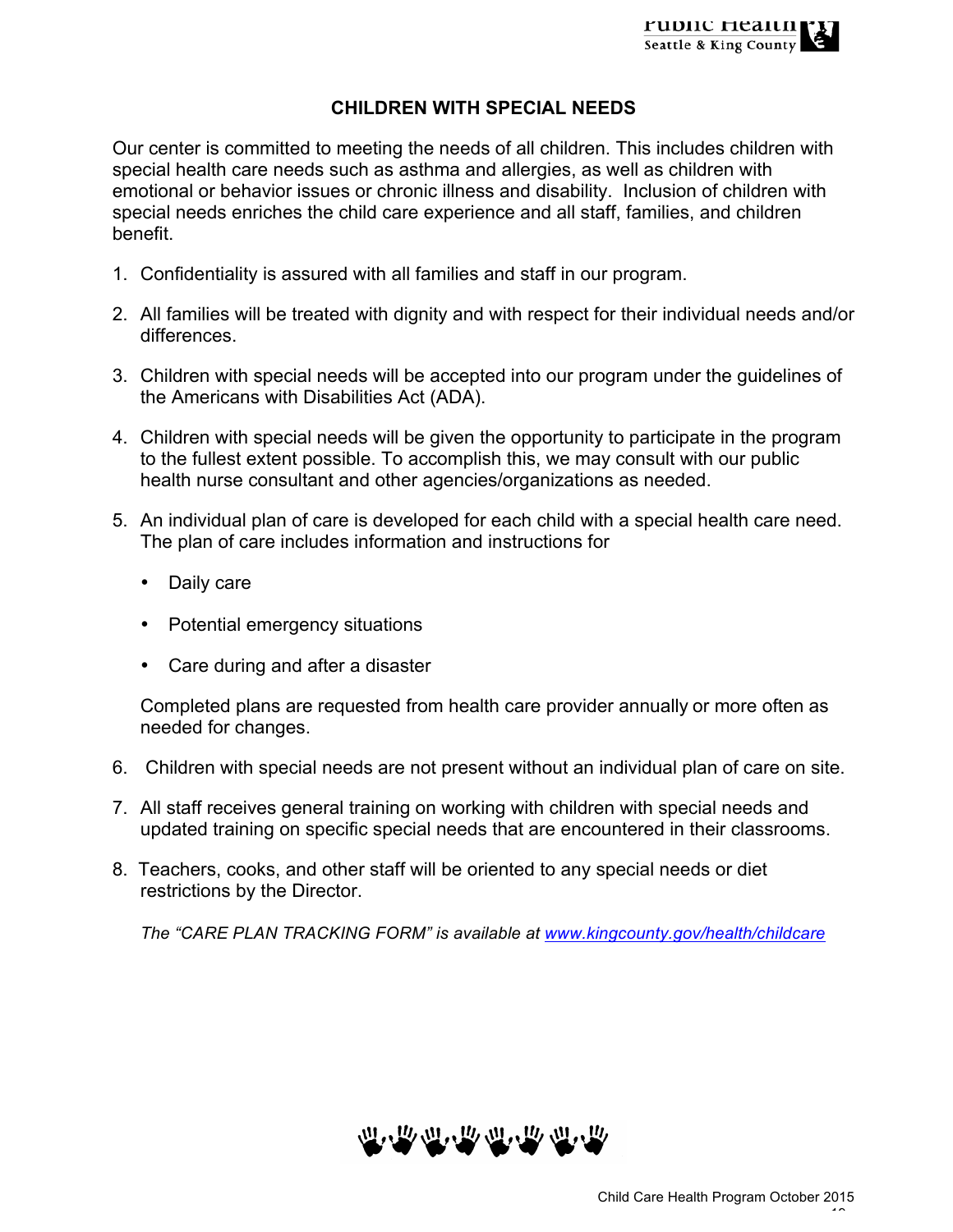#### **HANDWASHING**

**Liquid soap, warm water** (between 85° and 120° F)**, and paper towels or single-use cloth towels are available for staff and children at all sinks, at all times.**

All **staff** wash hands with soap and water:

- (a) Upon arrival at the site and when leaving at the end of the day
- (b) Before and after handling foods, cooking activities, eating or serving food
- (c) After toileting self or children
- (d) Before, during (with wet wipe this step only), and after diaper changing
- (e) After handling or coming in contact with body fluids such as mucus, blood, saliva, or urine
- (f) Before and after giving medication
- (g) After attending to an ill child
- (h) After smoking
- (i) After being outdoors
- (j) After feeding, cleaning, or touching pets/animals
- (k) After giving first aid

**Children** are assisted or supervised in handwashing:

- (a) Upon arrival at the site and when leaving at the end of the day
- (b) Before and after meals and snacks or cooking activities (in handwashing, not in food prep sink)
- (c) After toileting or diapering
- (d) After handling or coming in contact with body fluids such as mucus, blood, saliva or urine
- (e) After outdoor play
- (f) After touching animals
- (g) Before and after water table play

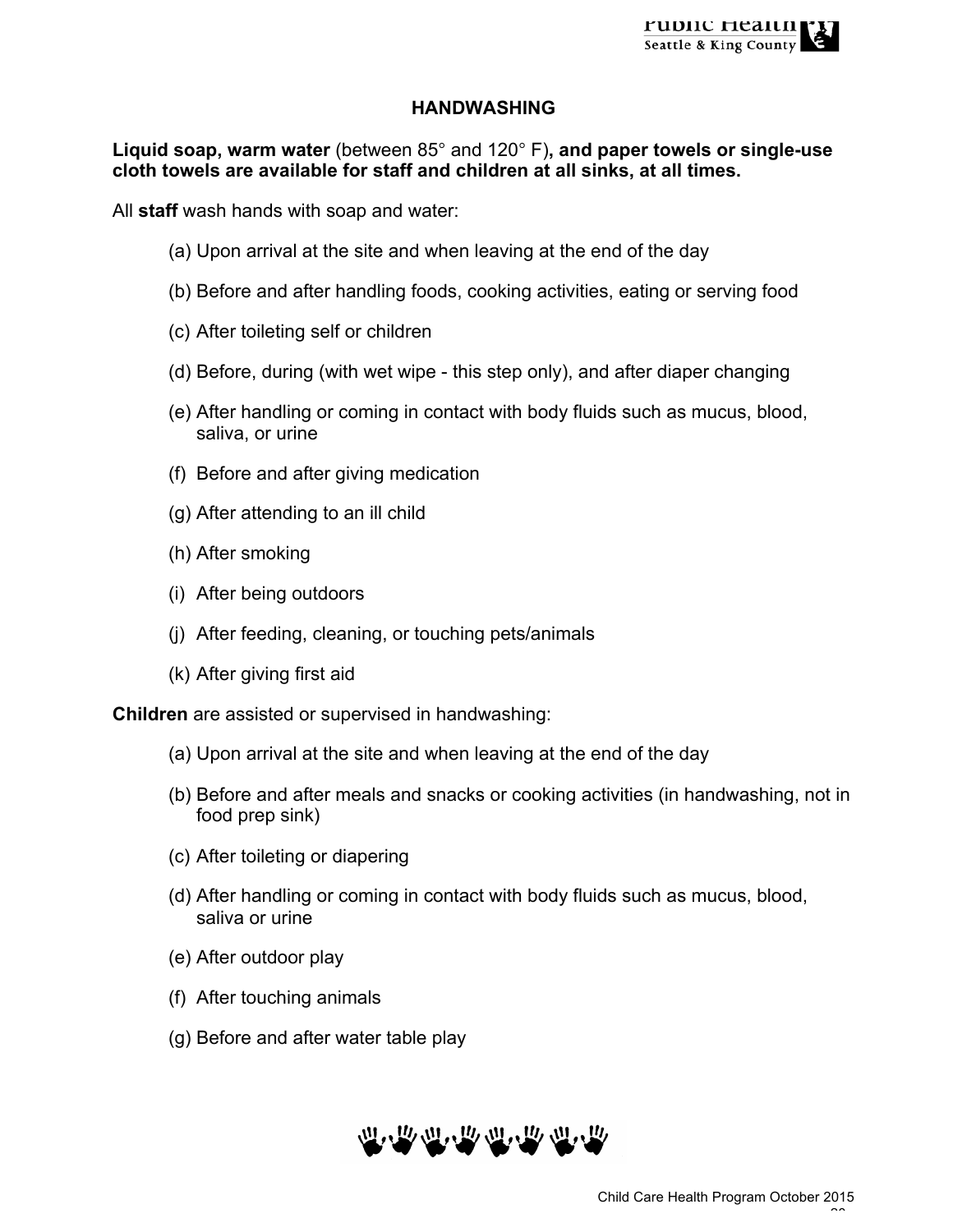

#### **Handwashing Procedure**

The following handwashing procedure is followed:

- 1. Turn on water and adjust temperature.
- 2. Wet hands and apply a liberal amount of liquid soap.
- 3. Rub hands in a wringing motion from wrists to fingertips for a period of not less than 20 seconds.
- 4. Rinse hands thoroughly.
- 5. Dry hands using an individual paper towel.
- 6. Use hand-drying towel to turn off water faucet(s) and open any door knob/latch before discarding.
- 7. Apply lotion, if desired, to protect the integrity of skin.

#### **Handwashing procedures are posted at each sink used for handwashing.**

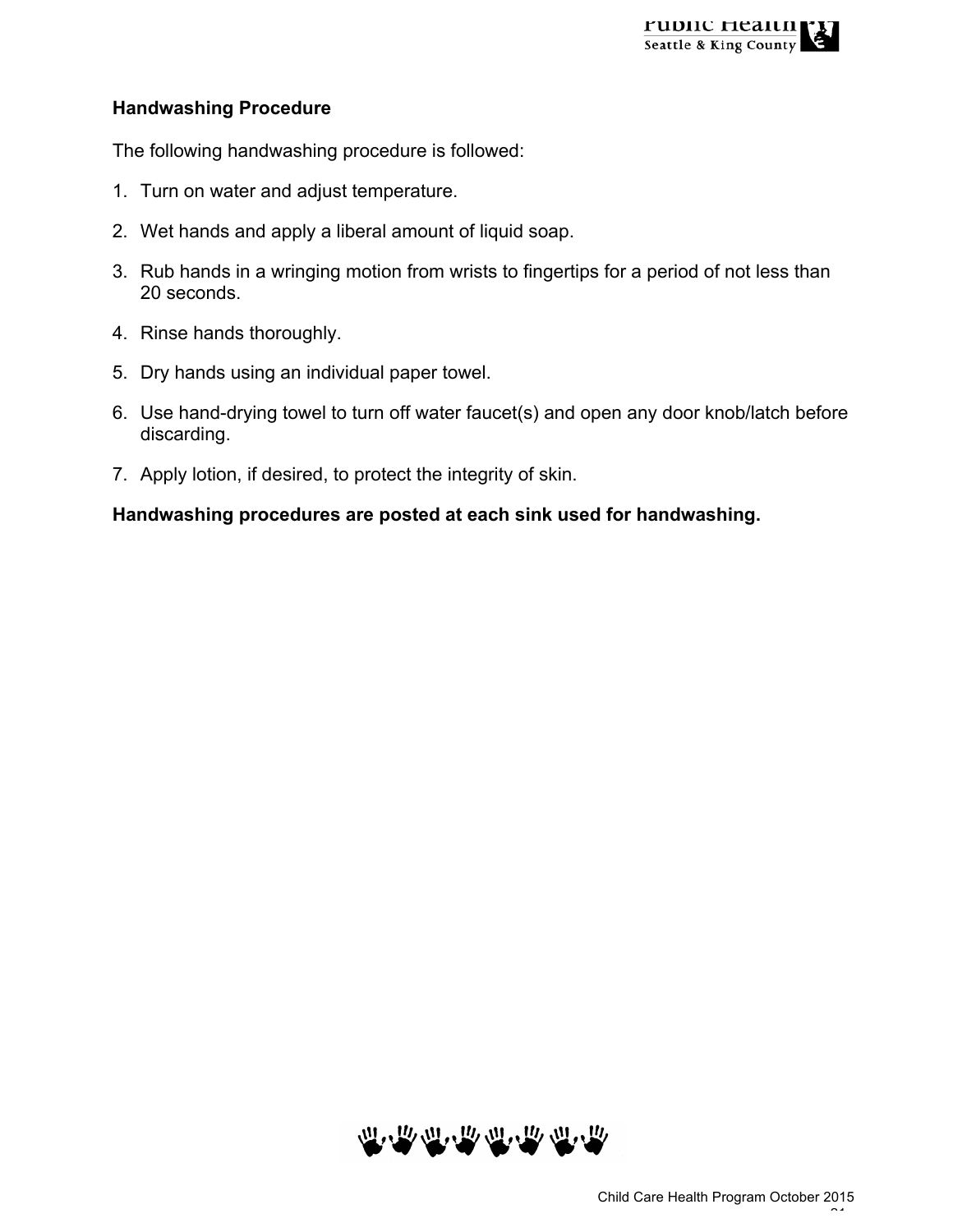

#### **CLEANING, SANITIZING, DISINFECTING AND LAUNDERING**

*Cleaning, rinsing, and sanitizing are required on most surfaces in child care facilities, including tables, counters, toys, diaper changing areas, etc. This 3-step method helps maintain a more sanitary child care environment and healthier children and staff.*

- *1. Cleaning removes a large portion of germs, along with organic materials - food, saliva, dirt, etc. – which decrease the effectiveness of disinfectants.*
- *2. Rinsing further removes the above, along with any excess detergent/soap.*
- *3. Sanitizing/disinfecting kills the vast majority of remaining germs.*

#### **Definitions:**

- Sanitizers are used to reduce germs from surfaces but not totally get rid of them. Sanitizers reduce the germs from surfaces to levels that are considered safe.
- Disinfectants are chemical products that destroy or inactivate germs and prevent them from growing. Disinfectants are regulated by the U.S. Environmental Protection Agency (EPA).

#### **Storage:**

Our cleaning and sanitizing supplies are stored in a safe manner: In laundry room*.*  All such chemicals are:

- 1. Inaccessible to children,
- 2. In their original container,
- 3. Separate from food and food areas (not above food areas),
- 4. In a place which is ventilated to the outside,
- 5. Kept apart from other incompatible chemicals *(e.g., bleach and ammonia create a toxic gas when mixed), and* in a secured cabinet, to avoid a potential chemical spill in an earthquake

#### **3 Step Method:**

#### **Clean**

Spray with a dilution of a few drops of liquid dish detergent and water, then wipe surface with a *paper towel.*

#### **Rinse**

S*pray with clear water and wipe with a paper towel.*

#### **Sanitize/disinfect**

Spray with a dilution of *bleach and water (see table),* leave on surface for a minimum of 2 minutes or allow to air dry.

#### **Bleach solutions are prepared using "Guidelines for Mixing Bleach"**

**Note: Use only plain unscented bleach.**

## **Guidelines for Mixing Bleach**

**FIRST: Check the label on your bottle of bleach for the sodium hypochlorite concentration, for example: 8.25%, 5.25 -6% or 2.75%**

**NEXT: Find the correct bleach concentration on the chart below.**

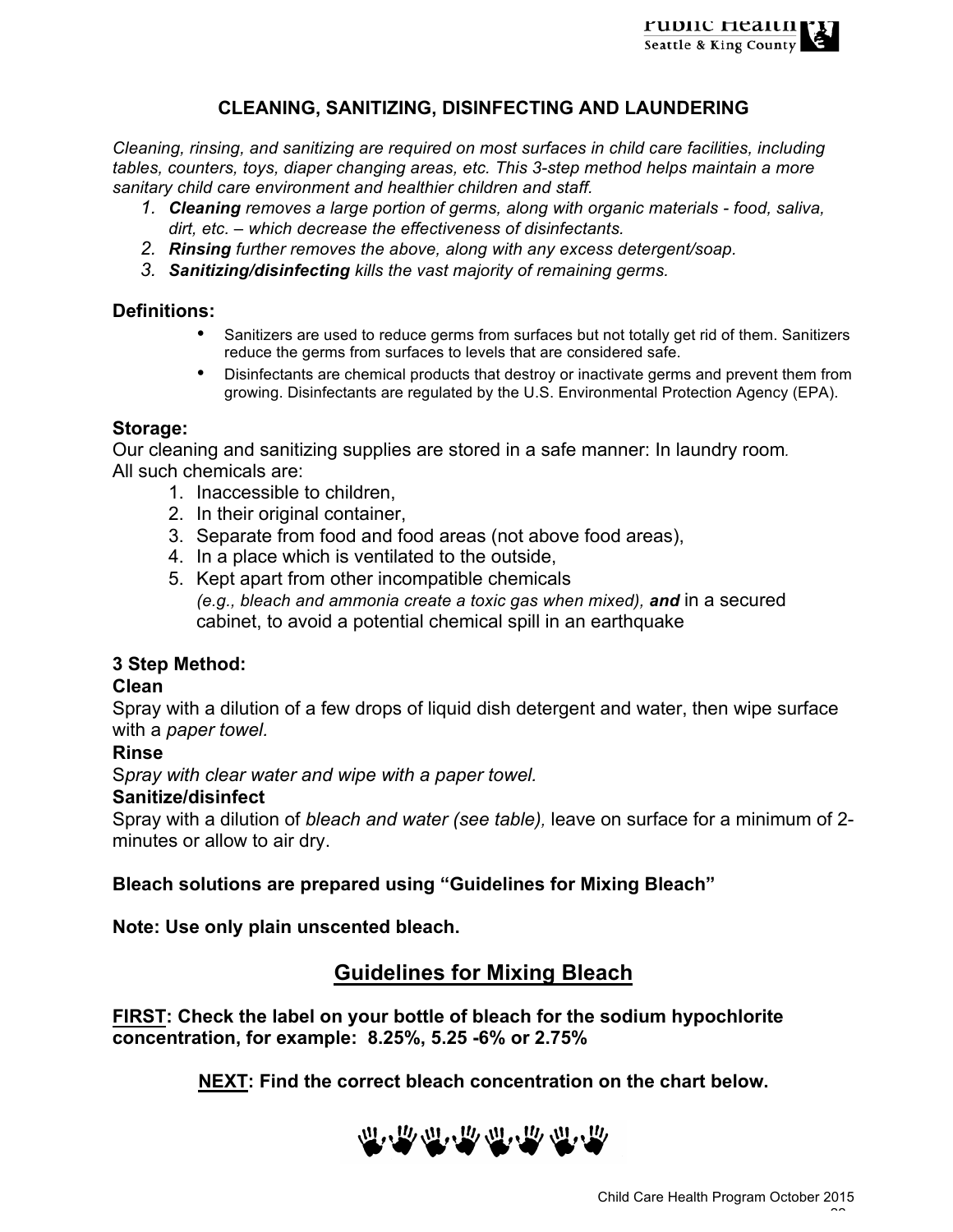# **Guidelines for Mixing Bleach**

# **Bleach Concentration of 8.25%**

| <b>Solution</b> for<br>disinfecting                       | <b>Amount of</b><br><b>Bleach</b> | <b>Amount of Water</b> | <b>Contact time</b> |
|-----------------------------------------------------------|-----------------------------------|------------------------|---------------------|
| Body fluids, General<br>Areas, Bathrooms<br>and Diapering | 1 $\frac{1}{2}$ teaspoons         | 1 Quart                |                     |
|                                                           | 2 Tablespoons                     | 1 Gallon               | 2 minutes           |

## **Bleach Concentration of 5.25% - 6.25%**

| <b>Solution</b> for<br>disinfecting                       | <b>Amount of Bleach</b>   | <b>Amount of Water</b> | <b>Contact time</b> |
|-----------------------------------------------------------|---------------------------|------------------------|---------------------|
| Body fluids, General<br>Areas, Bathrooms<br>and Diapering | 2 $\frac{1}{4}$ teaspoons | 1 Quart                |                     |
|                                                           | 3 Tablespoons             | 1 Gallon               | 2 minutes           |

## **Bleach Concentration of 2.75%**

| <b>Solution</b> for<br>disinfecting                       | <b>Amount of Bleach</b>      | <b>Amount of Water</b> | <b>Contact time</b> |
|-----------------------------------------------------------|------------------------------|------------------------|---------------------|
| Body fluids, General<br>Areas, Bathrooms<br>and Diapering | 1 $\frac{1}{2}$ Tablespoons  | 1 Quart                |                     |
|                                                           | 1/3 Cup plus 1<br>Tablespoon | 1 Gallon               | 2 minutes           |

## **Sanitizing with 8.25 %, 5.25%-6.25% or 2.75%**

| <b>Solution</b> for<br>sanitizing in<br>Classrooms, Kitchen<br>and Food surfaces | <b>Amount of</b><br><b>Bleach</b> | <b>Amount of Water</b> | <b>Contact time</b> |
|----------------------------------------------------------------------------------|-----------------------------------|------------------------|---------------------|
| 8.25%                                                                            | 1/4 teaspoon                      | 1 quart                | 2 minutes           |
|                                                                                  | 1 teaspoon                        | 1 gallon               | 2 minutes           |
| 5.25-6.25%                                                                       | $\frac{1}{2}$ teaspoon            | 1 quart                | 2 minutes           |
|                                                                                  | 2 teaspoons                       | 1 gallon               | 2 minutes           |
| 2.75%                                                                            | 1 teaspoon                        | 1 quart                | 2 minutes           |
|                                                                                  | 1 Tablespoon                      | 1 gallon               | 2 minutes           |

(Adapted from WA DOH Guidelines for Mixing Bleach Solutions, 9/2014)

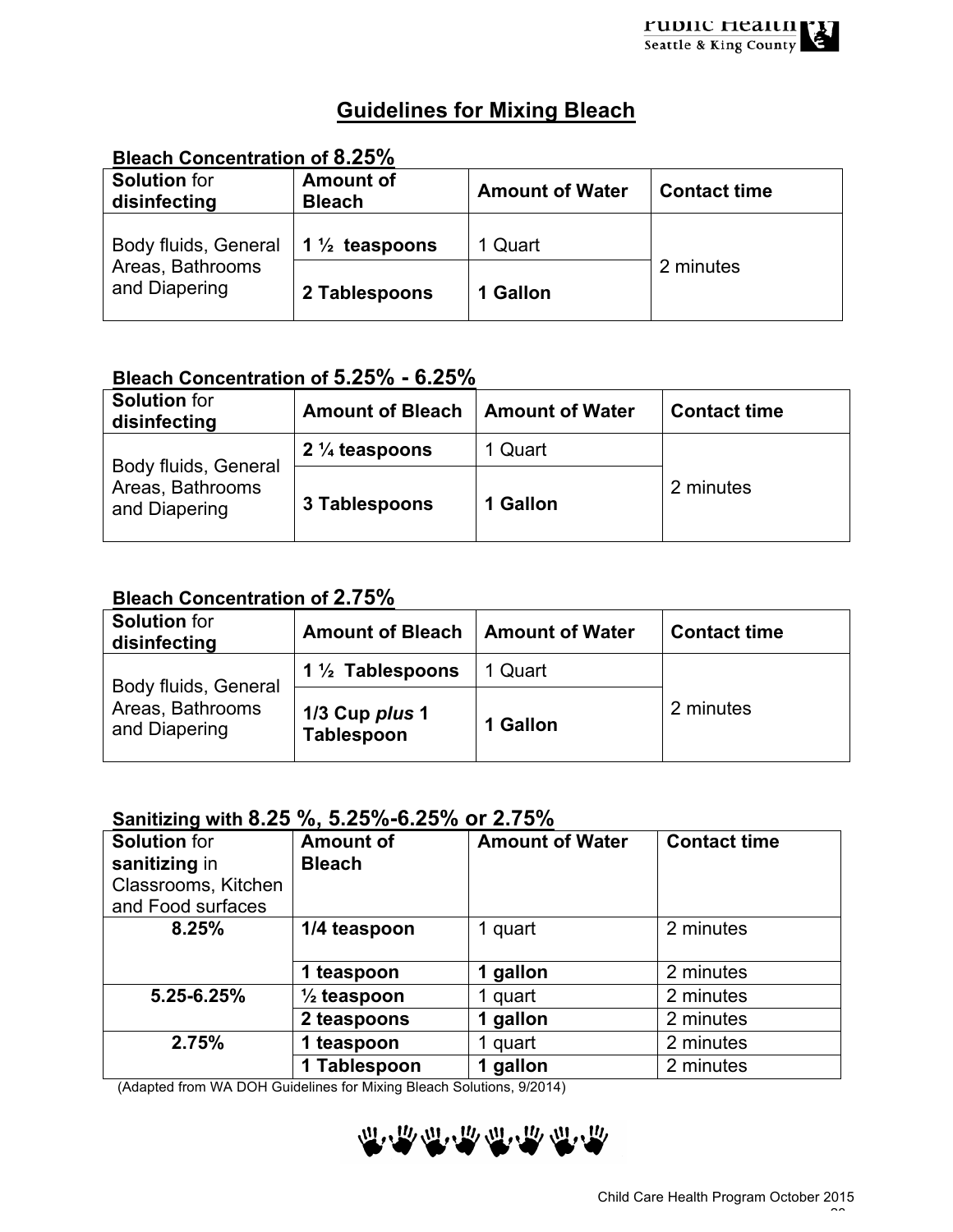To avoid cross-contamination 2 sets of spray bottles are used. One set for disinfecting and one set for sanitizing areas.

- Bleach solution is applied to surfaces that have been cleaned and rinsed.
- Bleach solution is allowed to remain on surface for at least 2 minutes or air dry.
- Bleach solutions are made up daily by Hannah McDonald, using measuring equipment. For those staff handling full-strength bleach, we supply protective gear, including gloves and eye protection, as per manufacturer's instructions in accordance with WISHA.
- Bleach solutions are prepared in the kitchen.

*3-Step Cleaning poster and Bleach labels will be available on the website in the near future.* 

## **Cleaning, Sanitizing & Disinfecting Specific Areas and Items**

#### **Bathrooms**

- Sinks and counters are cleaned, rinsed, and disinfected daily or more often if necessary.
- Toilets are cleaned, rinsed, and disinfected daily or more often if necessary. Toilet seats are monitored and kept sanitary throughout the day.

### **Cribs, cots, and mats**

• Cribs, cots, and mats are washed, rinsed, and disinfect weekly, before use by a different child, after a child has been ill, **and** as needed.

### **Door handles**

• Door handles are cleaned, rinsed, and disinfected daily, or more often when children or staff members are ill.

### **Drinking Fountains**

• Drinking fountains are cleaned, rinsed, and disinfected daily or as needed.

### **Floors**

- Solid-surface floors are swept, washed, rinsed, and disinfected daily. Disinfectant is not used when children are present.
- Carpets and rugs in all areas are vacuumed daily and professionally steamcleaned every 3 months (every 1 month in infant room) or as necessary. Carpets are not vacuumed when children are present *(due to noise and dust)*.

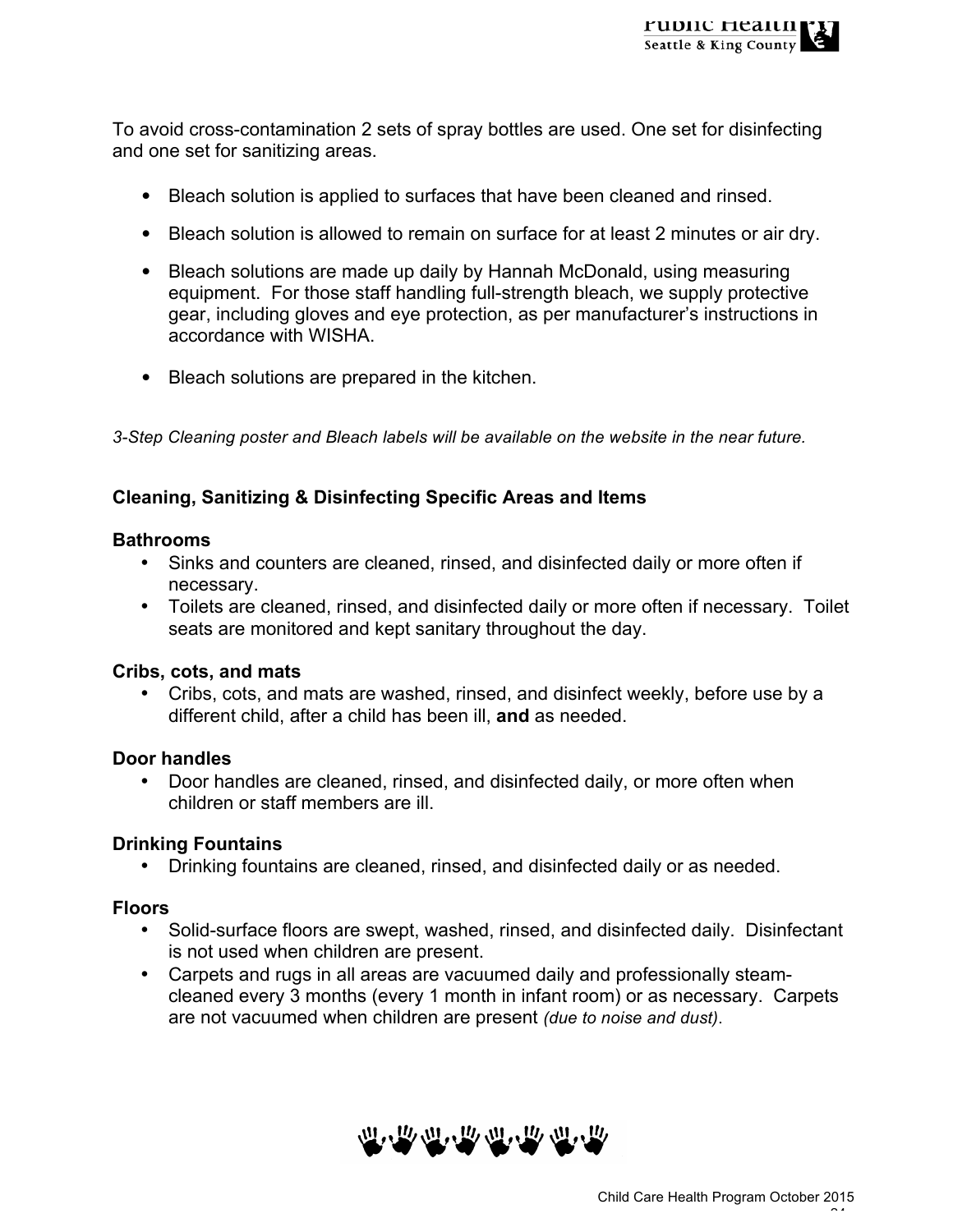#### **Furniture**

- Upholstered furniture is vacuumed daily and professionally steam-cleaned every six months or as necessary.
- Painted furniture is kept free of paint chips. No bare wood is exposed; paint is touched up as necessary. *(Bare wood cannot be adequately cleaned and* sanitized*.)*

#### **Garbage**

- Garbage cans are lined with disposable bags and are emptied when full.
- Diaper cans are additionally emptied when odor is present in classroom.
- Outside surfaces of garbage cans are cleaned, rinsed, and disinfected daily. Inside surfaces of garbage cans are cleaned, rinsed, and disinfected as needed.

(*Diaper and food-waste cans must have tight-fitting lids and be hands-free. Garbage cans for paper towels must be hands-free).*

#### **Infant Equipment**

• Infant saucers, seats, and swings are cleaned, sanitized and laundered daily and as needed.

#### **Kitchen**

- Kitchen counters and sinks are cleaned, rinsed, and sanitized before and after preparing food.
- Equipment (such as blenders, can openers, and cutting boards) is washed, rinsed, and sanitized after each use.

#### **Laundry**

- Cloths used for cleaning or rinsing are laundered after each use.
- Bibs and burp cloths are laundered after each use.
- Child care laundry is done on site or by a commercial service (it is not washed in a private home).
- Laundry is washed at the hottest setting with bleach added during rinse cycle (measured amount as per manufacturer's instructions).

#### **Mops**

• Mops are cleaned, rinsed, and disinfected in a utility sink, then air dried in an area with ventilation to the outside and inaccessible to children.

### **Tables and high chairs**

- Tables and high chair trays are cleaned, rinsed, and sanitized before and after snacks or meals.
- High chairs are cleaned, rinsed, and sanitized daily and as necessary.

### **Toys**

### • **Only washable toys are used.**

- Mouthed toys are placed in a plastic "mouthed toy" container after use by each child. Mouthed toys are then cleaned, rinsed, and sanitized before reuse.
- Cloth toys and dress-up clothes are washed weekly (or as necessary) with hot water.
- Other toys are washed, rinsed, and sanitized weekly (and as necessary) as described above for "mouthed toys."

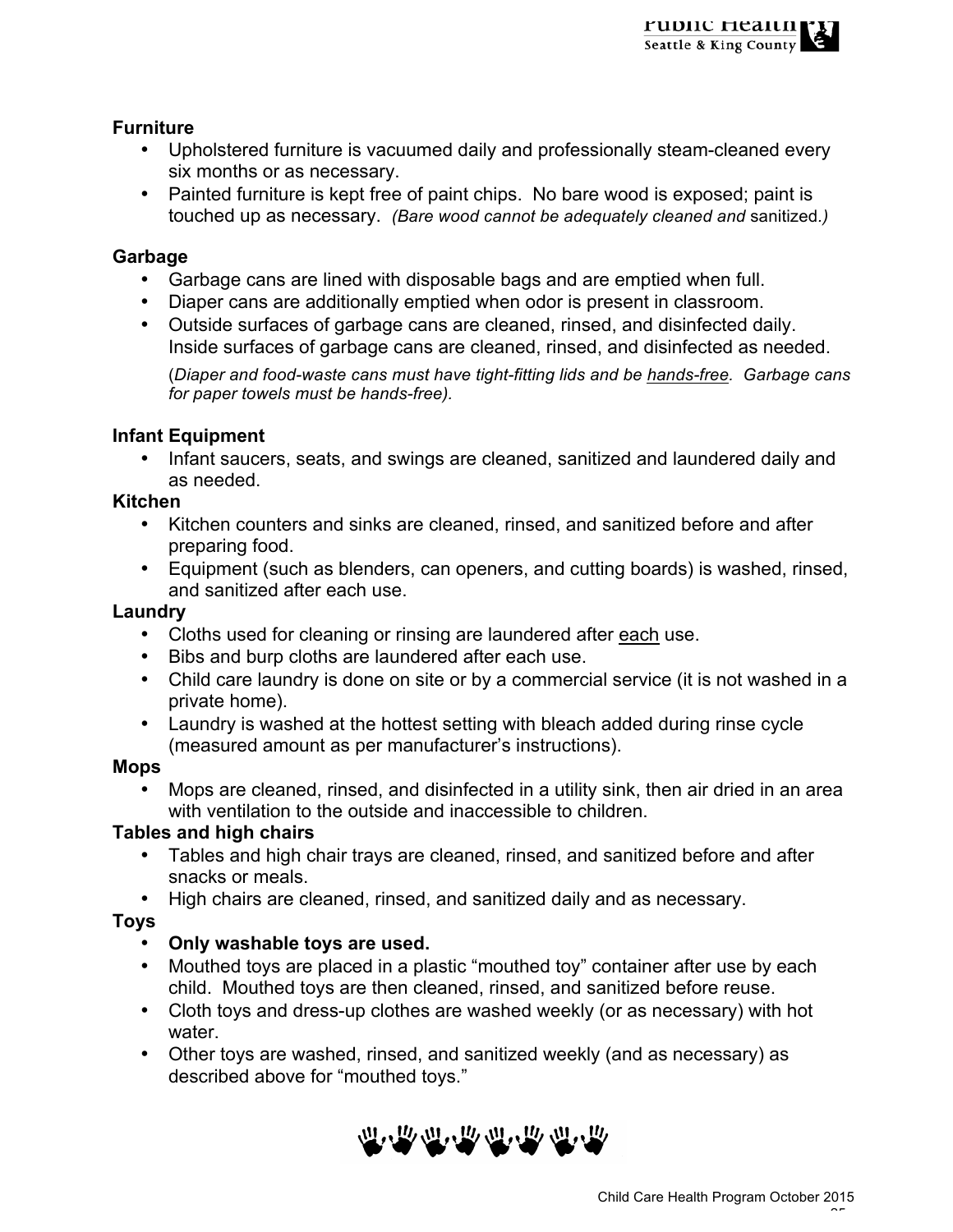#### **Water Tables**

- Water tables are emptied and cleaned, rinsed, and sanitized after each use, and as necessary.
- Children wash hands before and after water table play.
- ♦ **General cleaning of the entire facility is done as needed.**
- ♦ **There are no strong odors of cleaning products in our facility.**
- ♦ **Air fresheners and room deodorizers are not used.**

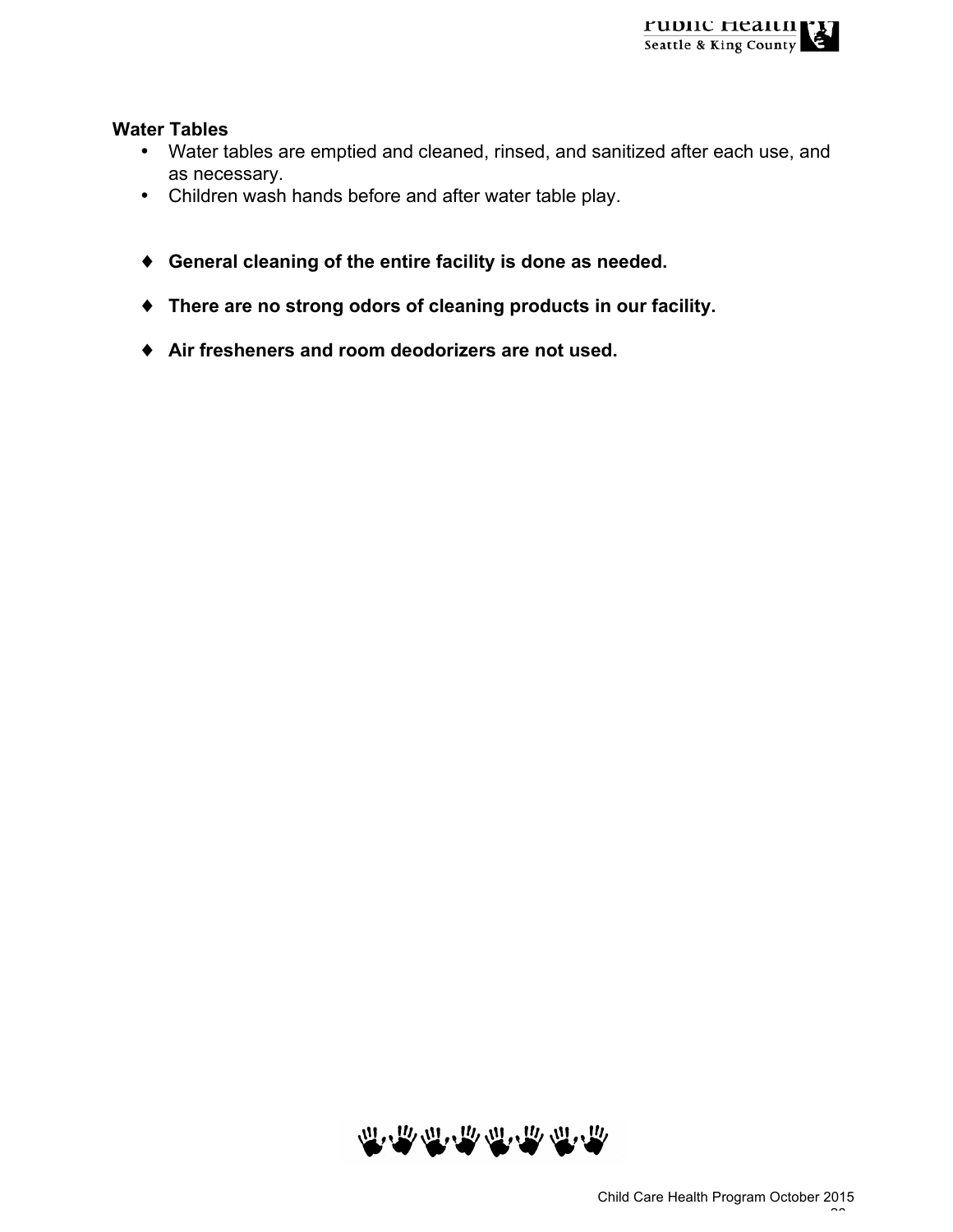## **SOCIAL-EMOTIONAL-DEVELOPMENTAL CARE**

Establishing positive relationships with children and their families is extremely important. All of us learn best when we are supported and understood and have positive connections to our teachers. Childcare professionals must role model the social – emotional behavior they want to see develop in their students. Children come from many different kinds of families and from many different experiences. Some children come to you compromised by a variety of stressors; some children may have even been deprived of the relationships they needed to thrive. Other children have the benefit of adequate resources. Regardless of what children bring to your class they all must have your warmth and attention.

- ¯ Always address children with respect and a calm voice.
- ¯ See yourself as a learning partner not a power figure.
- \* Allow children to have a voice in solutions to their problems.

#### **Program and Environment**

- \* Classrooms have developmentally appropriate and interesting curriculum that reflects the culture of all the children served.
- ¯ Opportunities are provided for choice and curricula that enhance the development of self-control and social skills.
- ¯ Teachers provide children with the comforts of routine and structure that are flexible so as to meet the needs of a wide range of children.
- ¯ Teachers work to establish a respectful, warm and nurturing relationship with each child in the classroom, parents and colleagues.
- ¯ Teachers spend time at floor/eye level with the children.
- \* Voices are calm.
- \* A problem solving approach is used with everyone.
- ¯ Children are comforted when they feel unhappy.
- ¯ Discipline is seen as an opportunity to teach children self-control and skill building.

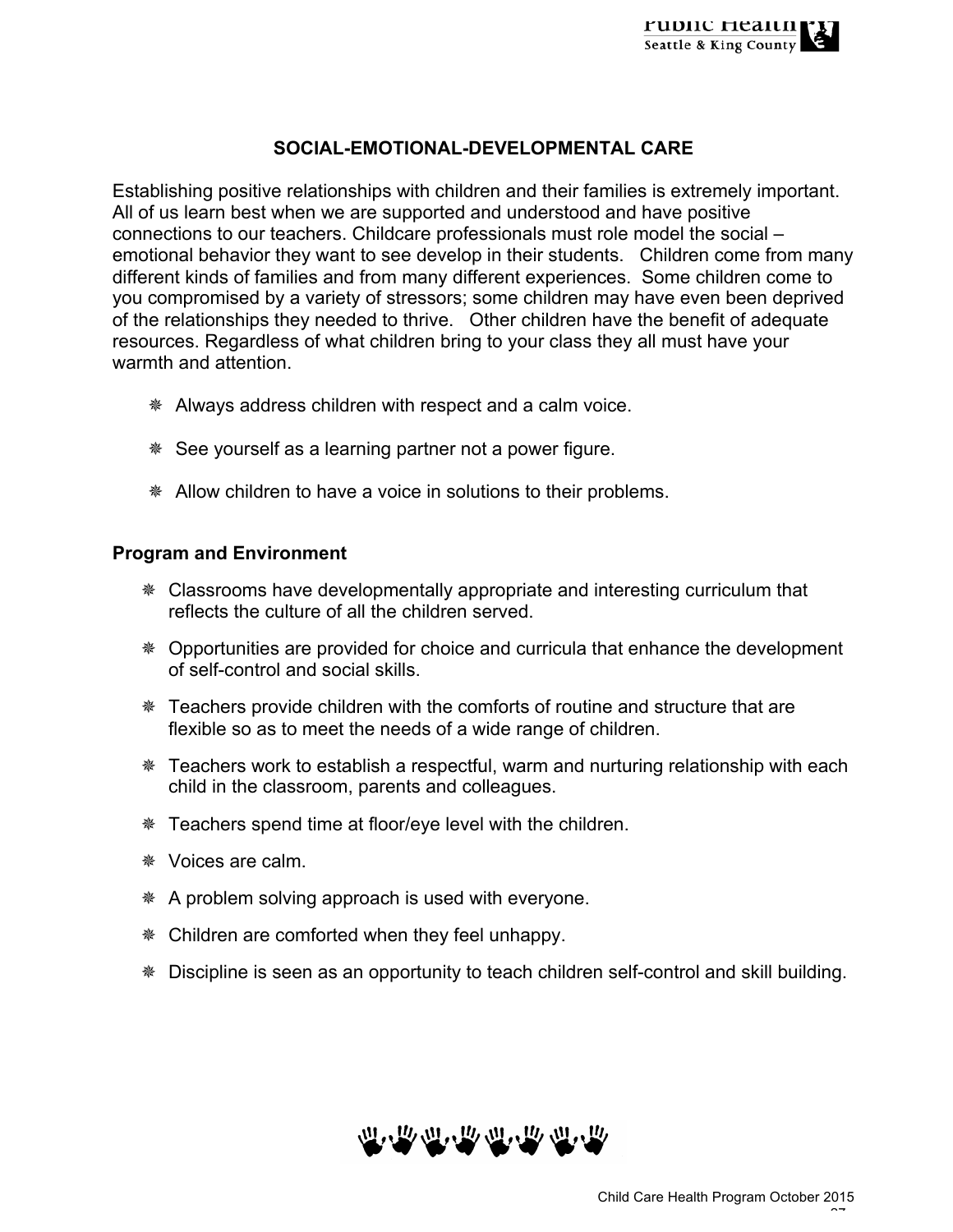- \* Behavior policies focus on problem solving with all concerned parties, rather than listing negative behaviors to be punished by disenrollment.
- ¯ When a child has behavioral/social/emotional difficulties, outside resources will be accessed and a plan made to support the child.
- \* Should the program decide they cannot meet the needs of a child, outside resources will be used to help the parent find services and placement that meet the child's needs.

*The "Behavior Handbook" is available at: http://www.kingcounty.gov/healthservices/health/child/childcare/behavior.aspx*

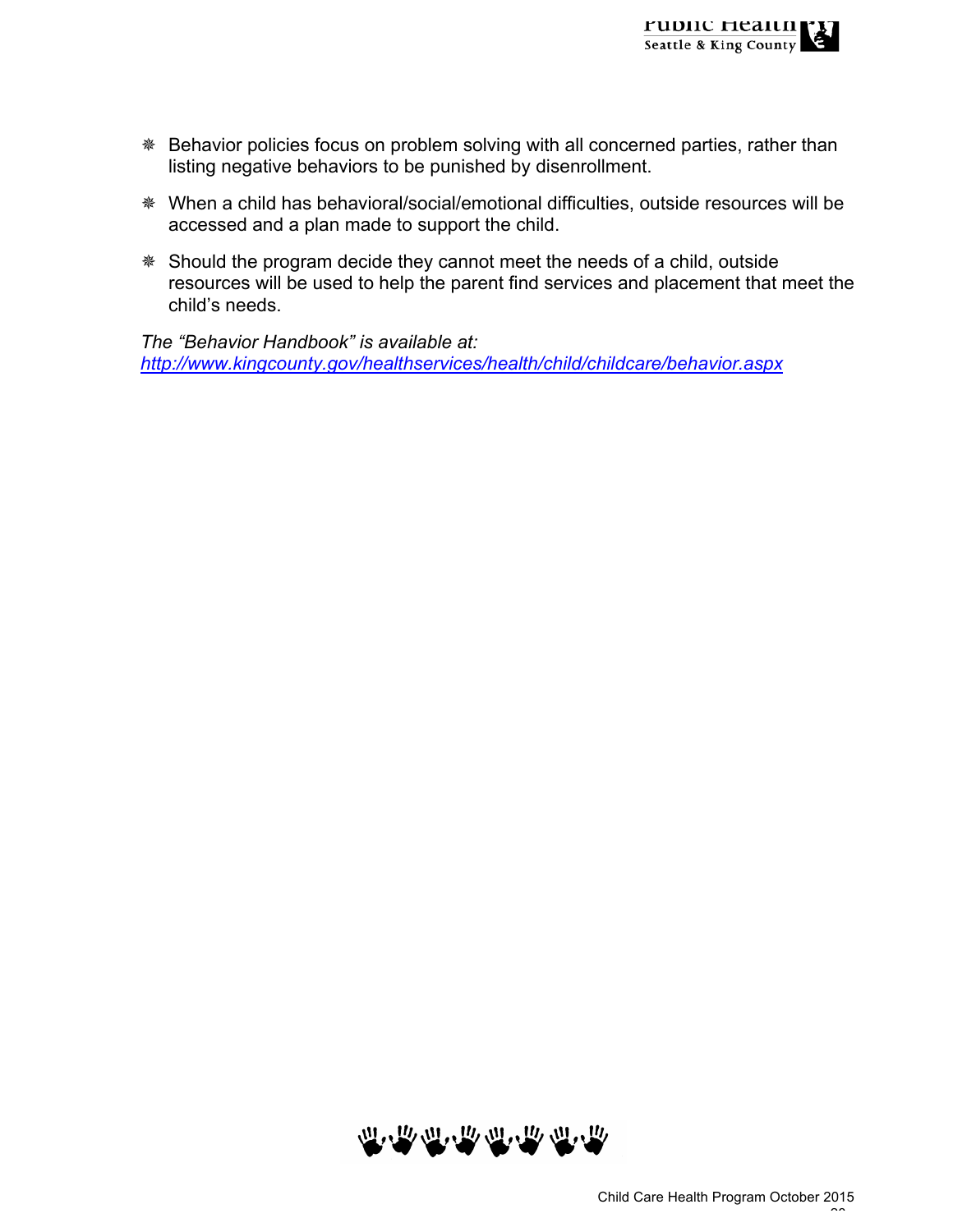## **INFANT CARE**

Fostering secure and loving attachments with the babies in your care is of number one importance. To develop a secure attachment with babies, providers must respond in a reliable way to babies' needs, understanding the cues babies provide. Babies who are reliably nurtured begin to develop an inner way to understand their experience.

 **Always** respond by comforting a baby who is crying. When you let a baby cry without comfort they are experiencing their world as a sad and lonely place.

 **Rather** than distract babies when they are feeling sad or upset talk with them about their feelings and provide lots of hugs.

 **Spend** time playing back and forth games with the babies in your care. This helps you get to know the babies and establish close and positive relationships.

#### **Program and Environment**

- *1.* Infants are at least one month of age when enrolled.
- *2.* The infant room is street-shoe-free to reduce infant exposure to dirt, germs, dangerous heavy metals, chemicals, and pesticides. All staff and other adults entering the room wear socks, slippers, inside-only shoes, or shoe covers over their street shoes and will not enter room with bare feet.
- 3. The infant room has areas where all infants have the opportunity to experience floor-time activity without restriction.
- 4. All infants are given at least three 5-minute periods of supervised tummy time each day. *(Floor time encourages brain and muscle development.)*
- 5. Infants do not spend more than 15 minutes per day in restrictive devices such as; swings, bouncers, infant seats or saucers. Use directions for all equipment must be strictly followed at all times.
- 6. A nurse consultant visits the infant room monthly. The nurse consultant is a Registered Nurse, currently licensed, with training and/or experience in Pediatric Nursing or Public Health.
- 7. Nursing pillows: infants will not be propped on nursing pillows. Free movement will be promoted for all infants.

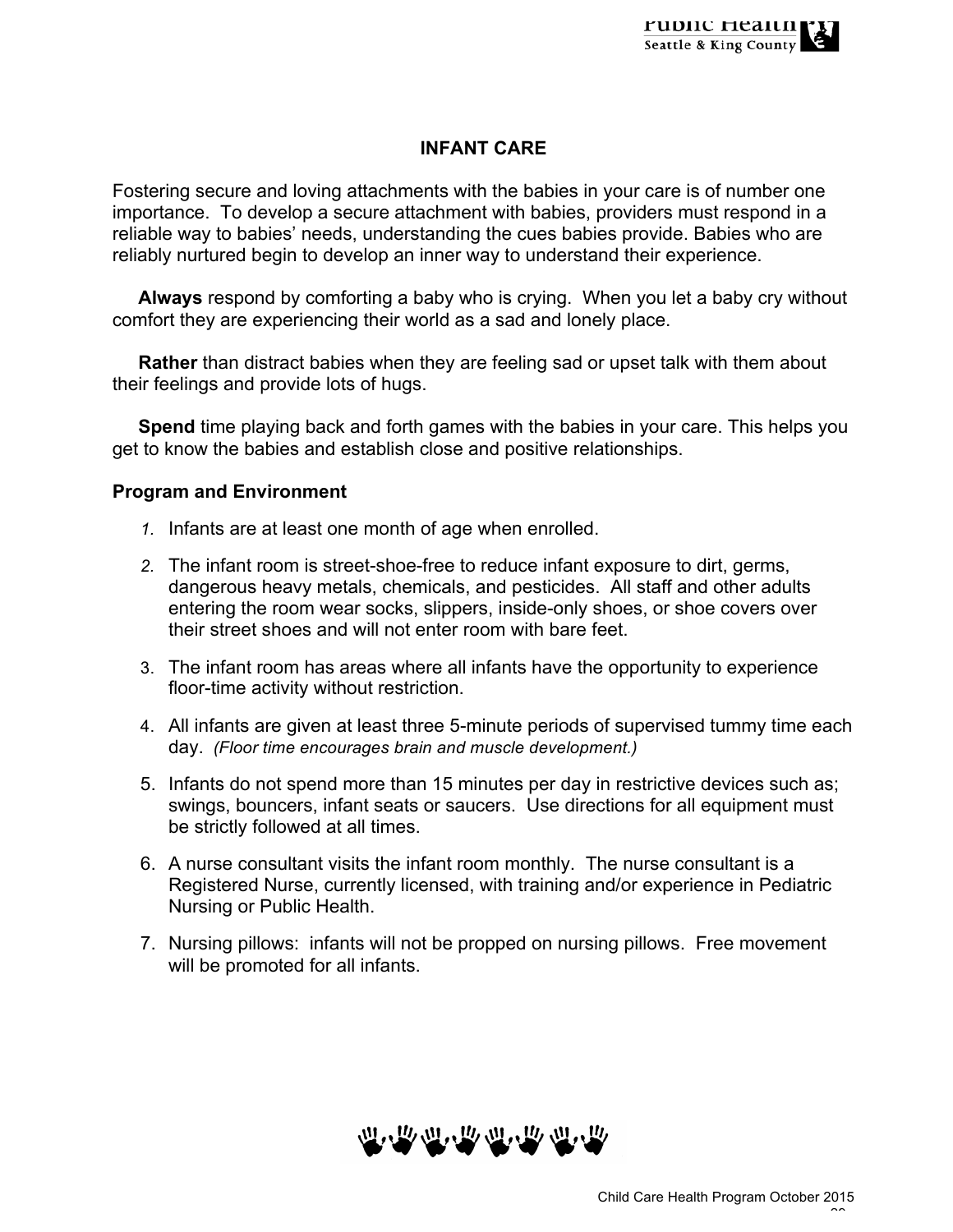## **Sleep/Napping**

- 1. Each infant is allowed to follow his/her individual sleep pattern. Infant providers look for and respond to cues as to when an infant is sleepy.
- 2. Infants are visible to providers at all times while asleep. Rooms are kept light enough to allow easy observation of sleeping infants.
- 3. Sudden Infant Death (S.I.D.S.) risk reduction:
	- Infants are placed to sleep on their backs in a crib or on a mat. *(Infants sleeping on their stomachs are at a higher risk of death from S.I.D.S. - Sudden Infant Death Syndrome.)*
	- If an infant rolls over while sleeping they are repositioned to their backs if they are not developmentally capable of rolling comfortably from their stomach to their back.
	- Any alternate sleep position must be specified in writing by the parent/guardian *and* the child's health care provider **and** the order must be in the infants file.
	- Infants do not sleep in car seats, swings or infant seats. Any child who arrives at the center asleep in a car seat, or who falls asleep in a swing or infant seat, is immediately moved to a crib or mat. *(Sleeping in infant seats or swings makes it harder for infants to breathe fully and may lead to head and neck issues.)*
	- Infant sleep area does not contain blankets, bumper pads, pillows, soft toys, sleep positioning devices, cushions, sheepskins, cloth diapers, bibs or similar items. Blankets/items should not be hung on the sides of cribs.
	- One piece sleepers or sleep sacks can be used in lieu of blankets. Sleep sacks must allow for infants arms to be free and allow for unrestricted movement.
	- Swaddling is only allowed with a written sleep plan from the infant's health care provider, which includes an end date.
	- Do not let infant get too hot during sleep. Temperature of the room should be comfortable for a lightly clothed adult. *(Overheating during sleep is associated with an increased risk of S.I.D.S.)*
	- No mobiles or other toys should be placed on or above cribs.
	- Bibs will be removed before placing an infant to sleep.
- 4. Cribs meet current Consumer Products Safety Commission (CPSC) standards.
- 5. Mattresses are firm, snug fitting, intact, and waterproof.
	- Crib sheets fit mattresses snugly, but do not cause mattresses to curl up at corners.
- 6. Cribs are spaced at least 30 inches apart or separated by Plexiglas barrier.

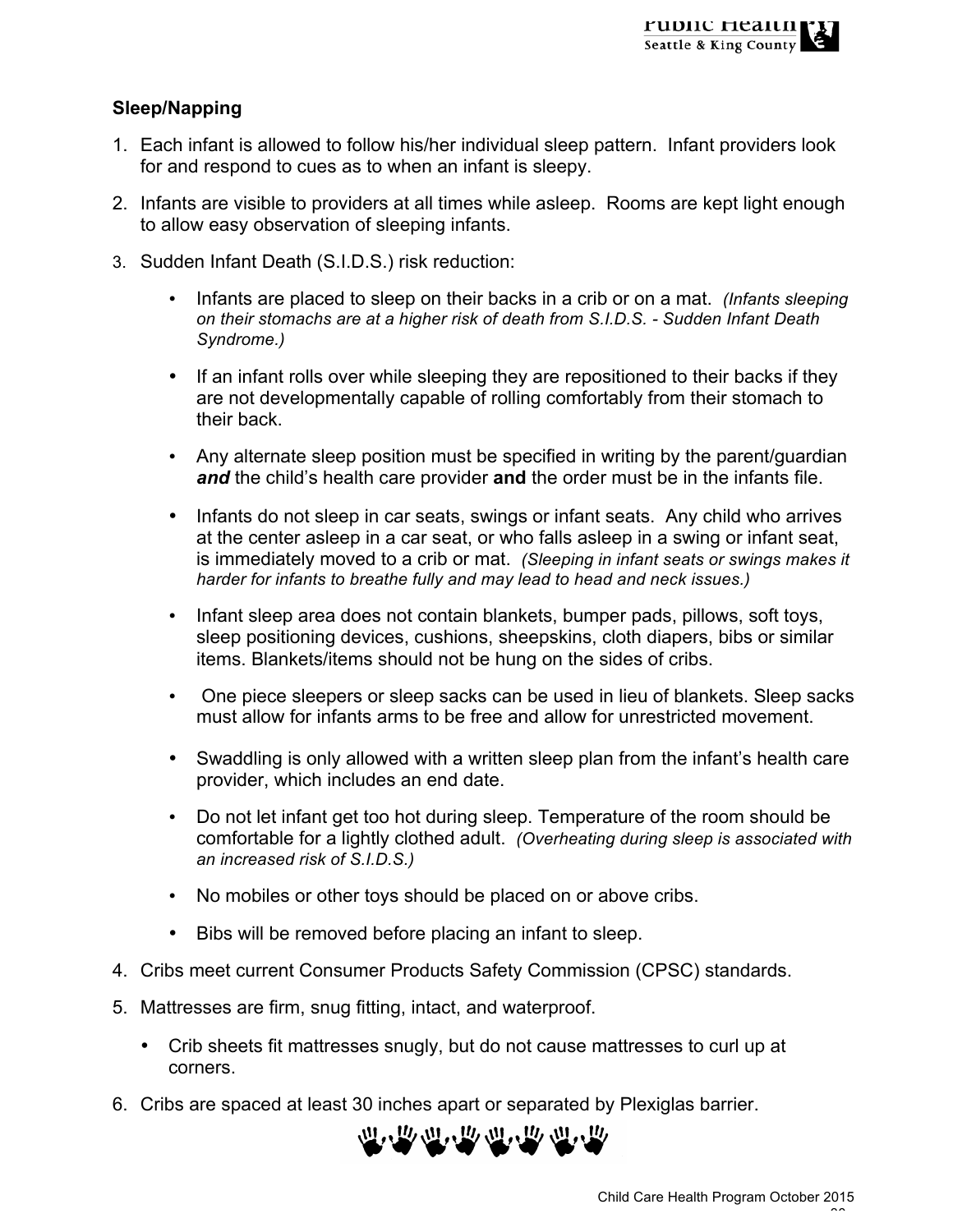- 7. Cribs are not located next to windows (unless windows are constructed of safety glass) or window blinds/draperies
- 8. Nothing is stored above cribs unless securely attached to wall.
- 9. Crib wheels are locked in order to prevent movement in an earthquake.

\*Additional information on Sudden Infant Death Syndrome (SIDS) and Child Care can be found at http://www.cdc.gov/sids/

### **Safe Sleep Staff training**

1. Staff and volunteers must have documented annual training.

### **Evacuation Cribs**

- 1. Evacuation cribs are available for all infants (max. 4 infants per crib).
- 2. Evacuation cribs have:
	- wheels *preferably 4 inches or larger -* capable of crossing terrain on evacuation route
	- a reinforced bottom
- 3. A clear pathway is kept between evacuation cribs and emergency exits at all times.
- 4. Nothing is stored below or around evacuation cribs that would block immediate exit of cribs.

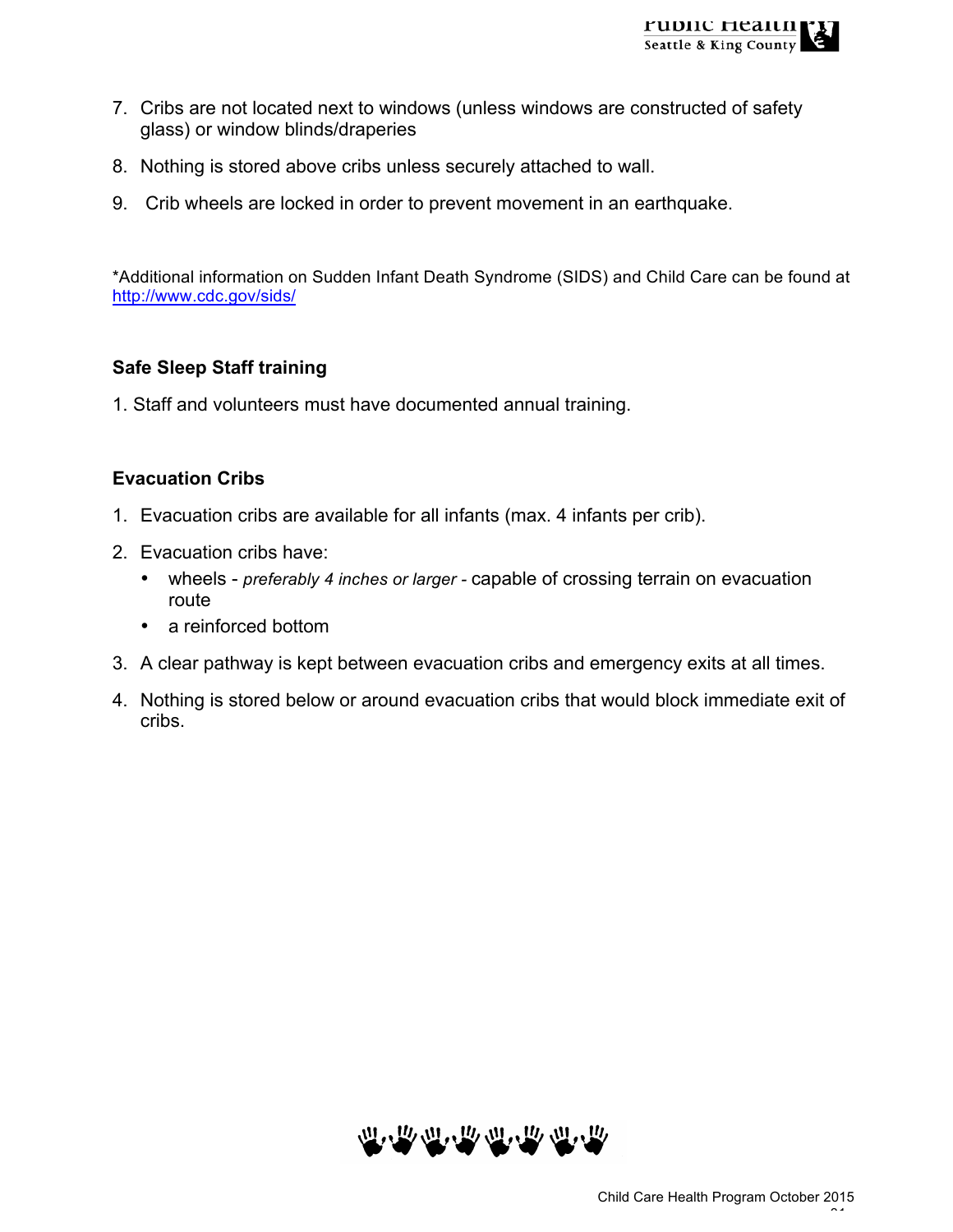## **INFANT BOTTLE FEEDING**

### **Breastfeeding Support**

- 1. Our center encourages, supports and accommodates breastfeeding mothers.
	- Staff are a resource for breastfeeding mothers.
	- The infant room has a quiet, private space set aside for breastfeeding as well as a space for pumping
	- Staff are trained on the safe handling of expressed breast-milk
	- Staff discuss the breastfed infant's feeding pattern with parent/guardian regularly
- 2. Infants are fed breast-milk or iron-fortified infant formula until they are one year old.
- 3. Written permission from the child's licensed health care provider is required if an infant is to be fed an electrolyte solution *(e.g., Pedialyte®)* or a special diet formula.
- 4. No medication, cereal, supplements, or sweeteners are added to breast-milk or formula without written permission from the child's licensed health care provider.
- 5. Bottles contain formula or breast-milk.
- 6. Juice is not offered to children under 12 months old.
- 7. Cups of water, formula or breast-milk are introduced when developmentally ready (usually around 6 months of age).

## **Storage**

- 1. All bottles are labeled with infant's **full name and date**.
- 2. Filled bottles are capped and refrigerated upon arrival or after being mixed, unless being fed to an infant immediately
- 3. Bottles are stored in the coldest part of the refrigerator, not in the refrigerator door.
- 4. A thermometer is kept in the warmest part of the refrigerator (usually the door) and is at or below 41° F at all times. The temperature is logged daily. *(It is recommended that the refrigerator be adjusted between 30*° *and 35*° *to allow for a slight rise when opening and closing the door.)*
- 5. Frozen breast-milk is stored at 10° F or less and for no longer than 2 weeks. Containers of breast-milk are labeled with the child's full name and date the breastmilk is brought to the center. Unused, thawed breast-milk is returned to the family at the end of the day.

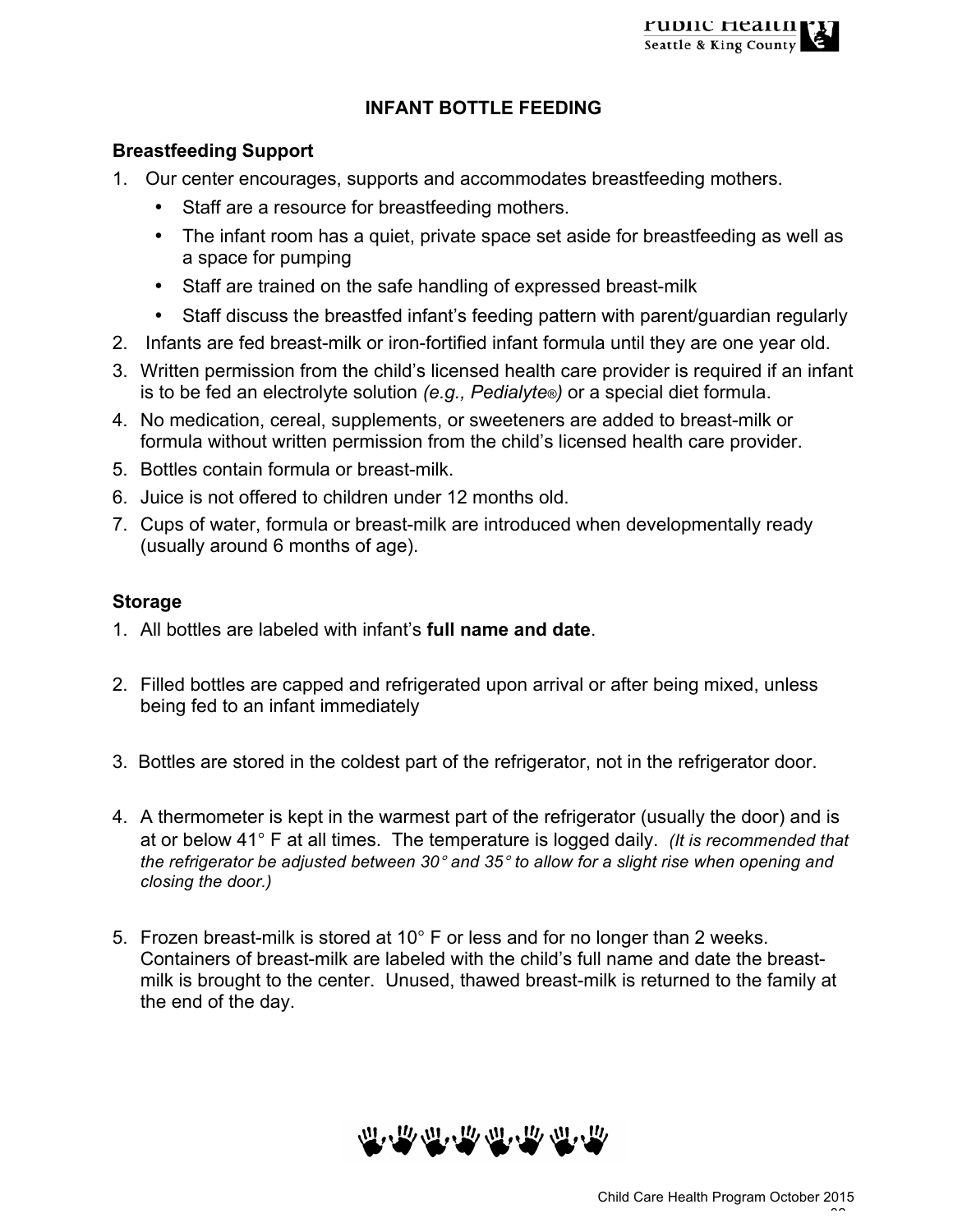## **Bottle Preparation**

- 1. A minimum of eight feet is maintained between the food preparation area and the diapering area. (If this is not possible, a moisture-proof, transparent 24-inch high barrier – such as Plexiglas - must be installed.)
- 2. Preparation surfaces are cleaned, rinsed, and sanitized before bottles are prepared.
- 3. Staff wash hands in the hand-washing sink before preparing bottles. The food preparation sink is not used for hand-washing or general cleaning.
- 4. Frozen breast-milk is thawed in the refrigerator or in warm water (water under 120° F) and then warmed as needed before feeding. Thawed breast-milk is not refrozen.
- 5. Bottles of formula are prepared with cold water from the cold water tap from the following clean source: Click here to enter text.

Water from a hand-washing sink is **not** used for bottle preparation.

(Hot tap water can be contaminated with lead. Only cold water should be taken from the tap for cooking or drinking.)

- 6. Formula cans are dated when opened and used within 30 days.
- 7. Formula is mixed as directed on the can and not used past expiration date.
- 8. Gloves are worn when scooping powdered formula from a can. Gloves used for food preparation are kept in food preparation area.
- 9. Bottles are labeled with infant's full name and date. Bottles are capped and refrigerated if not immediately used. Bottle nipples are covered at all times, except during feeding, to reduce the risk of contamination.

## **Bottle Warming**

- 1. Bottles are **not** warmed in a microwave.
- 2. Bottles are warmed using one of the following methods:
- $\square$ We place bottles in warm water (<120°F).
- $\square$ We use a bottle warmer.

Bottle warmer is secured to the counter or wall.

Bottle warmer is cleaned, rinsed, and sanitized daily.

☒We use a crock pot *(not recommended as temperature is difficult to control)*, and

Water temperature in crock pot is monitored and kept below 120°F.

 $\mathcal{L}_\mathcal{L} = \mathcal{L}_\mathcal{L} = \mathcal{L}_\mathcal{L} = \mathcal{L}_\mathcal{L} = \mathcal{L}_\mathcal{L} = \mathcal{L}_\mathcal{L} = \mathcal{L}_\mathcal{L} = \mathcal{L}_\mathcal{L} = \mathcal{L}_\mathcal{L} = \mathcal{L}_\mathcal{L} = \mathcal{L}_\mathcal{L} = \mathcal{L}_\mathcal{L} = \mathcal{L}_\mathcal{L} = \mathcal{L}_\mathcal{L} = \mathcal{L}_\mathcal{L} = \mathcal{L}_\mathcal{L} = \mathcal{L}_\mathcal{L}$ 

Crock pot **contains no more than 1 1/2 inches** of water. *(Crock pots pose a risk of scalding.)*

Crock pot is secured to the counter or wall.

Crock pot is cleaned, rinsed, and sanitized daily.

 $\Box$  Other:  $\Box$ 

3. Temperature is checked before bottle is fed to infant (wrist method).

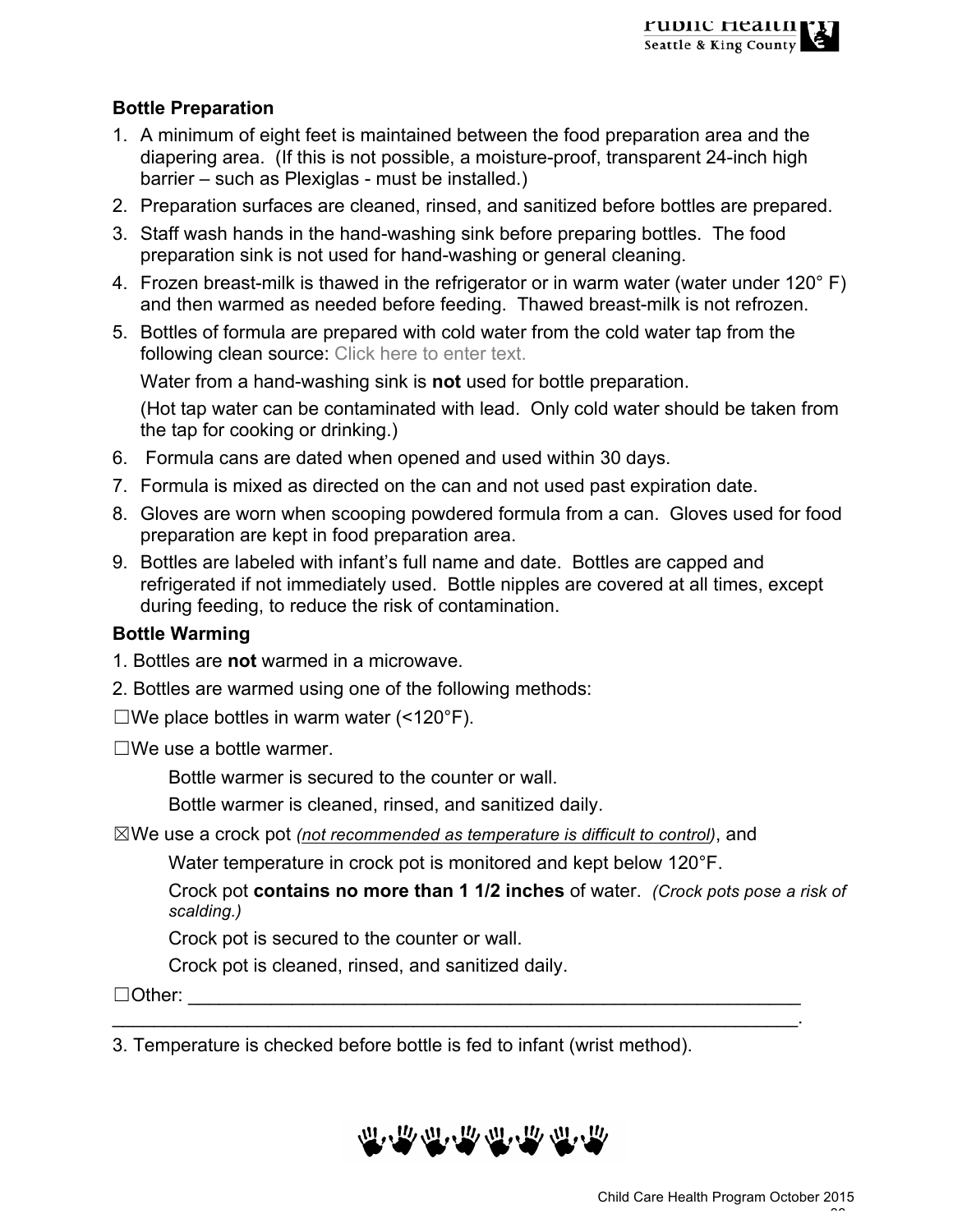# **Bottle Feeding**

- 1. Infants are fed on cue. Staff watches for and respond appropriately to hunger cues such as:
	- ¯ Fussiness/crying, opening mouth as if searching for a bottle/breast, hands to mouth, turning to caregiver, hands clenched
- 2. Staff watches for and responds appropriately to fullness cues such as:
	- \* Falling asleep, decreased sucking, arms and hands relaxed, pulling or pushing away and disengaging
- 3. Staff receives training on infant feeding cues.
- 4. Bottles are labeled with time feeding begins.
- 5. The name on each bottle is checked before the bottle is offered to an infant.
- 6. During bottle feeding, infants are held by a caregiver in a nurturing way. Bottles are not propped.
- 7. Older infants who can sit and hold a bottle independently are either held or placed in a high chair or chair that allows the feet to touch the floor at an appropriately-sized table.
- 8. **Infants are not allowed to walk around with bottles and are never given a bottle while lying down or in a crib.** *(Lying down with a bottle puts a baby at risk for baby bottle tooth decay, ear infections, and choking.)*
- 9. The contents of unconsumed bottles are discarded into a sink after 1 hour to prevent bacterial growth.
- 10. Staff are encouraged to work closely with the same infant over time in order to increase familiarity with feeding cues.

# **Bottle Cleaning**

Used bottles and dishes are not stored within eight feet of the diapering area or placed in the diapering sink.

☒Bottles are not re-used at our center. Families provide a sufficient number of bottles to meet the daily needs of the infant. or

 $\square$ We re-use bottles during the day (or from day to day without sending them home). Between uses, bottles, bottle caps, and nipples are placed in a tub for dirty dishes (or directly into dishwasher), then

☐Washed in dishwasher.

☐Washed, rinsed, and boiled for one minute.

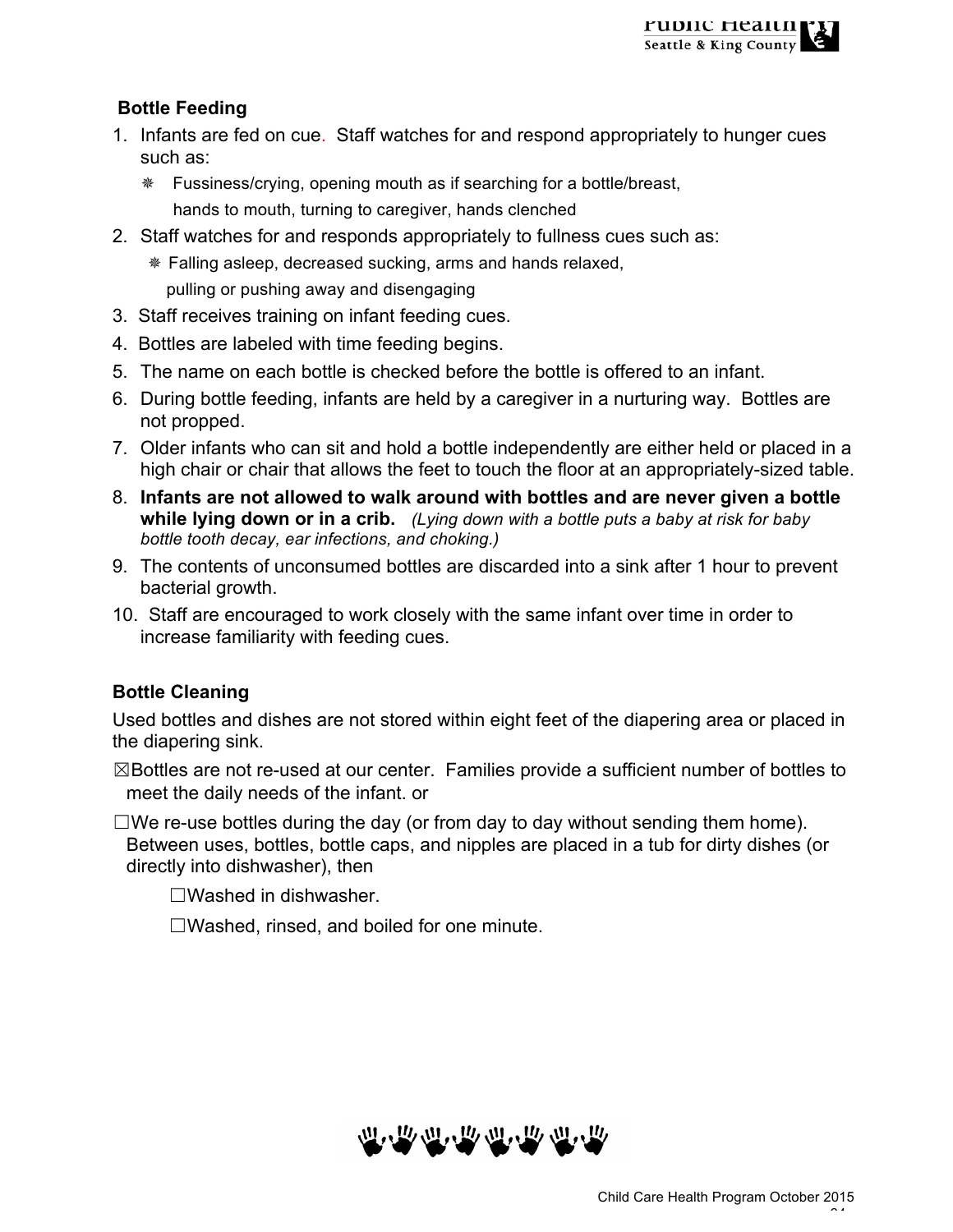## **INFANT AND TODDLER SOLID FOODS**

- 1. Food is introduced to infants when they are developmentally ready for pureed, semisolid and solid foods. Food, other than formula or breast-milk, is introduced to infants no sooner than 4 and preferably six months unless there is a written order by a health care provider.
- 2. No egg whites *(allergy risk)* or honey *(botulism risk)* is given to children less than 12 months of age. (This includes other foods containing these ingredients such as honey graham crackers.)
- 3. Cups and spoons are encouraged at mealtime by 6 months of age.
- 4. Chopped, soft table foods are encouraged after 8 months of age.
- 5. Children 12-23 months are given whole milk, unless the child's parent/guardian *and* health care provider have requested low-fat milk or a non-dairy milk substitute in writing. *(Low-fat diets for children under age 2 may affect brain development.)*
- 6. When parents provide food from home, it is labeled with the child's name and the date. Perishable foods are stored at or below 41° F.
- 7. Before food is prepared, preparation surfaces are cleaned, rinsed, and sanitized.
- 8. Staff wash their hands in the handwashing sink before preparing food. The food preparation sink is not used for handwashing or general cleaning.
- 9. Staff serve commercially packaged baby food from a dish, not from the container. Foods from opened containers are discarded or sent home at the end of the day.
- 10.Gloves are worn or utensils are used for direct contact with food. *(No bare hand contact with ready-to-eat food is allowed.)* Gloves used for food preparation are kept in food preparation area. Hands are washed prior to and after using gloves.
- 11.Children eat from plates and utensils. Food is not placed directly on table.
- 12.Children are not allowed to walk around with food or cups.
- 13.Teachers sit with infants and young children when eating and engage in positive social interaction.
- 14.Teachers are encouraged to eat the same foods the toddlers are served from the menu to model eating a variety of foods and demonstrate safe usage of eating utensils and eating behaviors.

*For allergies or special diets, see the NUTRITION section of this policy.*

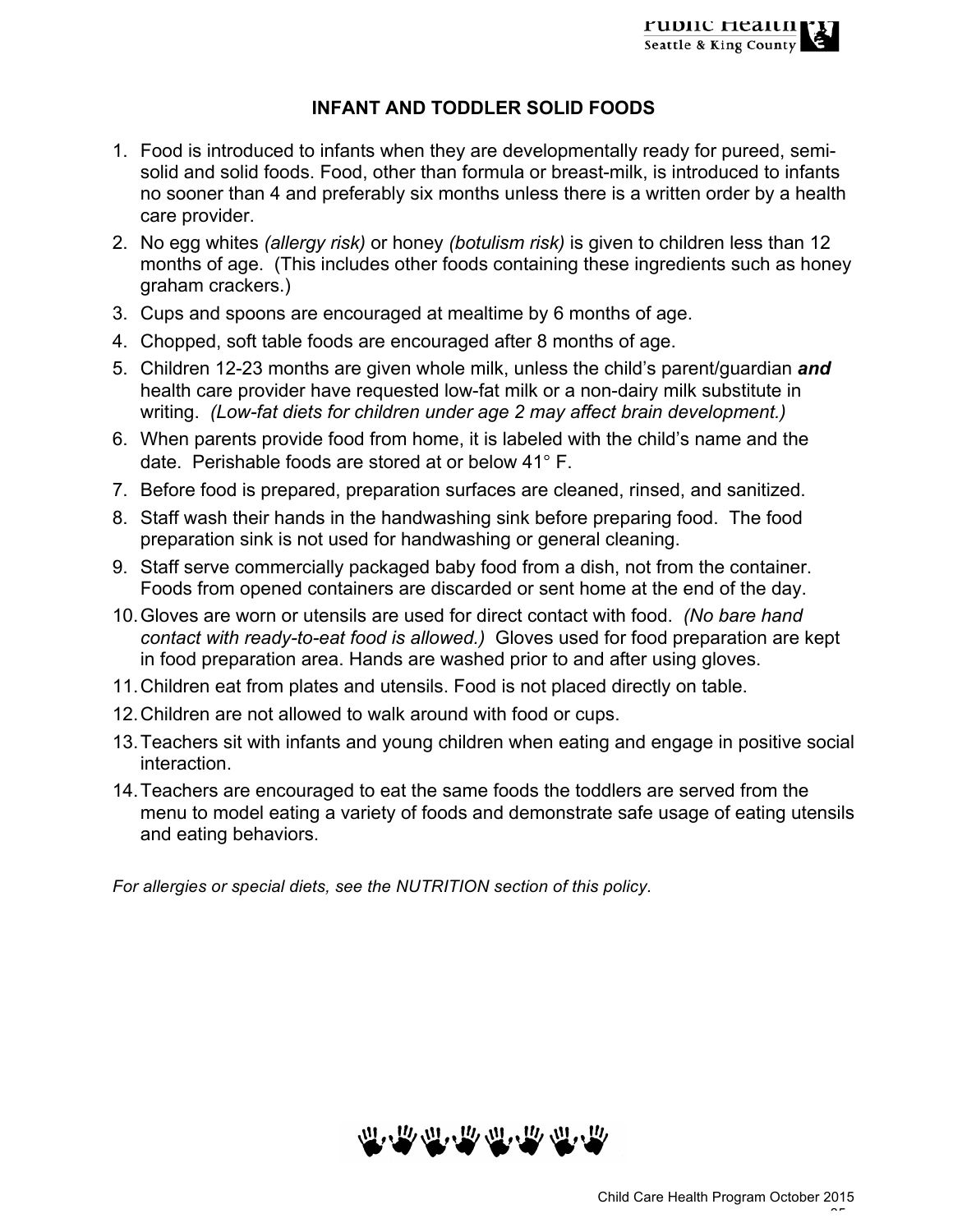## **TODDLER AND PRE-SCHOOL NAPPING**

- 1. Children 29 months of age or younger follow their individual sleep patterns.
- 2. Alternate quiet activities are provided for a child who is not napping (while others are doing so).
- 3. Rooms are kept light enough to allow for easy observation of sleeping children.
- 4. Mats are spaced a minimum of 30 inches apart. If space doesn't allow 30" spacing, place children head-to-toe as far apart as possible.
- 5. Mats are enclosed in washable covers. Children do not sleep on bare uncovered surfaces.

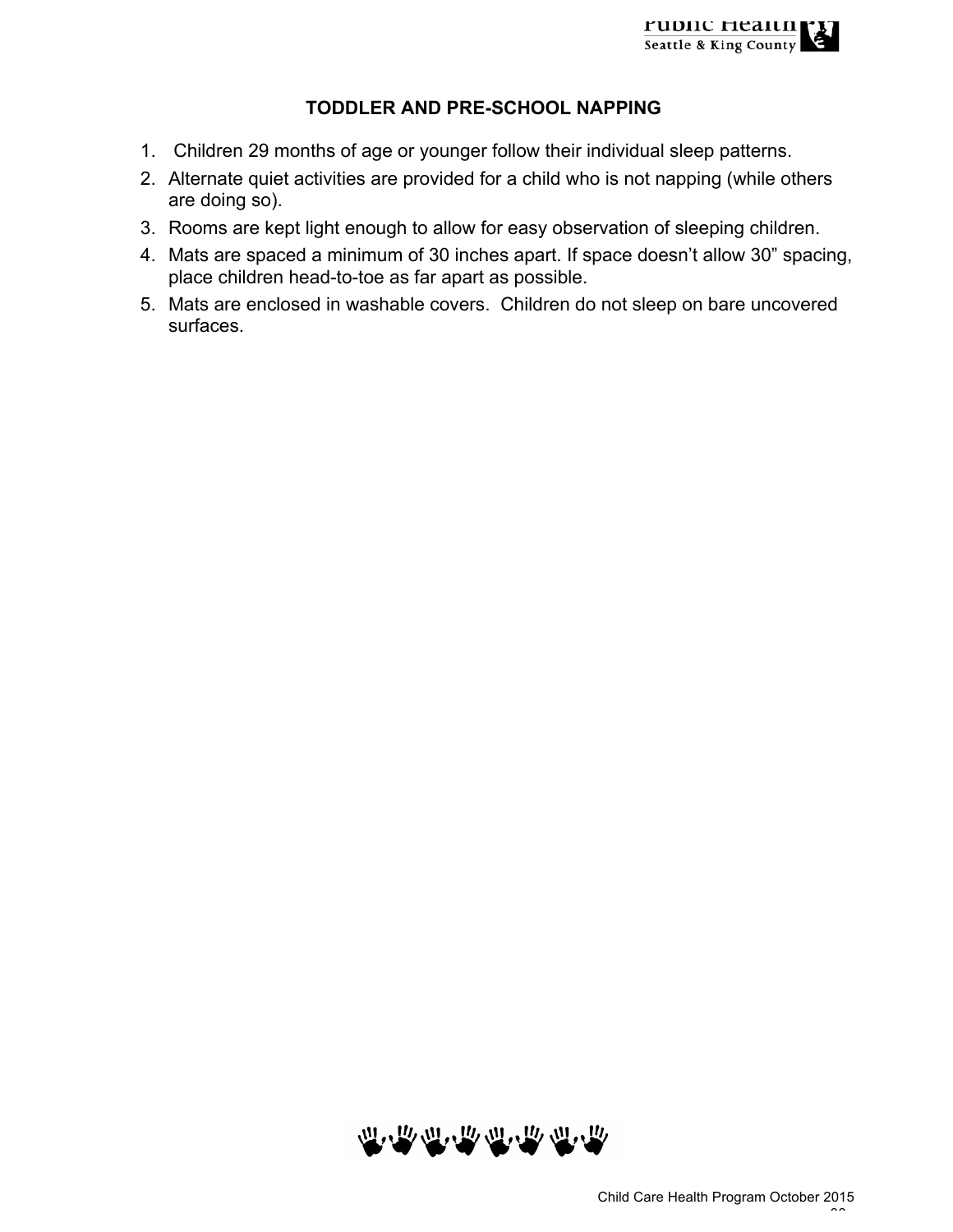## **DIAPERING**

Children are **never** left unattended on the diaper-changing table. Safety belts are not used on the diaper changing table. *(They are neither washable nor safe.)* **The diaper changing table and area are used only for diapering.** Toys, pacifiers, papers, dishes, blankets, etc., are not placed on diapering surface or in the diapering area.

Diaper changing pads are replaced when they become worn or ripped. No tape is present on diaper changing pad. Diaper changing pads have a smooth, cleanable surface with no ridges, grooves or stitching.

The following diapering procedure is posted and followed at our center:

- 1. Wash Hands.
- 2. Gather necessary materials. If using bulk diaper ointment, put a dab of ointment on paper towel.
- 3. Put on disposable gloves, if desired.
- 4. Place child gently on table and remove diaper. *Do not leave child unattended*.
- 5. Dispose of diaper in hands-free container with cover *(foot pedal type).*
- 6. Clean the child's diaper (peri-anal) area from front to back, using a clean, damp wipe for each stroke.
- 7. Wash hands. If wearing gloves, remove gloves and wash hands. Please note: A wet wipe or damp paper towel may be used for this handwashing only. *Do not leave child unattended*.
- 8. If parent/guardian has completed a medication authorization for diaper cream/ointment/lotion, put on gloves and apply to area. *(Please refer to the Medication section.)* Remove gloves.
- 9. Put on clean diaper (and protective cover, if cloth diaper used). Dress child.
- 10.**Wash child's hands** with soap and running water (or with a wet wipe for young infants).
- 11.Place child in a safe place. Do not touch toys, play equipment, etc. and return to the diaper area for step 12.
- 12.Clean diaper changing pad using the 3 Step Method (clean, rinse, disinfect*)* Refer to "Guidelines for Mixing Bleach". Allow the bleach solution to air dry or to remain on the surface for at least 2 minutes before drying with a paper towel.
- 13.**Wash Hands.**

*Please note: Even if gloves are used, all of the above handwashing must still be done.*

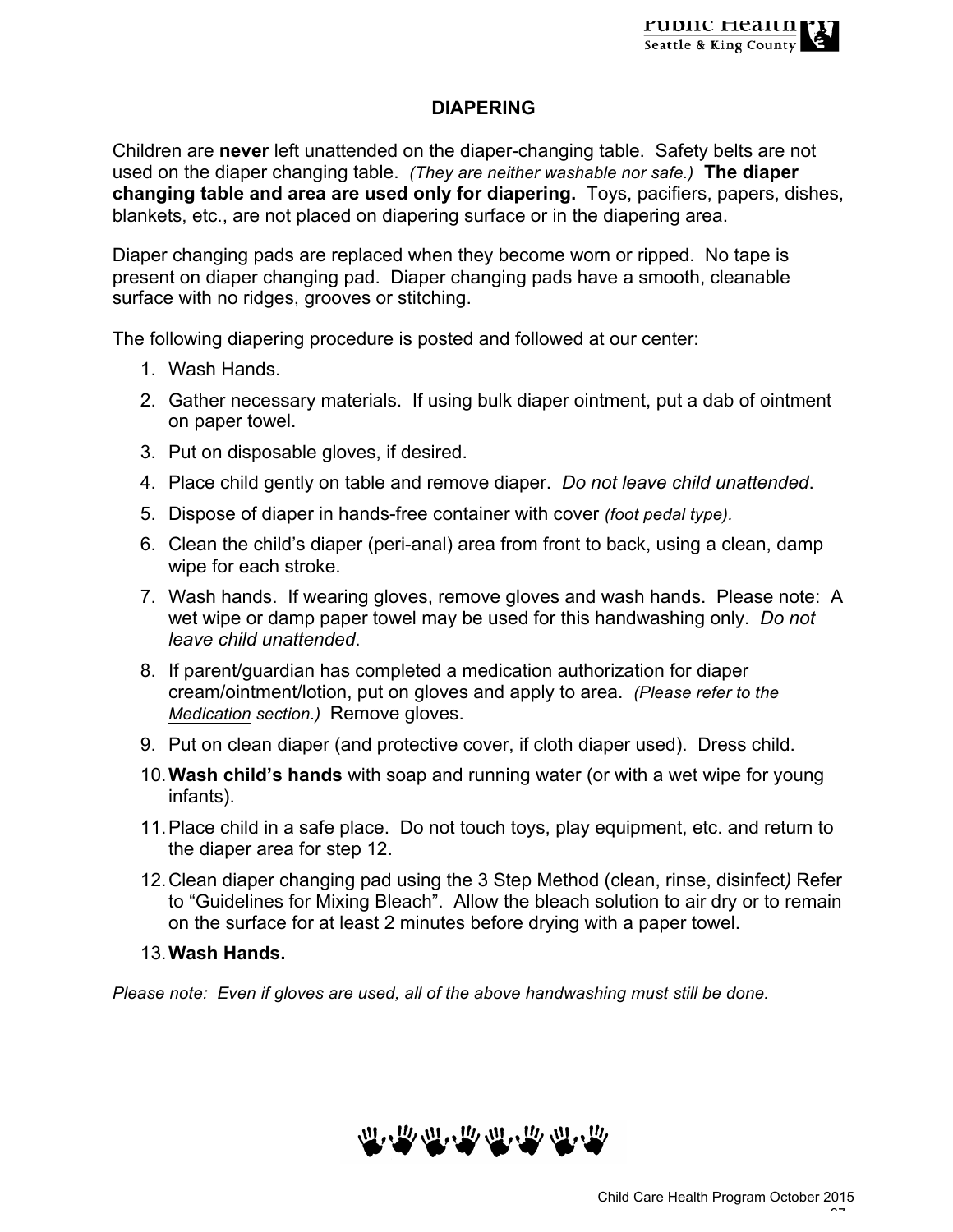## **Stand-Up Diapering for Older Children**

We do stand-up diapering as appropriate.

Stand-up diaper changing takes place: in the bathroom or diapering area.

Diaper changing procedure is posted in stand-up diaper changing area. Stand-up diaper changing procedure is followed:

- 1. Wash hands.
- 2. Gather necessary supplies (diaper/pull-up/underpants, wipes, cleaner and disinfectant, paper towels, gloves, plastic bag).
- 3. Put on disposable gloves, if desired.
- 4. Coach children in pulling down pants and removing diaper/pull-up/underpants (and assist as needed).
- 5. Put soiled disposable diaper/pull-up in a covered, hands-free, plastic lined garbage can (or assist child in doing so).
- 6. Cloth diapers/underpants are put in a plastic bag and put into a covered handfree, plastic lined container (individual for each child), then returned to the family at the end of the day.
- 7. Coach children in cleaning diaper area front to back using a clean, damp wipe for each stroke (and assist as needed).
- 8. Put soiled wipes in plastic bag (or assist child in doing so).
- 9. Remove gloves, if worn.
- 10.Wash hands (in sink or with wipe) and coach child in doing the same.
- 11.If a signed medication authorization indicates, apply topical cream/ointment/lotion using disposable gloves then remove gloves.
- 12.Coach children in putting on clean diaper/pull-up/underpants and clothing and washing hands (in bathroom/handwashing sink).
- 13.Close and put any bag of soiled clothing or underpants into child's cubby.
- 14.Use 3-step method on floor where change has occurred:
	- a. Clean with detergent and water.
	- b. Rinse with water.
	- c. *Disinfect* with bleach solution: refer to "Guidelines for Mixing Bleach" Allow the bleach solution to air dry or to remain on the surface for at least 2 minutes before drying with a paper towel.
- 15.Wash hands (in bathroom/hand-washing sink).

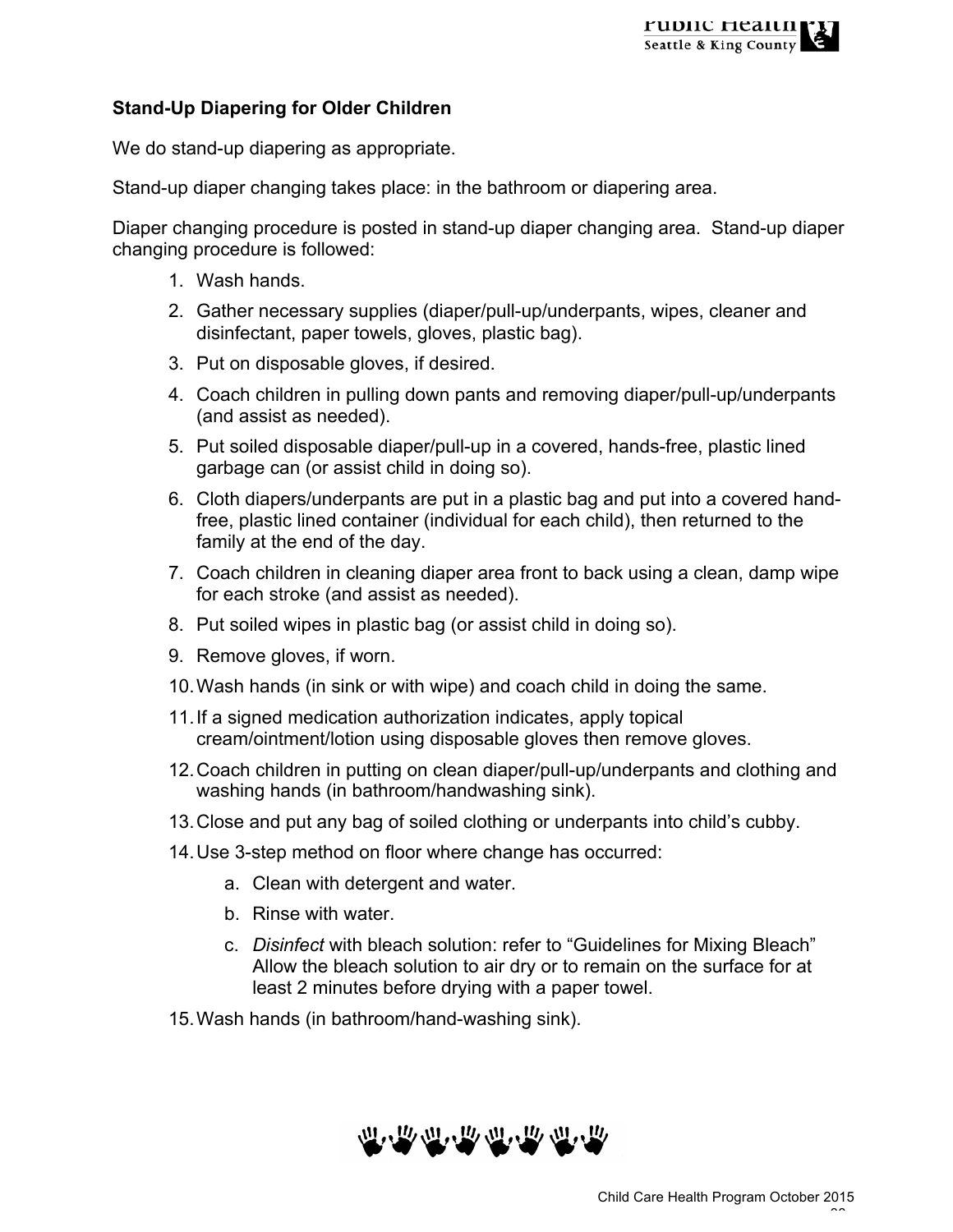## **TOILET TRAINING**

Toilet training is a major milestone in a young child's life. Because children spend much of their day in child care, you may recognize signs that a child is ready to begin toilet training. As a provider, you can share your observations with the family and offer suggestions and emotional support. Working together with the family, you can help make toilet training a successful and positive experience for their child.

- $\div$  Follow the same procedure in child care as in the home. Use the same words (pee-pee, poop, etc.), so the child does not become confused about what is required. Pretend play with a doll using the same vocabulary and talk through expectations.
- $\div$  Develop a detailed written plan of communication between the child care program and the family. Keep daily records of successes and concerns to share with the family.
- $\cdot$  Encourage the family to dress the child in easily removable clothing. Keep an extra set of clothing on hand for accidents.
- ❖ Develop routines that encourage toilet use. Watch for those non-verbal signs that suggest a child has to use the toilet. Suggest bathroom visits at set times of the day, before going out to play, after lunch, etc.
- $\div$  Expect relapses and treat them matter-of-factly. Praise the child's successes, stay calm, and remember that this is a learning experience leading to independent behavior.
- $\cdot$  The noise made by flushing a toilet may frighten some children. Try to flush after the child has left until they become accustomed to the noise.
- $\cdot$  Take time to offer help to the child who may need assistance in wiping, etc.

**\*See the full "Toilet Training brochure" in the "Behavior Handbook" or**  *http://www.kingcounty.gov/healthservices/health/child/childcare/behavior.aspx*

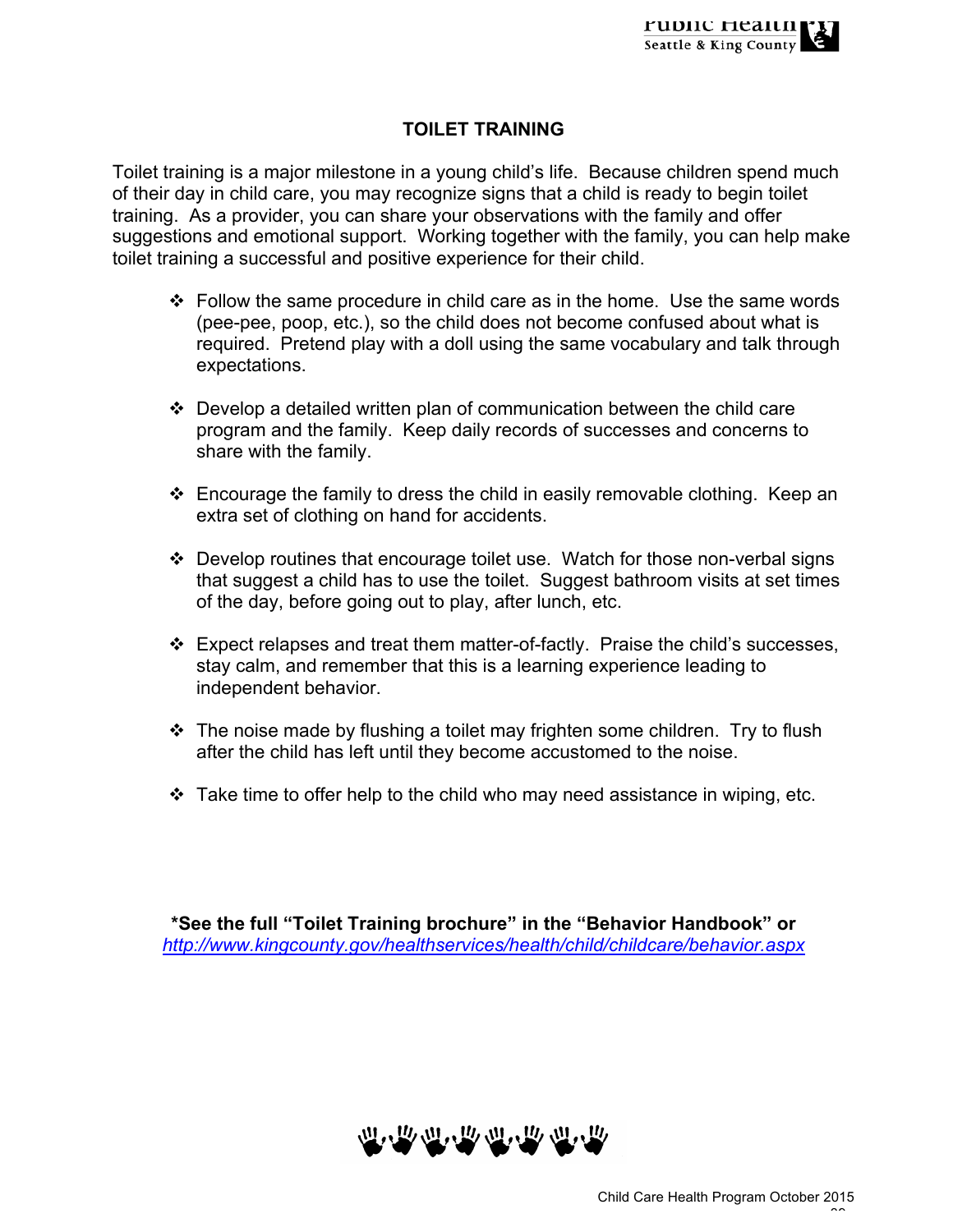### **FOOD SERVICE**

 $\boxtimes$ We prepare meals and snacks at our center.

☐We prepare only snacks at our center.

- 1. **Food handler permits** are required for staff that prepare full meals and are encouraged for all staff. An "in charge" person with a food handler permit is onsite during all hours of operation, to assure that all food safety steps are followed. Documentation is posted in staff files.
- 2. **Orientation and training** in safe food handling is given to all staff and documented.
- 3. **Ill staff or children** do not prepare or handle food. Food workers may not work with food if they have:
	- Diarrhea, vomiting or jaundice
	- Diagnosed infections that can be spread through food such as Salmonella, Shigella, E. coli or hepatitis A
	- Infected, uncovered wounds
	- Continual sneezing, coughing or runny nose
- 4. **Child care cooks** do not change diapers or clean toilets**.**
- 5. **Staff wash hands** with soap and warm running water prior to food preparation and service in a designated hand-washing sink – never in a food preparation sink.
- 6. **Gloves are worn or utensils are used** for direct contact with food. Wash hands before donning gloves and change gloves when you handle a new type of food *(No bare hand contact with ready-to-eat food is allowed.) Gloves must also be worn if the food preparation person is wearing fingernail polish or has artificial nails.**We highly recommend that food service staff keep fingernails trimmed to a short length for easy cleaning. (Long fingernails are known to harbor bacteria).*
- 7. **Employees preparing food** shall keep their hair out of food by using some method of restraining hair. Hair restraints include hairnets, hats, barrettes, ponytail holders and tight braids.
- 8. **Refrigerators and freezers** have thermometers placed in the warmest section (usually the door). Thermometers stay at or below 41º F in the refrigerator and 10°F in the freezer. Temperature is logged daily.
- 9. **Microwave ovens,** if used to reheat food, are used with special care. Food is heated to 165 degrees, stirred during heating, and allowed to cool at least 2 minutes before serving. *Due to the additional staff time required, and potential for burns from "hot spots," use of microwave ovens is not recommended.*
- 10.**Chemicals** and cleaning supplies are stored away from food and food preparation areas.

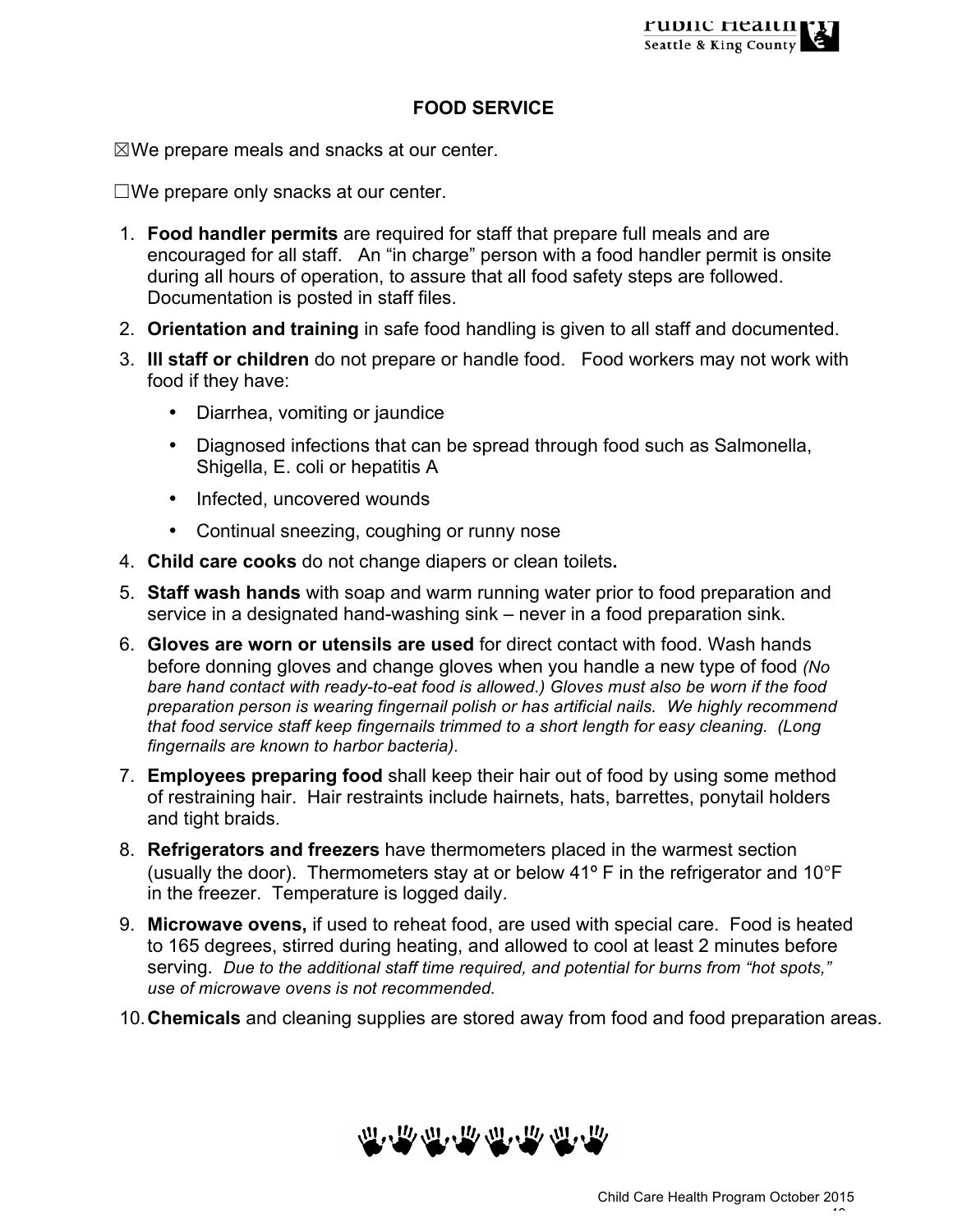#### 11.**Kitchen – cleaning and sanitizing:**

- Kitchen counters and sinks are cleaned, rinsed, and sanitized before and after preparing food.
- Equipment (such as blenders, can openers, and cutting boards) is washed, rinsed and sanitized after each use.
- 12.**Dishwashing** complies with safety practices:
	- Hand dishwashing is done with three sinks or basins (wash, rinse, sanitize).
	- Dishwashers have a high temperature sanitizing rinse (140° F residential or 160ºF commercial) or chemical sanitizer.
- 13.**Cutting boards** are washed, rinsed, and sanitized between each use. No wooden cutting boards are used.
- 14.**Food prep sink** is not used for general purposes or post-toilet/post-diapering handwashing.
- 15.**Kitchen counters, sinks, and faucets** are washed, rinsed, and sanitized before food production.
- 16.**Tabletops** where children eat are washed, rinsed, and sanitized before and after every meal and snack.
- 17.**Thawing frozen food:** frozen food is thawed in the refrigerator 1-2 days before the food is on the menu, or under cold running water*. Food may be thawed during the cooking process IF the item weighs less than 3 pounds. If cooking frozen foods, plan for the extra time needed to cook the food to the proper temperature. Microwave ovens cannot be used for cooking meats, but may be used to cook vegetables.*
- 18.**Food is cooked to the correct internal temperature:**

| Ground Beef 155° F   | Fish 145° F                |
|----------------------|----------------------------|
| Pork $145^{\circ}$ F | Poultry 165 <sup>°</sup> F |

- 19.**Holding hot food:** hot food is held at 135° F or above until served.
- 20.**Holding cold food:** food requiring refrigeration is held at 41°F or less.
- 21.**A digital thermometer** is used to test the temperature of foods as indicated above, and to ensure foods are served to children at a safe temperature.
- 22.**Cooling foods** is done by one of the following methods:
	- Shallow Pan Method: Place food in shallow containers (metal pans are best) 2" deep or less, on the top shelf of the refrigerator. Leave uncovered and then either put the pan into the refrigerator immediately or into an ice bath or freezer (stirring occasionally).
	- Size Reduction Method: Cut cooked meat into pieces no more than 4 inches thick.

Foods are covered once they have cooled to a temperature of 41° F or less.

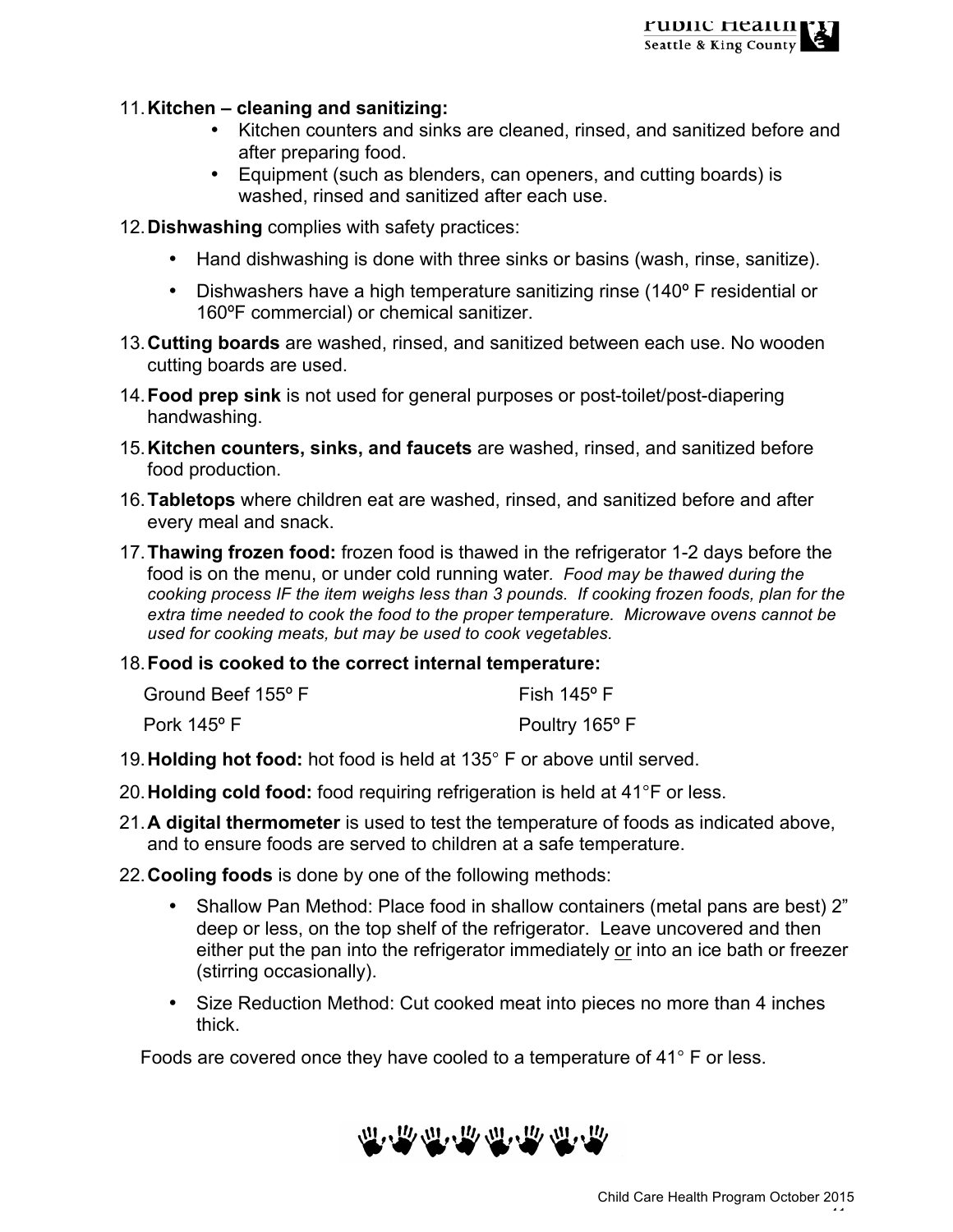

- 23.**Leftover foods** *(foods that have been below 41*° *F or above 135*° *F and have not been served*) are cooled, covered, dated, and stored in the refrigerator or freezer. Leftover food is refrigerated immediately and is not allowed to cool on the counter.
- 24.**Reheating foods:** foods are reheated to at least 165º F in 30 minutes or less.
- 25.  $\boxtimes$  We do not use catered foods at our center.

☐ We use **catered foods** at our center, and

- The temperature of catered food provided by a caterer or satellite kitchen is checked with a digital thermometer upon arrival. *Foods that need to be kept cool must arrive at a temperature of 41º F or below. Foods that need to be kept hot must arrive at a temperature of 135º F or above.* **Foods that do not meet these criteria are deemed unsafe and are returned to the caterer.**
- Documentation of daily temperatures of food is kept Click here to enter text. *(where)*. The initials or name of the person accepting the food is recorded Click here to enter text. *(where)*.
- A permanent copy of the menu (including any changes made or food returned) is kept for at least 6 months on staff computer.
- A copy of the caterer's contract or operating permit is kept Click here to enter text. *(where)*.

*Be sure to keep "back up" food available to serve, should the food arrive out of the proper temperature range. Good items to have on hand include tuna fish and baked beans.*

- 26. **Food substitutions**, due to allergies or special diets and authorized by a licensed health care provider, are provided within reason by the center.
- 27. When children are involved in cooking projects our center assures safety by:
	- Closely supervising children,
	- Ensuring all children and staff involved wash hands thoroughly,
	- Planning developmentally-appropriate cooking activities *(e.g., no sharp knives),*
	- Following all food safety guidelines.

28. Perishable items in sack lunches are refrigerated upon arrival at the center.

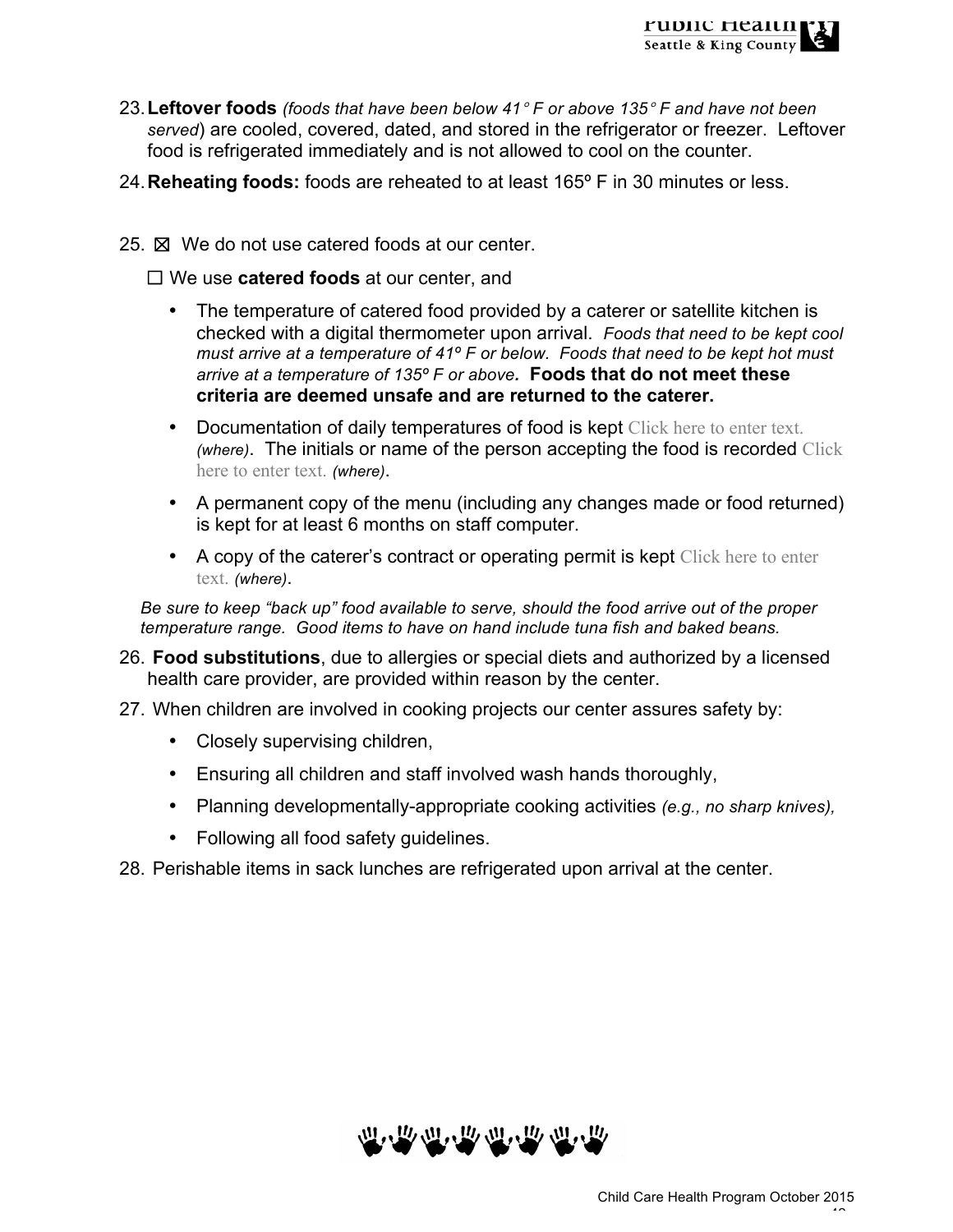## **NUTRITION**

- 1. Menus are posted at least one week in advance and dated.
- 2. Menus follow the current CACFP Meal Pattern for meals and snacks. http://childcareinfo.com/KnowledgeCenter/Government/State/WashingtonCACFP.aspx
- 3. Menus do not repeat food combinations within a 2 week period.
- 4. Menus list specific types of fruits, vegetables, crackers etc.
- 5. Food is offered at intervals not less than 2 hours and not more than 3.5 hours apart.
- 6. Breakfast is made available to any child who arrives on the premises before school.
- 7.  $\Box$  Our site is open 9 hours or less; we provide
	- $\Box$  two snacks and one meal
	- $\Box$  one snack and two meals
	- $\boxtimes$  Our site is open over 9 hours; we provide
		- $\boxtimes$  two snacks and two meals
		- $\Box$  three snacks and one meal

The following meals and snacks are served by the center:

| Time           | Meal/Snack |                      |
|----------------|------------|----------------------|
| $6:45$ to 8:00 |            | <b>Breakfast</b>     |
| 9:30-10:00     |            | <b>Morning Snack</b> |
| 11:30-12:00    |            | Lunch                |
| 3:00           |            | Afternoon Snack      |

- 8. Each snack or meal includes water to drink.
- 9. Only 1% or nonfat milk is served to children over 2 years and whole milk to children between 12 and 24 months old.
- 10.Juice is limited to 2 or less times a week.
- 11.For children at the center for 1 or more hours a 2 component snack must be served.
- 12.A fruit or vegetable is served as part of the PM snack.
- 13.Foods high in fat, added sugar and salt are limited.

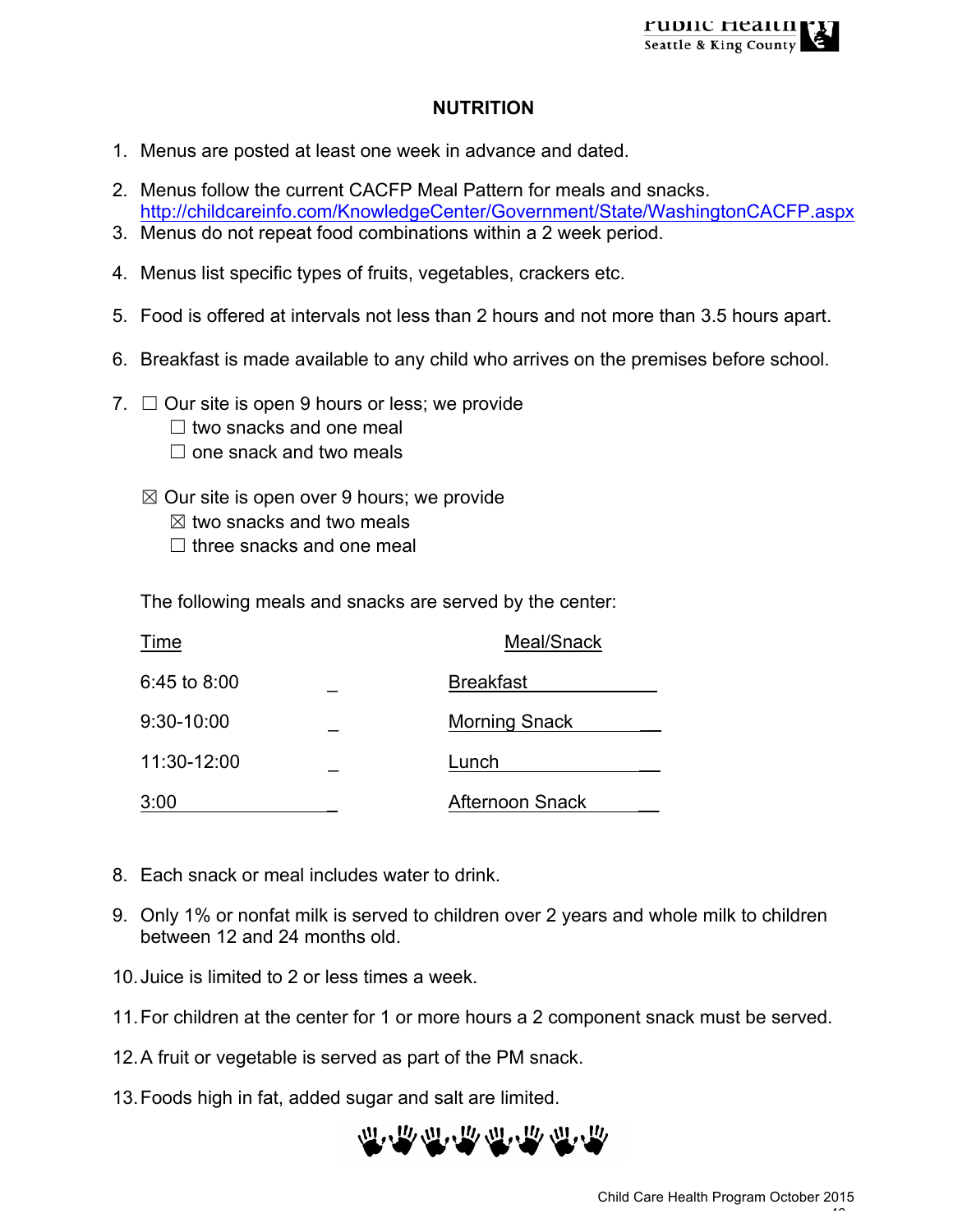- 14.Menus include hot and cold foods and vary in color, flavor and texture. (Food choices may need to be limited to items requiring no preparation in facilities without a food preparation area or where only a bathroom sink is available.)
- 15.Ethnic and cultural foods are incorporated into the menu.
- 16.Menus are followed. Necessary substitutions are noted on the permanent menu copy.
- *17.* Permanent menu copies are kept on file for at least six months. *(USDA requires food menus to be kept for 3 years including the current year.)*
- 18.Families who provide sack lunches are notified in writing of the food requirements for mealtime. We have available food supplies to supplement food brought from home that **does not meet** the nutrition requirements.
- 19.Children have free access to drinking water throughout the day (individual disposable cups or single use glasses only).
- 20.Children with food allergies and medically-required special diets have diet prescriptions signed by a health care provider on file. Names of children and their specific food allergies are posted in the kitchen, and the area where food is eaten by the child. Confidentiality is maintained.
- 21.Children with severe and/or life threatening food allergies have a completed individual care plan signed by the parent and health care provider.
- 22.Diet modifications for food allergies, religious and/or cultural beliefs are accommodated and posted in the kitchen and eating area. All food substitutions are of equal nutrient value and are recorded on the menu or on an attached sheet of paper.

### **Mealtime Environment and Socialization**

1. Mealtime and snack environments are developmentally appropriate and support children's development of positive eating and nutritional habits.

- Staff sit (and preferably eat) with children and have casual conversations with children during mealtimes.
- Children are not coerced or forced to eat any food.
- Children decide how much and which foods to choose to eat of the foods available.
- Food is not used as a reward or punishment.
- Foods are served family style to promote self-regulation.
- Staff provide healthy nutritional role modeling (serving sizes of foods, appropriate mealtime behavior and socialization during mealtime).

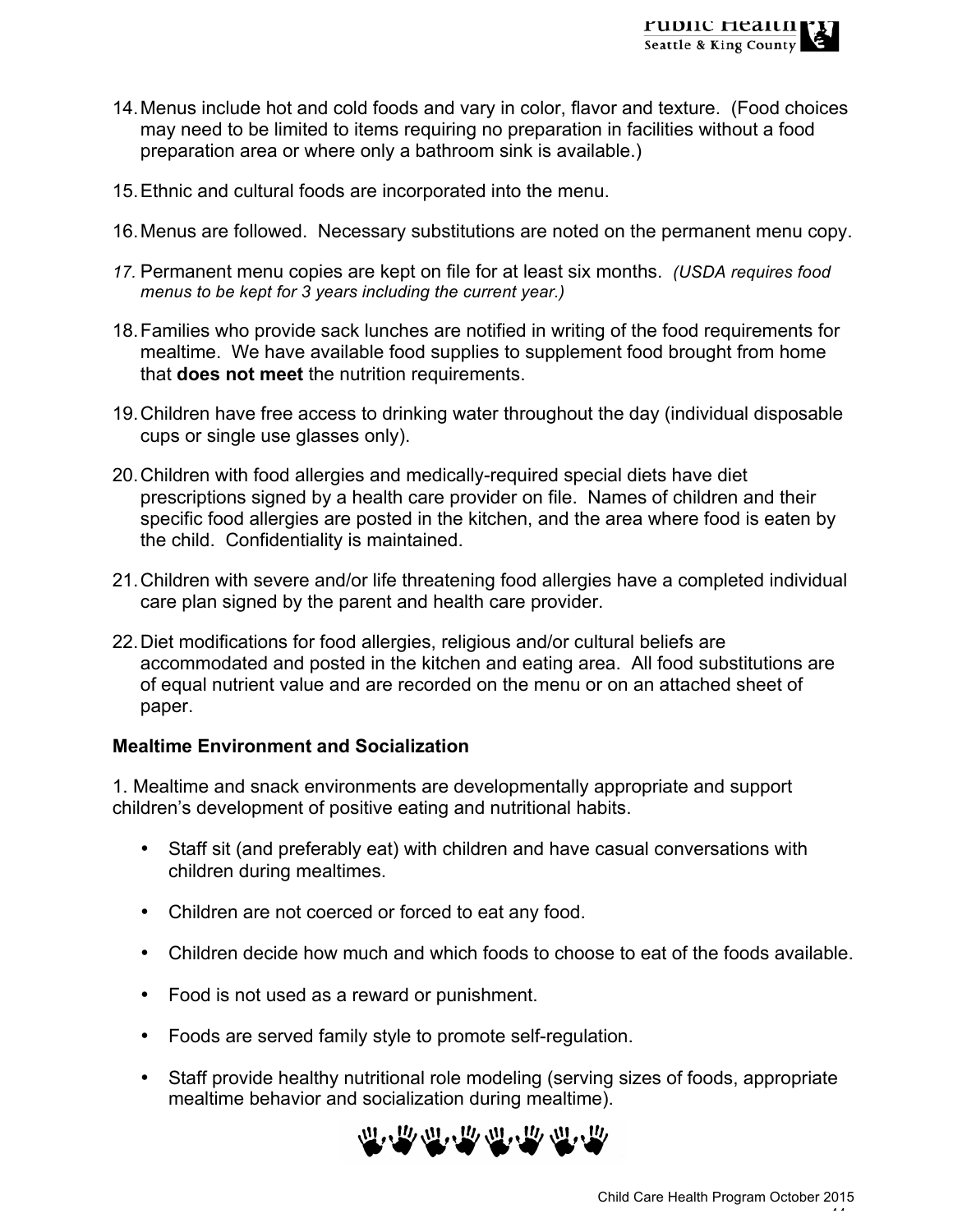- 2. Staff do not eat foods other than those the children eat (unless the children's lunches are brought from home).
- 3. Coffee, tea, pop and beverages other than water or those served to the children are not consumed by staff while children are in their care, in order to prevent scalding injuries and to role model healthy eat.

### **SWEET TREAT POLICY**

Dessert-like items should be low in fat and contribute important nutrients such as vitamin A and Vitamin C, minerals such as iron and calcium, and/or fiber. **Food brought from home is limited to store purchased, uncut fruit and vegetables or food prepackaged in original manufacturer's containers**. Programs are responsible for reading food labels of items provided by parents to determine if the food is safe for children with food allergies to consume.

Examples include:

Muffins or bread made with fruit or vegetables Puddings and custards Cobblers and pies made with lightly sweetened fruits Plain or vanilla yogurt Waffles or pancakes topped with crushed fruit Bars made with whole grains and seeds Cookies modified for fat and sugar content Plain cakes modified for fat and sugar content Frozen juice popsicles Vegetable juice Fruit salad with vanilla yogurt

For infants and toddlers (ages 6 months to 3 years), the dessert items should not contain nuts, seeds, raisins, dates, peanut butter, large pieces of fresh fruit or vegetables that may cause choking. Honey and items containing honey should not be given to infants under one year of age.

Special "treats" for celebrations should be limited to no more than twice a month; this should be coordinated and monitored by the classroom teacher. Items that are health promoting should always be encouraged; information is available for parents with ideas for birthday, holiday or special occasions "treat". Each delegate agency is responsible for providing this information to parents.

Cultural and ethnic food items that are considered dessert or special "treat" may be served to honor cultures represented in the program. Examples may include sticky rice and sweet rice such as banh bo, noodle-based dessert, lefse, flan, sweet potato pie (modified for fat and sugar), bean dessert items, sambusa or "mush-mush". Recipes or directions from parents could be shared with food service staff who prepares the item. Use of non-food items to celebrate special occasions is encouraged. Examples of these

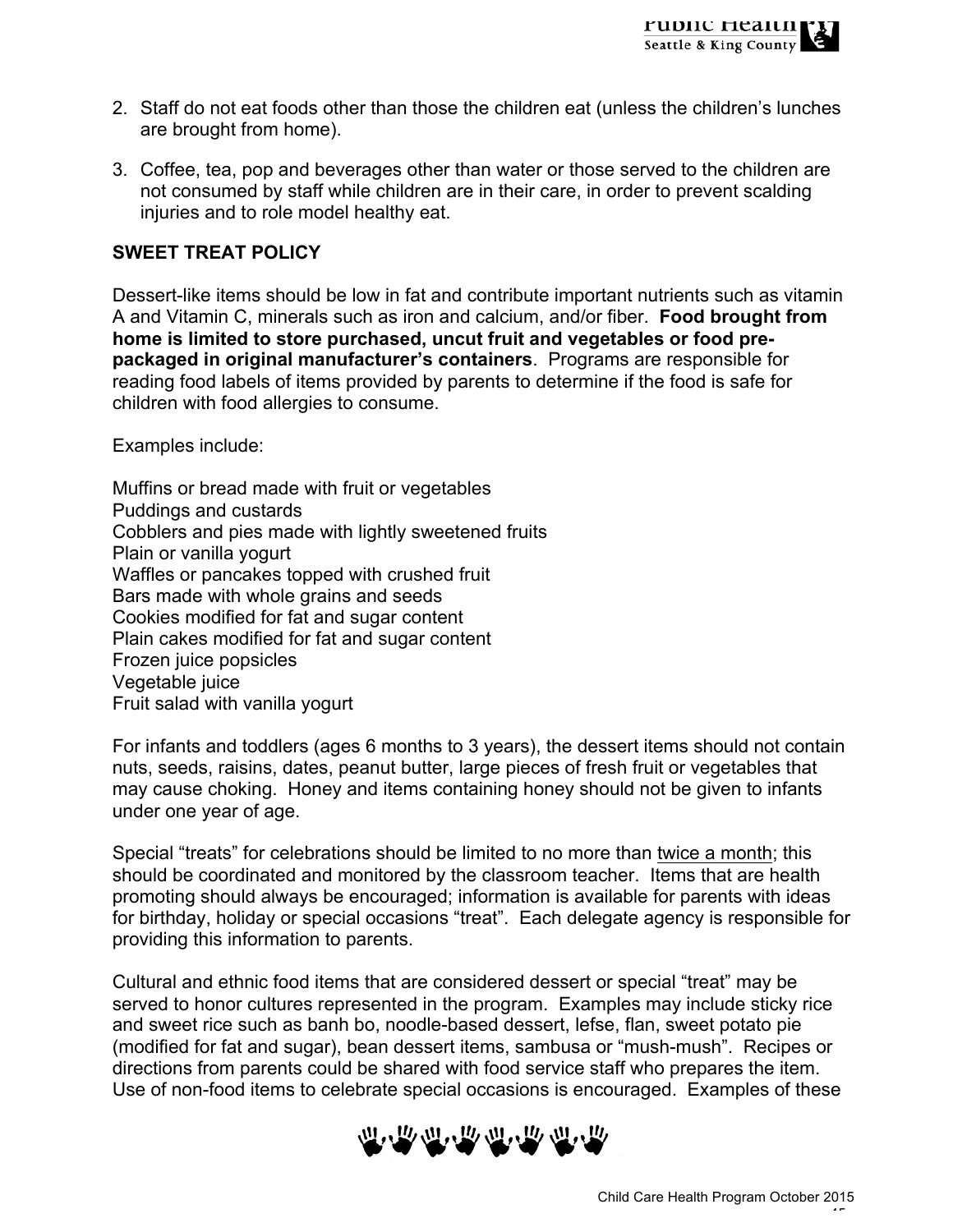types of items include: stickers, pencils, birthday "hats" or crowns, bubble solution, or piñatas filled with these items.

## **PHYSICAL ACTIVITY AND SCREEN TIME LIMITATIONS**

Adequate physical activity is important for optimal physical development and to encourage the habit of daily physical activity. Active play time includes a balance of a few teacher directed activities as well as child initiated play. The structured activities help contribute to skill building and promote fitness. The focus is on fun and interactive games and movement that also serve to enhance social and emotional skill development.

- Our center ensures that **all children** get at least 20-30 minutes of moderate to vigorous physical activity per every 3 hours of care. Children in care for more than one hour are ensured at least 20 minutes of **outdoor play**.
- Infants are taken outside at least twice a day.
- Toddlers get 60-90 minutes of active play and pre-school and school-age get 90- 120 minutes of active play time (moderate to vigorous activity level) during full day care.
- All children get **outdoor play** at least 2-3 times during full day care (children go outside in all weather (rain, snow etc…) unless it is dangerous or unhealthful.

### Screen Time

- Children under 2 years do not get any screen time.
- Children over 2 years TV is limited to 30 minutes of educational viewing per week, if at all. Computer use is limited to 15 minute increments of play time, except when children are completing school lessons.

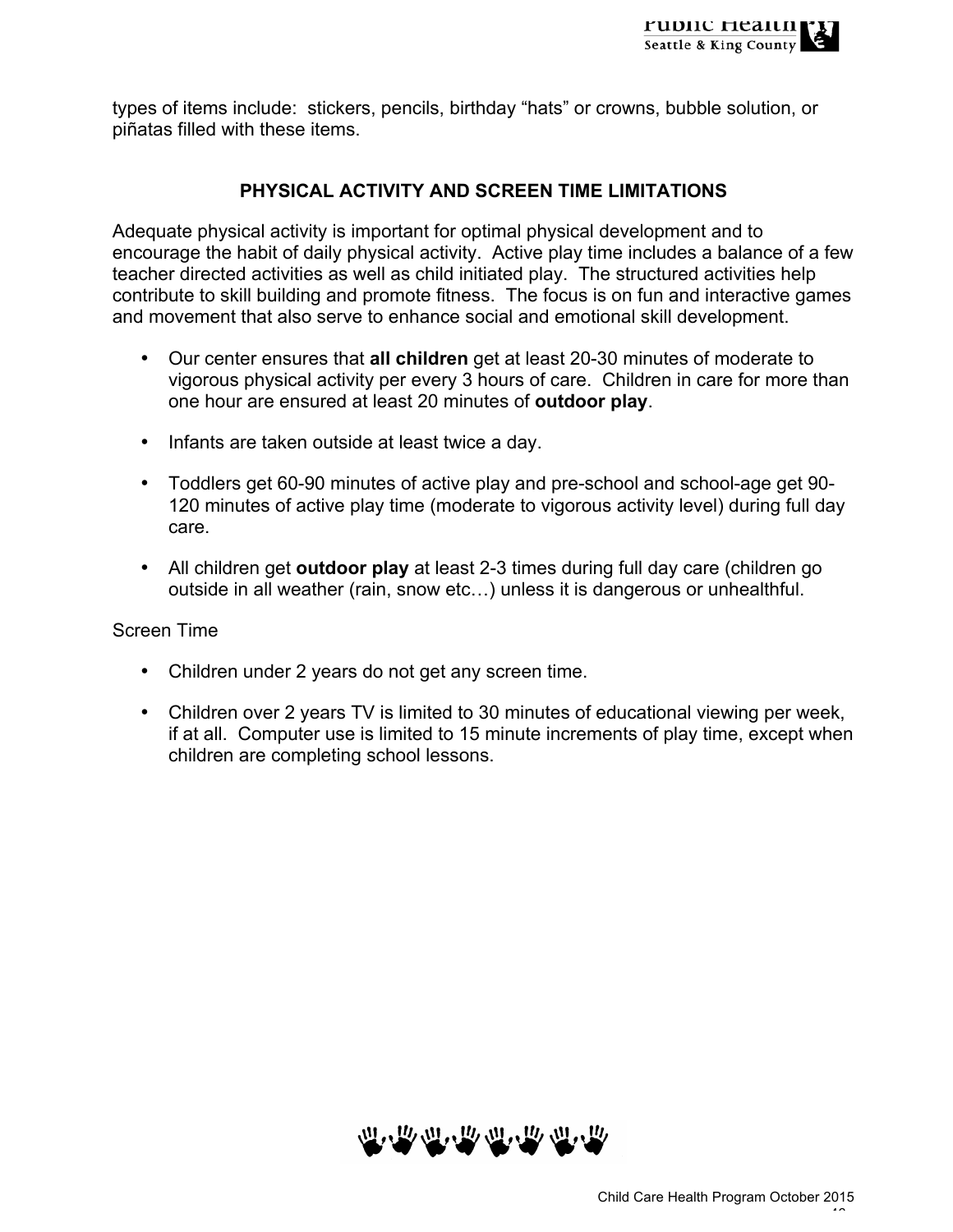## **TOOTH-BRUSHING**

*Tooth-brushing decreases the colonization of bacteria on teeth by disrupting the formation of plaque. The use of fluoridated toothpaste strengthens tooth enamel making the enamel more resistant to the acid produced by bacteria. Tooth-brushing in the classroom improves the child's oral health, teaches the child basic hygiene and health promotion, and helps establish a lifelong prevention habit.*

As recommended, **fluoridated toothpaste is not used by children under 2 years old**  or who are unable to spit out toothpaste after brushing.

Tooth-brushing is supervised to ensure:

- A routine which enhances learning
- Proper toothpaste usage
- Good tooth-brushing technique
- Toothbrushes are not shared and are handled properly
- Children do not walk with toothbrushes in their mouths

#### **Toothbrushes:**

- Each child has his/her own toothbrush with his/her name clearly marked on the handle with marker. No sharing or borrowing is allowed.
- Small toothbrushes with soft, rounded nylon bristles that are short and even are used.
- Toothbrushes are replaced every 3 months or sooner if the bristles become splayed or the toothbrush is contaminated.
- Toothbrushes are not sanitized or put in the dishwasher.
- Toothbrushes are stored to decrease cross-contamination:
	- open to air with the bristles up
	- unable to drip on one another
	- not in contact with each other or any other thing

We use the following procedure for tooth-brushing at our center:

☐Tooth-brushing at a Table (recommended)

- Teacher(s) assisting with tooth-brushing wash hands.
- As children finish eating, they are given a small paper cup with a small amount of water in the bottom and their toothbrush.
- Teacher dispenses toothpaste in a manner which eliminates cross-contamination: Click here to enter text.\_\_\_ *(e.g., via pea-sized dots of toothpaste around the rim of a paper plate or top of cup).*
- Child begins brushing on the biting surface, and then moves from area to area (left-to-right and top-to-bottom) around the mouth.
- Brushing continues for at least one minute. (Exposure to fluoridated toothpaste is beneficial even with unsatisfactory brushing technique).

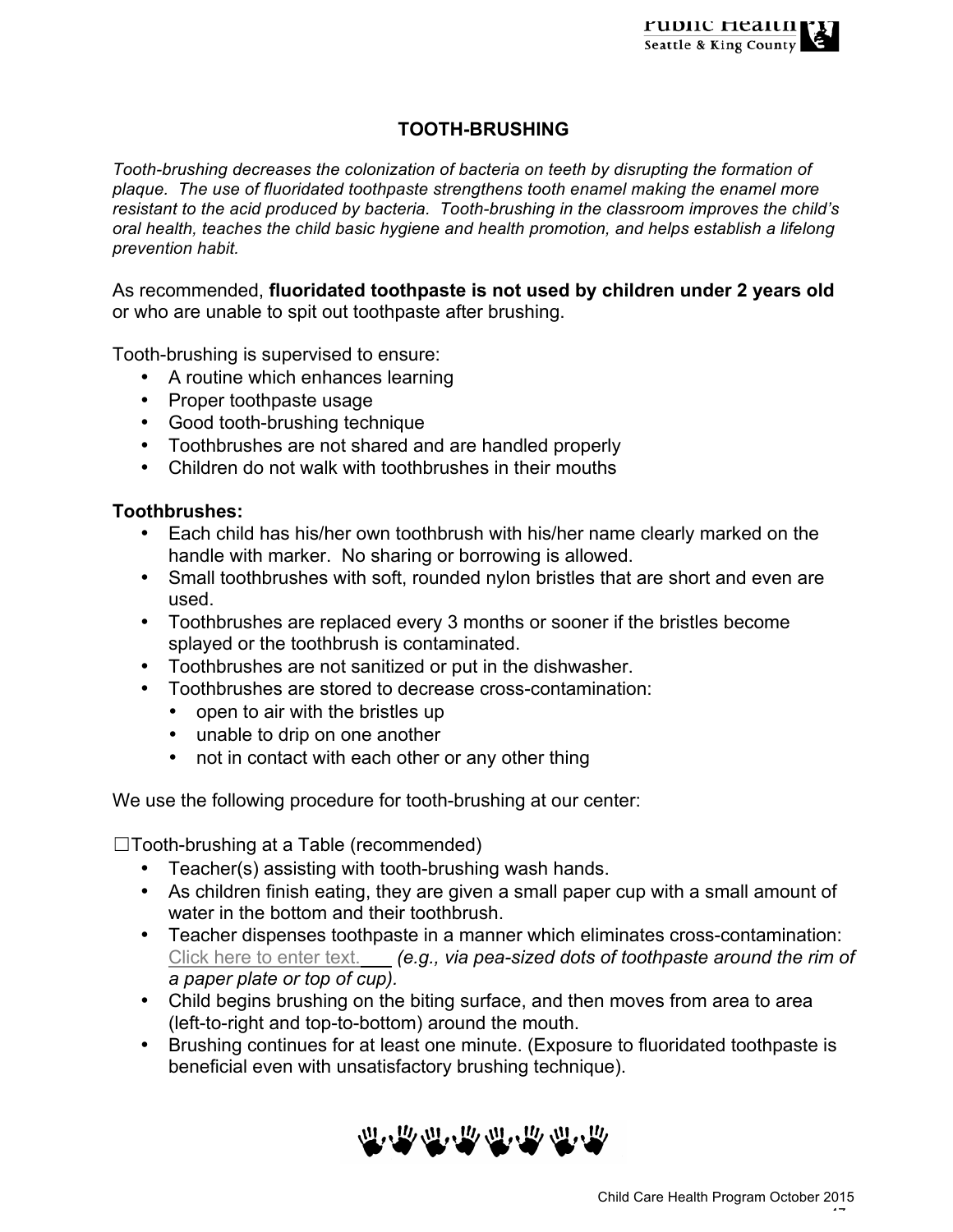- Child takes small sip of water and then spits water and toothpaste residue back into paper cup.
- If desired, child may then be given a cleansing drink of water from another cup.
- Child holds the toothbrush over the designated rinse container and the teacher pours water from a clean water source over the toothbrush to rinse it.
- The child hands the toothbrush to the teacher, who replaces it in the drying rack.
- Child throws the paper cup away.
- Table is cleaned with the 3-step process (clean, rinse, disinfect).
- ☐Tooth-brushing at a Classroom Sink:
	- Teacher(s) assisting with tooth-brushing wash hands.
	- Sink and faucet are cleaned, rinsed, and disinfected.
	- Water from a clean water source is obtained.
	- Teacher hands each child a small cup of water and his/her toothbrush.
	- Teacher dispenses toothpaste in a manner which eliminates cross-contamination: Click here to enter text.\_ *(e.g., via pea-sized dots of toothpaste around the rim of a paper plate or at top of cup).*
	- Child begins brushing on the biting surface, and then moves from area to area (left-to-right and top-to-bottom) around the mouth.
	- Brushing continues for at least one minute. (Exposure to fluoridated toothpaste is beneficial even with unsatisfactory brushing technique).
	- When brushing is completed, child spits excess toothpaste into sink and rinses his/her mouth with a drink from the cup of water.
	- Child holds the toothbrush over the sink and the teacher pours water from a clean water source over the toothbrush to rinse it.
	- If desired, child may then use their paper cup and be given a cleansing drink of water from a clean water source.
	- The child hands the toothbrush to the teacher, who replaces it in the drying rack.
	- Child throws the paper cup away.
	- Classroom handwashing sink is cleaned with 3-step process after all the children are finished.

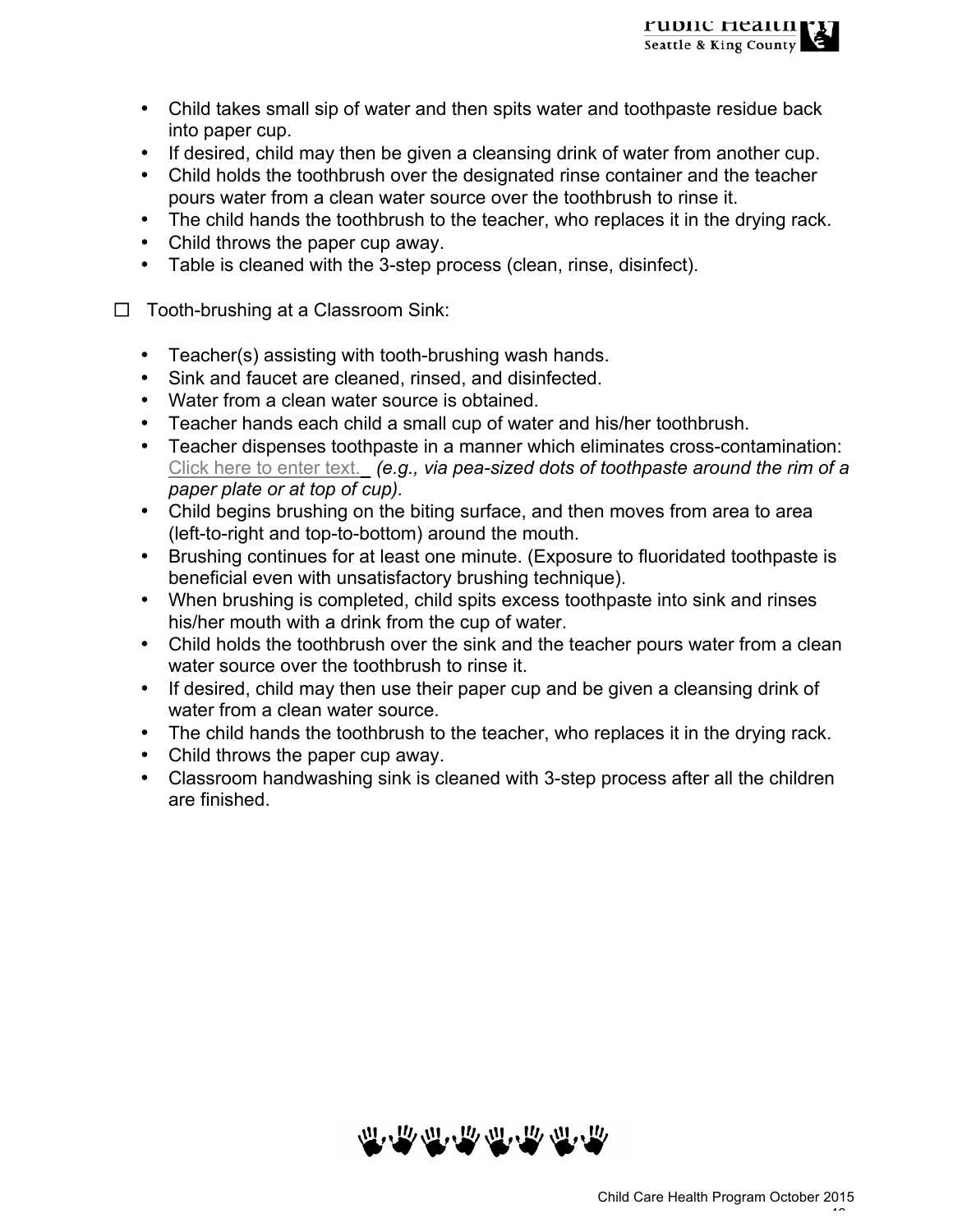## **DISASTER PREPAREDNESS**

## **Plan and Training**

Our Center has developed a Disaster Preparedness Plan/Policy ("Disaster Plan" template is available @ www.kingcounty.gov/health/childcare) Our plan includes responses to the different disasters our site is vulnerable to, as well as procedures for on- and off-site evacuation and shelter-in-place. Evacuation routes are posted in each classroom. Our disaster preparedness plan/policy is posted in each classroom and in our parent information area.

Staff are oriented to our disaster policy upon hire and annually. Families are oriented to our disaster policy upon enrollment and annually. Documentation of all orientation is kept on file.

Staff are trained in the use of fire extinguishers. The following staff persons are trained in utility control (how to turn off gas, electric, water): Dana Schnell.

Disaster and earthquake preparation and training are documented.

#### **Supplies**

Our center has a supply of food and water for children and staff for at least 72 hours, in case parents/guardians are unable to pick up children at usual time. Dana Schnell is responsible for stocking supplies. Expiration dates of food, water, and supplies are checked at least annually and supplies are rotated accordingly. Essential prescribed medications and medical supplies are also kept on hand for individuals needing them. Each room has a fully stocked "Grab n' Go" bag. "Grab n' Go" bag supply list is available at: http://www.kingcounty.gov/healthservices/health/child/childcare/preparedness.aspx

#### **Hazard Mitigation**

We have taken action to make our center earthquake/disaster-safe. Bookshelves, tall furniture, refrigerators, crock pots, and other potential hazards are secured to wall studs. We continuously monitor all rooms and offices for anything that could fall and hurt someone or block an exit – and take action to correct these things. Dana Schnell is the primary person responsible for hazard mitigation, although all staff members are expected to be aware of their environment and make changes as necessary to increase safety.

#### **Drills**

Fire drills are conducted and documented each month. Disaster drills are conducted Quarterly.

*The "Disaster Drill Record" is available at: http://www.kingcounty.gov/healthservices/health/child/childcare/preparedness.aspx*

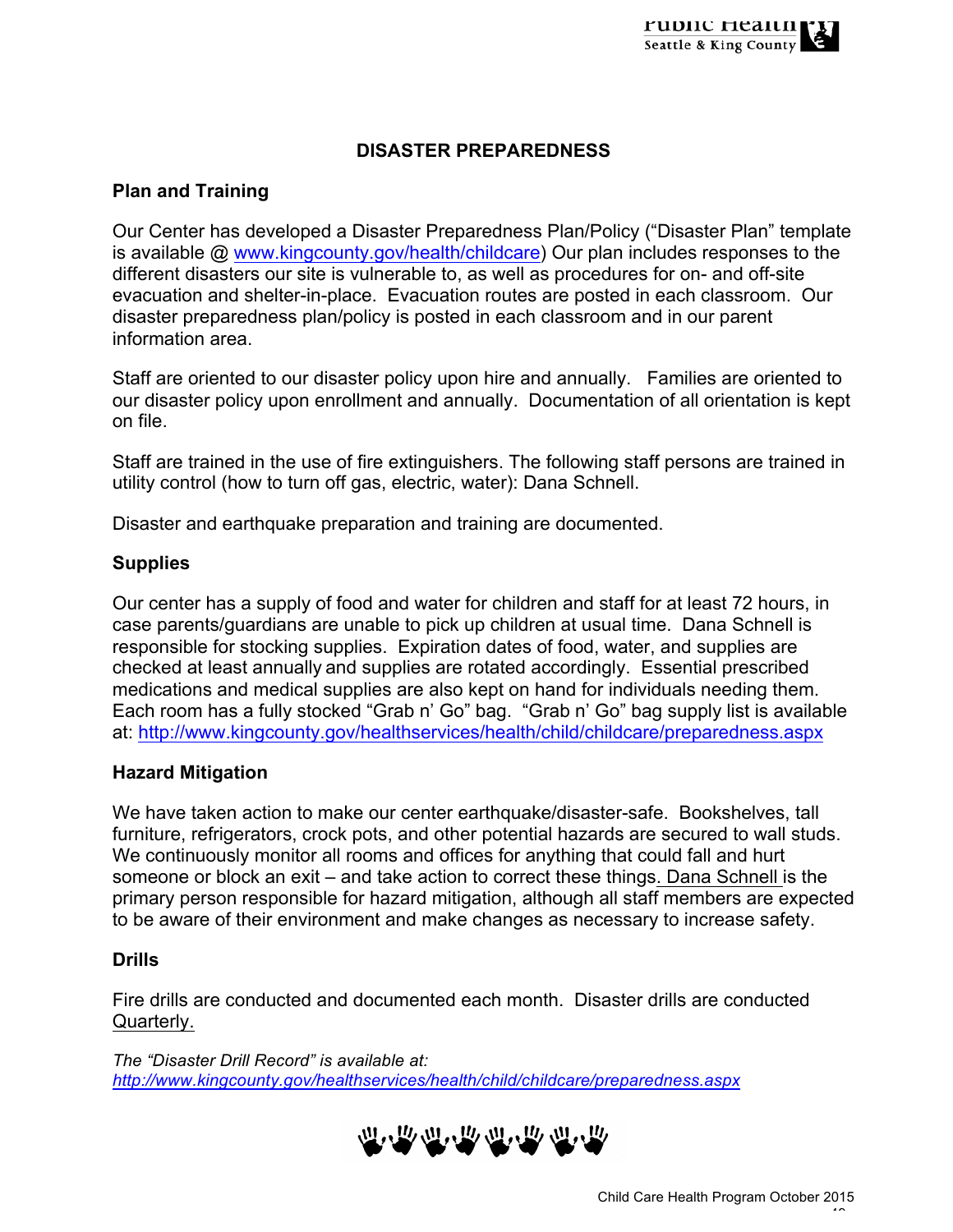## **STAFF HEALTH**

- 1. New staff and volunteers must document a tuberculin skin test (Mantoux method) within the past year, unless not recommended by a licensed health care provider.
- 2. Staff members who have had a positive tuberculin skin test in the past will always have a positive skin test, despite having undergone treatment. These employees do not need documentation of a skin test. Instead, by the first day of employment, documentation must be on record that the employee has had a negative (normal) chest x-ray and/or completion of treatment.
- 3. Staff members do not need to be retested for tuberculosis unless they have an exposure. If a staff member converts from a negative test to a positive test during employment, medical follow up will be required and a letter from the health care provider must be on record that indicates the employee has been treated or is undergoing treatment.
- 4. Our center complies with all recommendations from the local health jurisdiction. (TB is a reportable disease.).
- 5. Staff members who have a communicable disease are expected to remain at home until no longer contagious. Staff are required to follow the same guidelines outlined in EXCLUSION OF ILL CHILDREN in this policy.
- 6. Staff members are encouraged to consult with their health care provider regarding their susceptibility to vaccine-preventable diseases.
- *7.* Staff who are pregnant or considering pregnancy are encouraged to inform their health care provider that they work with young children. *When working in child care settings there is a risk of acquiring infections which can harm a fetus or newborn. These infections include Chicken Pox (Varicella), CMV (cytomegalovirus), Fifth Disease (Erythema Infectiosum), and Rubella (German measles or 3-day measles), In addition to the infections listed here, other common infections such as influenza and Hand Foot and Mouth disease can be more serious for pregnant women and newborns. Good handwashiing, avoiding contact with ill children and adults, and cleaning of contaminated surfaces can help reduce those risks.*
- *8.* Adult sized chairs will be provided for staff.
- *9.* Staff will not step over gates or other barriers.

*Recommendations for adult immunizations are available at* 

*http://www.doh.wa.gov/YouandYourFamily/Immunization*

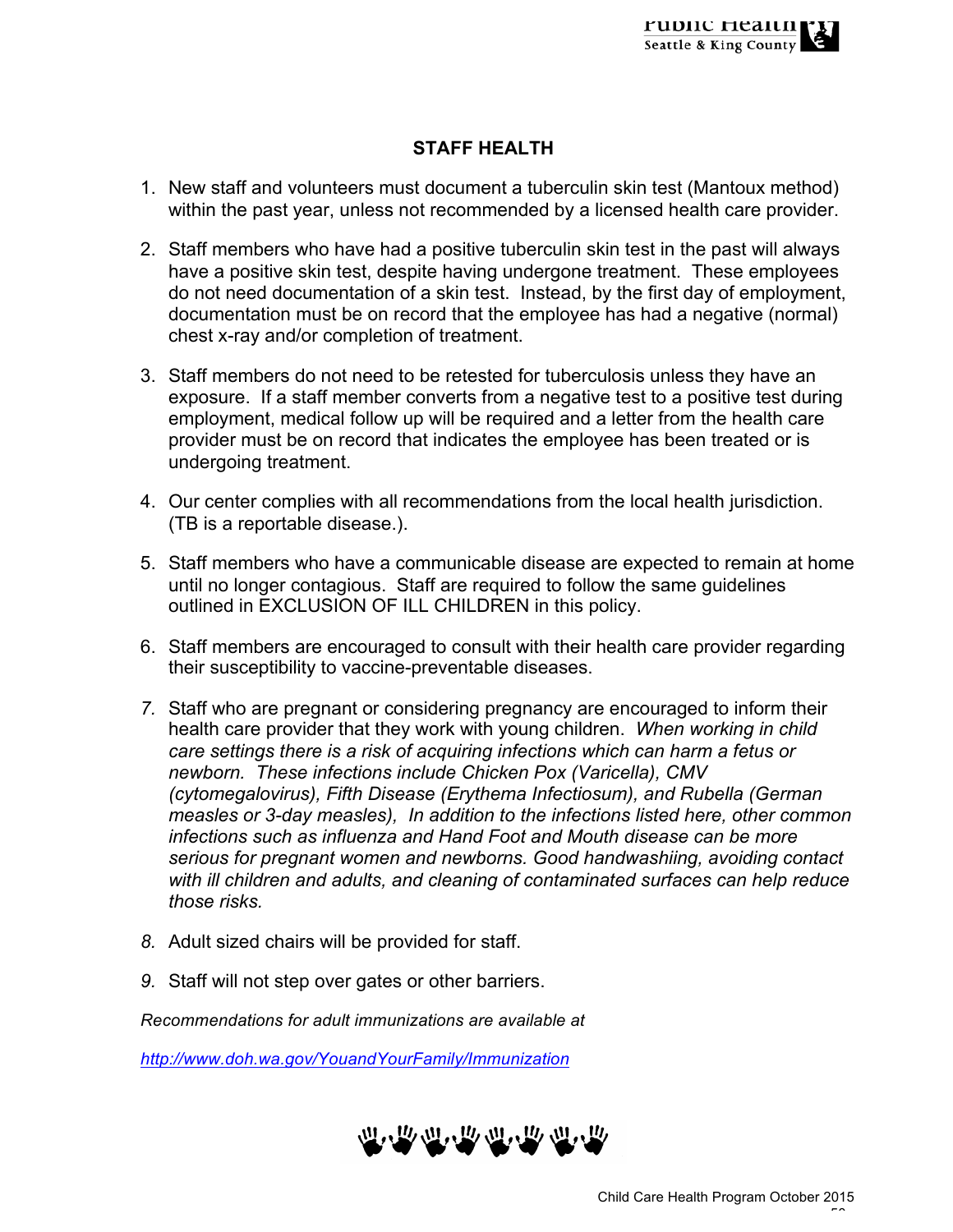## **CHILD ABUSE AND NEGLECT**

- 1. Child care providers are state mandated reporters of child abuse and neglect; we immediately report suspected or witnessed child abuse or neglect to Child Protective Services (CPS). The phone # for CPS is 1-800-609-8764.
- 2. Signs of child abuse and/or neglect are documented and that information is kept confidentially in the Director's office.
- 3. Training on identifying and reporting child abuse and neglect is provided to all staff and documentation kept in staff files.
- 4. Licensor is notified of any CPS report made.

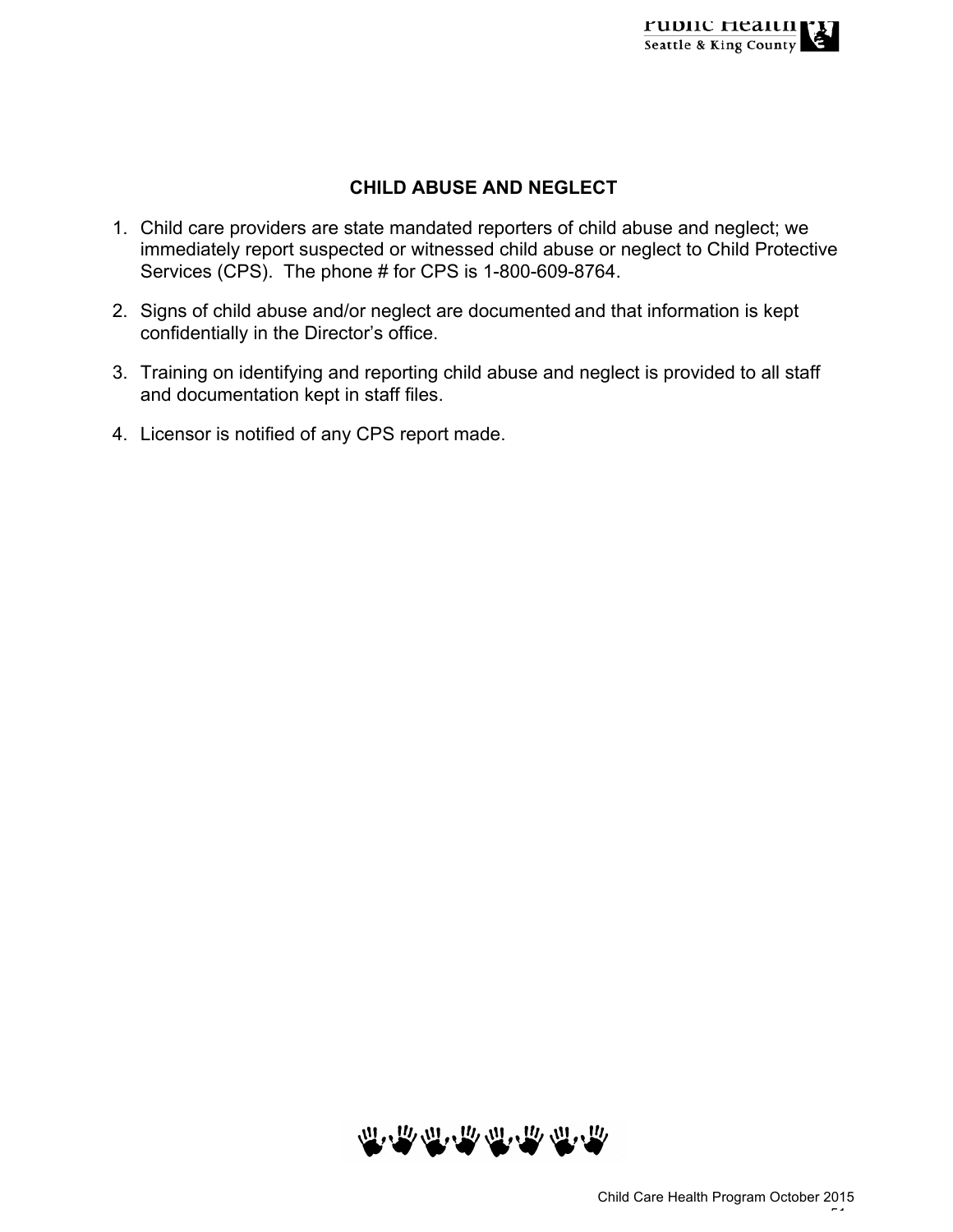### **ANIMALS ON SITE**

 $\square$ We have no animals on site.

 $\boxtimes$ We have the following animals on site: freshwater fish

☐We have animal visitors: □ regularly □occasionally. Please list animal visitors.

#### Click here to enter text.

- 1. We have an animal policy, which is located Click here to enter text...
- 2. Animals at or visiting our center are carefully chosen in regards to care, temperament, health risks, and appropriateness for young children. We do not have birds of the parrot family that may carry psittacosis, a respiratory illness. We do not have reptiles, chickens, ducks, and/or amphibians that typically carry salmonella, a bacterium that can cause serious diarrhea disease in humans, with more severe illness and complications in children.
- 3. Parents are notified in writing when animals will be on the premises. Children with an allergic response to animals are accommodated.
- 4. Animals, their cages, and any other animal equipment are never allowed in kitchen or food preparation areas.
- 5. Children and adults wash hands after feeding animals or touching/handling animals or animal homes or equipment.